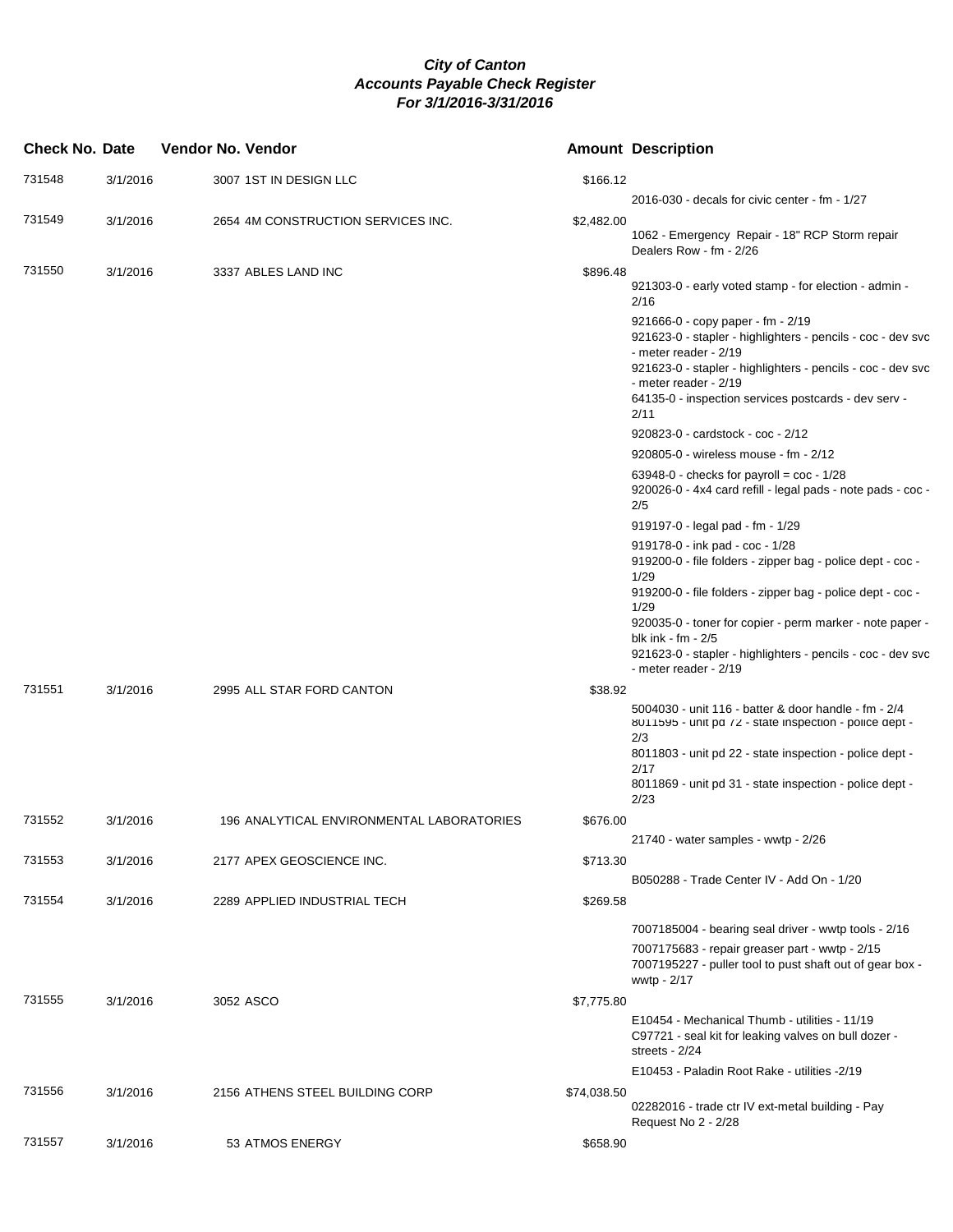|        |          |                                    |             | $3/16 - 3036424171 - \text{atmos energy}$ mo stmt - police dept -                                                                                                                                                                                                        |
|--------|----------|------------------------------------|-------------|--------------------------------------------------------------------------------------------------------------------------------------------------------------------------------------------------------------------------------------------------------------------------|
|        |          |                                    |             | 2/23<br>3/16-3036424751 - atmos energy mo stmt -fire dept -                                                                                                                                                                                                              |
|        |          |                                    |             | 2/23<br>3/16-4014938291 - atmos energy mo stmt - old city hall -                                                                                                                                                                                                         |
|        |          |                                    |             | admin - 2/24<br>3/16-3043867902 - atmos energy mo stmt - sr ctzn bldg                                                                                                                                                                                                    |
|        |          |                                    |             | $-2/24$<br>3/16-3036423645 - atmos energy mo stmt - log cabin -                                                                                                                                                                                                          |
|        |          |                                    |             | 2/24<br>3/16-3036825541 - atmos energy mo stmt - plaza<br>museum - 2/24                                                                                                                                                                                                  |
| 731558 | 3/1/2016 | 31 BILLY J & LUCIA DEEN            | \$5,000.00  |                                                                                                                                                                                                                                                                          |
|        |          |                                    |             | 03012016 - MO RENT FM RV PARK                                                                                                                                                                                                                                            |
| 731559 | 3/1/2016 | 211 BORDERS & LONG OIL, INC.       | \$231.77    | 50571 - 148 gal diesel @ 1.56 - fire dept - 2/23                                                                                                                                                                                                                         |
| 731560 | 3/1/2016 | 2975 BRADLEY ALLISON               | \$58.00     |                                                                                                                                                                                                                                                                          |
|        |          |                                    |             | 03012016 - reimburse - per diem - Evaluate<br>Communications Class - Austin - 3/7-3/8 - police dept -<br>3/7                                                                                                                                                             |
| 731561 | 3/1/2016 | 1741 BRENT STEWART                 | \$42.00     |                                                                                                                                                                                                                                                                          |
|        |          |                                    |             | 03012016 - cell reimbursement                                                                                                                                                                                                                                            |
| 731562 | 3/1/2016 | 3280 BRUMLEY PROFESSIONAL SERVICES | \$9,180.00  |                                                                                                                                                                                                                                                                          |
|        |          |                                    |             | 014 - City Hall - prof svcs - civil eng mgmt - 2/29                                                                                                                                                                                                                      |
|        |          |                                    |             | 014 - City Hall - prof svcs - civil eng mgmt - 2/29<br>011 - Trade Center IV Ext - Bid phase - const admin -<br>const insp - 2/29<br>011 - Trade Center IV Ext - Bid phase - const admin -<br>const insp - 2/29<br>011 - Trade Center IV Ext - Bid phase - const admin - |
|        |          |                                    |             | const insp - 2/29                                                                                                                                                                                                                                                        |
|        |          |                                    |             | 014 - City Hall - prof svcs - civil eng mgmt - 2/29                                                                                                                                                                                                                      |
| 731563 | 3/1/2016 | 3332 Bud Sanford                   | \$58.00     |                                                                                                                                                                                                                                                                          |
|        |          |                                    |             | 03012016 - reimburse - per diem - Communications<br>Evaluation - Austin - 3/7-3/8 - fire dept - 3/7                                                                                                                                                                      |
| 731564 | 3/1/2016 | 110 CANTON SENIOR CITIZENS         | \$200.00    |                                                                                                                                                                                                                                                                          |
|        |          |                                    |             | 03012016 - MO SR CITIZEN BOARD                                                                                                                                                                                                                                           |
| 731565 | 3/1/2016 | 20 CANTON VOLUNTEER FIRE           | \$1,834.17  |                                                                                                                                                                                                                                                                          |
|        |          |                                    |             | 03012016 - MOSTIPEND                                                                                                                                                                                                                                                     |
| 731566 | 3/1/2016 | 1738 CDW GOVERNMENT, INC.          | \$261.09    |                                                                                                                                                                                                                                                                          |
|        |          |                                    |             | CCT1351 - mic soft office 2016 - water plant - 2/17                                                                                                                                                                                                                      |
| 731567 | 3/1/2016 | 1668 CHAMELEON INDUSTRIES INC      | \$954.00    |                                                                                                                                                                                                                                                                          |
|        |          |                                    |             | 1218672 - 110 gal cationic polymer - water plant - 12/15<br>1218388 - 550 gal - cationic polymer - water plant -<br>10/23                                                                                                                                                |
|        |          |                                    |             | 1218141 - 55 gal cationic polymer - water plant - 9/18                                                                                                                                                                                                                   |
| 731568 | 3/1/2016 | 2928 CHAMPION EMS                  | \$2,950.00  |                                                                                                                                                                                                                                                                          |
|        |          |                                    |             | 03012016 - MO AMBULANCE AGREEMENT                                                                                                                                                                                                                                        |
| 731569 | 3/1/2016 | 1413 CHRIETZBERG ELECTRIC INC      | \$7,600.00  |                                                                                                                                                                                                                                                                          |
|        |          |                                    |             | 02282016 - Trade Ctr IV Ext-Electrical                                                                                                                                                                                                                                   |
| 731570 | 3/1/2016 | 1413 CHRIETZBERG ELECTRIC INC      | \$15,695.71 |                                                                                                                                                                                                                                                                          |
|        |          |                                    |             | 02292016 - City Hall Electric                                                                                                                                                                                                                                            |
| 731571 | 3/1/2016 | 1413 CHRIETZBERG ELECTRIC INC      | \$1,437.73  |                                                                                                                                                                                                                                                                          |
|        |          |                                    |             | 03012016 - City Hall Electric                                                                                                                                                                                                                                            |
| 731572 | 3/1/2016 | 115 CLYDE THOMAS                   | \$25.00     |                                                                                                                                                                                                                                                                          |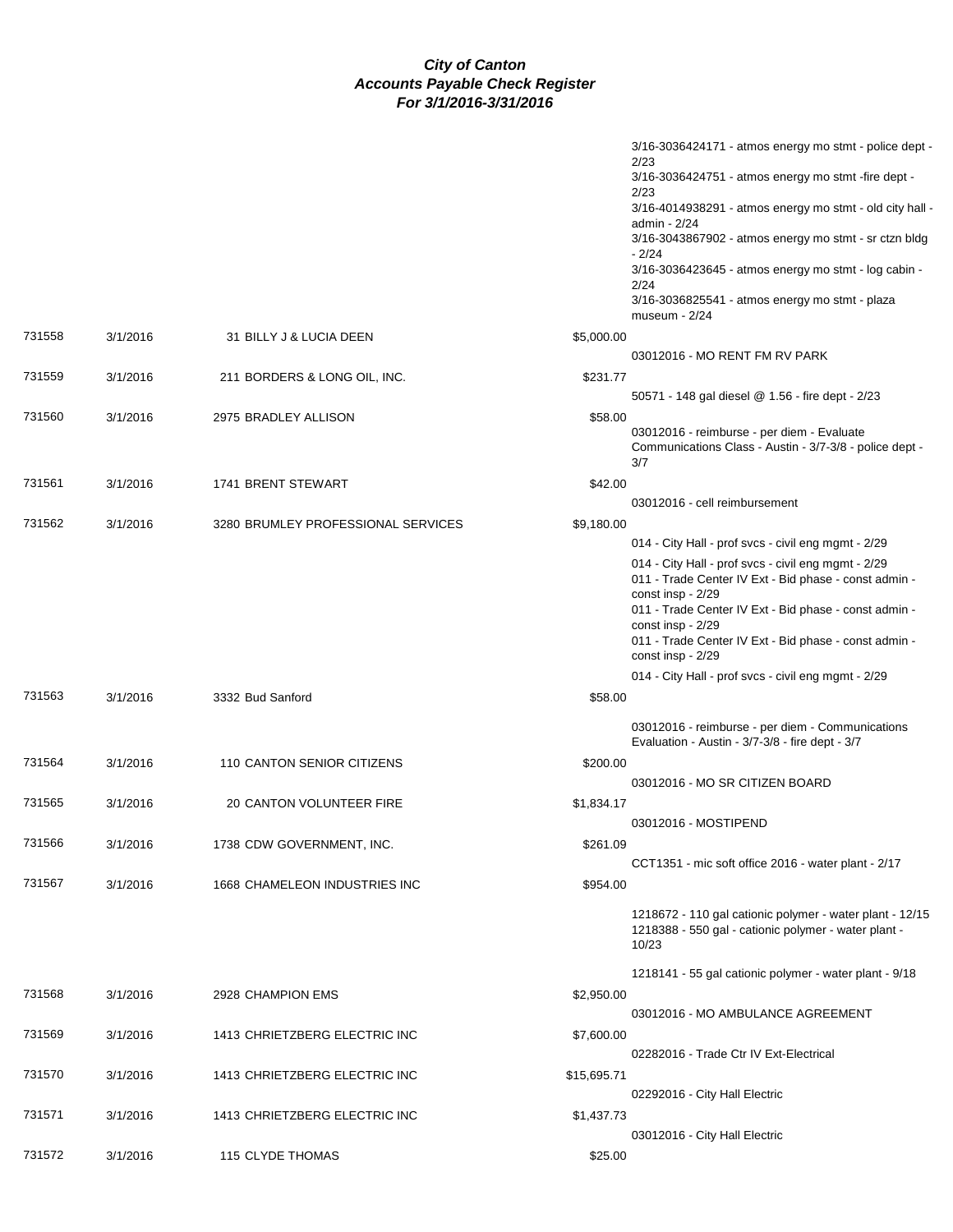|        |          |                                  |             | 03012016 - FIREMAN'S PENSION                                                                                                                                                                                                                                                                                                                                                              |
|--------|----------|----------------------------------|-------------|-------------------------------------------------------------------------------------------------------------------------------------------------------------------------------------------------------------------------------------------------------------------------------------------------------------------------------------------------------------------------------------------|
| 731573 | 3/1/2016 | 622 DEBRA JOHNSON                | \$42.00     |                                                                                                                                                                                                                                                                                                                                                                                           |
|        |          |                                  |             | 03012016 - Monthly Cell Reimburrsement                                                                                                                                                                                                                                                                                                                                                    |
| 731574 | 3/1/2016 | 32 DPC INDUSTRIES, INC.          | \$860.28    | 797000426-16 - 900 lb - chlorine, 150# cyl - water plant<br>$= 2/16$                                                                                                                                                                                                                                                                                                                      |
| 731575 | 3/1/2016 | 827 DURABLE COMPONENT TECH       | \$250.13    | 431665-DCT-1 - shrink n seal asst w/gun - elect parts<br>for repair - wwtp = $2/26$                                                                                                                                                                                                                                                                                                       |
| 731576 | 3/1/2016 | 826 EAST TEXAS CABLE             | \$56.94     | 3/16-003-005350 - east texas cable mo stmt - police<br>dept - 2/25                                                                                                                                                                                                                                                                                                                        |
| 731577 | 3/1/2016 | 1247 ELLIOTT ELECTRIC SUPPLY     | \$2,317.90  |                                                                                                                                                                                                                                                                                                                                                                                           |
|        |          |                                  |             | 24-66016-02 - reutned - lug blocks - cyra - 2/3                                                                                                                                                                                                                                                                                                                                           |
|        |          |                                  |             | 24-67058-01 - 100w clear light bulbs - CYRA - 2/4<br>24-66591-01 - 1500w clear light bulbs - tennis courts &<br>softball fields - old kaufman park - parks - 1/29                                                                                                                                                                                                                         |
|        |          |                                  |             | 02-20818-01 - 240v breaker - wwtp - 1/29<br>02-21373-01 - string - tape - breaker - conduit - unv-emt<br>- t w/cover & gasket - anchors - bushings - washers -<br>wwtp - 2/2<br>02-21373-01 - string - tape - breaker - conduit - unv-emt<br>- t w/cover & gasket - anchors - bushings - washers -<br>wwtp $-2/2$<br>24-66814-01 - 400w flood slip fit bulbs - cherry creek<br>park - 2/1 |
| 731578 | 3/1/2016 | 1013 E-SOFTSYS LLC               | \$710.00    |                                                                                                                                                                                                                                                                                                                                                                                           |
|        |          |                                  |             | 28464 - booth tracker monthly support - fm - 2/29                                                                                                                                                                                                                                                                                                                                         |
| 731579 | 3/1/2016 | 2098 ETHERIDGE PLUMBING          | \$175.00    | 03012016 - unstop sewer line - 1741 & 1744 Lazy U<br>sewer lines - ww coll - 3/1                                                                                                                                                                                                                                                                                                          |
| 731580 | 3/1/2016 | 3444 FISHER POIRIER CONSTRUCTION | \$43,679.85 | G702-004 - construction of removal of arch barriers-<br>existing city hall-period to 1/30                                                                                                                                                                                                                                                                                                 |
| 731581 | 3/1/2016 | 891 GT DISTRIBUTORS INC.         | \$2,405.33  | INV0564253 - vest - jpmarsh - forfieture fund - police<br>dept - 2/16<br>INV0563969 - ammo for qualifications - police dept -<br>2/12                                                                                                                                                                                                                                                     |
|        |          |                                  |             | INV0564661 - ammunition-police dept-2/18                                                                                                                                                                                                                                                                                                                                                  |
|        |          |                                  |             | INV0564717 - ammunition-police dept-2/19                                                                                                                                                                                                                                                                                                                                                  |
| 731582 | 3/1/2016 | 858 H AND H CLEANING SERVICE     | \$965.00    | 0013450 - office cleaning - old city hall 2/12 - coc 2/3-<br>$2/27 - \cos - 2/12$                                                                                                                                                                                                                                                                                                         |
|        |          |                                  |             | 0013454 - office cleaning - 2/1-2/29 - sr citzn bldg - 2/24                                                                                                                                                                                                                                                                                                                               |
| 731583 | 3/1/2016 | 1671 HEALTH CARE SERVICE CORP    | \$46,376.84 |                                                                                                                                                                                                                                                                                                                                                                                           |
|        |          |                                  |             | 3/16-026693 - bcbs mo stmt - March 2016 - 2/18                                                                                                                                                                                                                                                                                                                                            |
|        |          |                                  |             | 3/16-026693 - bcbs mo stmt - March 2016 - 2/18                                                                                                                                                                                                                                                                                                                                            |
|        |          |                                  |             | 3/16-026693 - bcbs mo stmt - March 2016 - 2/18                                                                                                                                                                                                                                                                                                                                            |
|        |          |                                  |             | 3/16-026693 - bcbs mo stmt - March 2016 - 2/18                                                                                                                                                                                                                                                                                                                                            |
|        |          |                                  |             | 3/16-026693 - bcbs mo stmt - March 2016 - 2/18                                                                                                                                                                                                                                                                                                                                            |
|        |          |                                  |             | 3/16-026693 - bcbs mo stmt - March 2016 - 2/18                                                                                                                                                                                                                                                                                                                                            |
|        |          |                                  |             | 3/16-026693 - bcbs mo stmt - March 2016 - 2/18                                                                                                                                                                                                                                                                                                                                            |
|        |          |                                  |             | 3/16-026693 - bcbs mo stmt - March 2016 - 2/18                                                                                                                                                                                                                                                                                                                                            |
|        |          |                                  |             |                                                                                                                                                                                                                                                                                                                                                                                           |
|        |          |                                  |             | 3/16-026693 - bcbs mo stmt - March 2016 - 2/18<br>3/16-026693 - bcbs mo stmt - March 2016 - 2/18                                                                                                                                                                                                                                                                                          |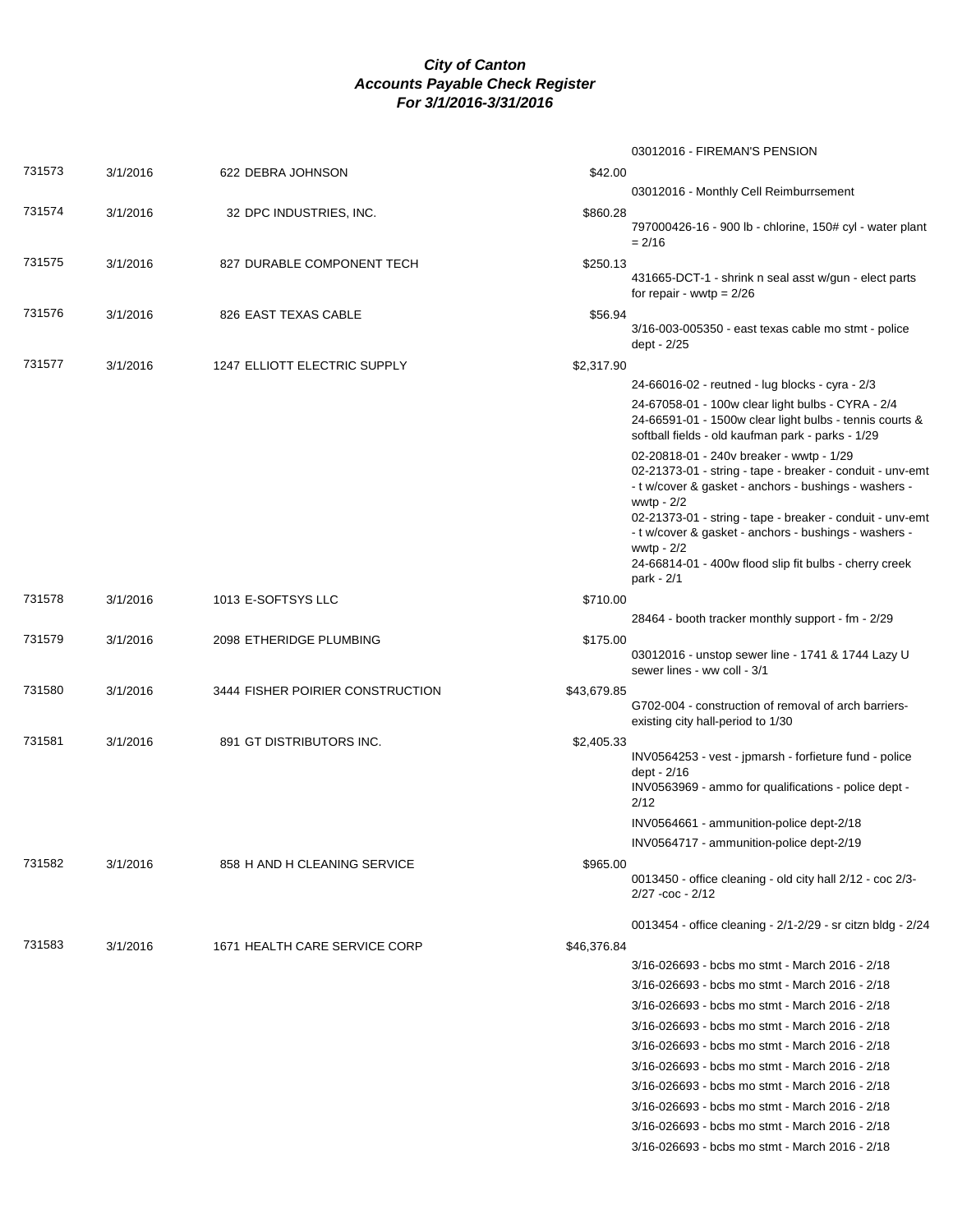|        |          |                                                  |            | 3/16-026693 - bcbs mo stmt - March 2016 - 2/18                                                                                      |
|--------|----------|--------------------------------------------------|------------|-------------------------------------------------------------------------------------------------------------------------------------|
|        |          |                                                  |            | 3/16-026693 - bcbs mo stmt - March 2016 - 2/18                                                                                      |
|        |          |                                                  |            | 3/16-026693 - bcbs mo stmt - March 2016 - 2/18                                                                                      |
|        |          |                                                  |            | 3/16-026693 - bcbs mo stmt - March 2016 - 2/18                                                                                      |
|        |          |                                                  |            | 3/16-026693 - bcbs mo stmt - March 2016 - 2/18                                                                                      |
|        |          |                                                  |            | 3/16-026693 - bcbs mo stmt - March 2016 - 2/18                                                                                      |
|        |          |                                                  |            | 3/16-026693 - bcbs mo stmt - March 2016 - 2/18                                                                                      |
|        |          |                                                  |            | 3/16-026693 - bcbs mo stmt - March 2016 - 2/18                                                                                      |
|        |          |                                                  |            | 3/16-026693 - bcbs mo stmt - March 2016 - 2/18                                                                                      |
|        |          |                                                  |            | 3/16-026693 - bcbs mo stmt - March 2016 - 2/18                                                                                      |
| 731584 | 3/1/2016 | 3456 HEWLETT PACKARD ENTERPRISE COMPANY          | \$1,041.96 |                                                                                                                                     |
|        |          |                                                  |            | 60036817 - Equipment Support Coverage - 02/02/16-<br>01/31/19 - Service Agreement ID: 1045 9694 5598 -<br>copy machine - coc - 1/29 |
| 731585 | 3/1/2016 | 121 HOWARD PAUL STEGALL                          | \$25.00    |                                                                                                                                     |
|        |          |                                                  |            | 03012016 - MO FIREMAN'S PENSION                                                                                                     |
| 731586 | 3/1/2016 | 3111 HRDIRECT                                    | \$64.45    |                                                                                                                                     |
|        |          |                                                  |            | INV3463791 - 2016 attendance calendar cards - admin -<br>12/9                                                                       |
| 731587 | 3/1/2016 | 113 J L PEACE                                    | \$25.00    |                                                                                                                                     |
|        |          |                                                  |            | 03012016 - MO FIREMAN'S PENSION                                                                                                     |
| 731588 | 3/1/2016 | 168 JIMMY PEACE                                  | \$25.00    |                                                                                                                                     |
|        |          |                                                  |            | 03012016 - MO FIREMANS PENSION                                                                                                      |
| 731589 | 3/1/2016 | 302 JOEY PEACE                                   | \$25.00    |                                                                                                                                     |
|        |          |                                                  |            | 03012016 - MO FIREMANS PENSION                                                                                                      |
| 731590 | 3/1/2016 | 2874 JP MARSH                                    | \$42.00    |                                                                                                                                     |
|        |          |                                                  |            | 03012016 - monthly cell phone reimbursement                                                                                         |
| 731591 | 3/1/2016 | <b>750 KINDLE EQUIPMENT</b>                      | \$518.30   |                                                                                                                                     |
|        |          |                                                  |            |                                                                                                                                     |
|        |          |                                                  |            | 785480 - install new seal kit on bulldozer - streets - 2/25                                                                         |
| 731592 | 3/1/2016 | 1726 LA DEANIA JONES                             | \$171.99   | 02262016 - reimbsl for out of pocket - best buy -<br>recharge battry - photoshop - animal shelter - 2/8                             |
|        |          |                                                  |            | 03012016 - monthly cell phone reimbursement                                                                                         |
| 731593 | 3/1/2016 | 3466 LAW OFFICES OF JOSHUA WINTTERS & ASSOCIATES | \$390.00   |                                                                                                                                     |
|        |          |                                                  |            | 02262016 - legal fees - appellate docket & pre-trial<br>hearing day - 1/13-2/24 - muni court - 2/26                                 |
| 731594 | 3/1/2016 | 949 LEWIS CHEVROLET                              | \$14.00    |                                                                                                                                     |
|        |          |                                                  |            | $46842$ - unit 37 - state inspection = fm - 2/15                                                                                    |
|        |          |                                                  |            | 46873 - unit 101 - state inspection - fm - 2/17                                                                                     |
| 731595 | 3/1/2016 | 292 LILIA V DURHAM                               | \$42.00    |                                                                                                                                     |
|        |          |                                                  |            | 03012016 - MO CELL REIMBURSEMENT                                                                                                    |
| 731596 | 3/1/2016 | 356 LINDA BOSTON                                 | \$42.00    |                                                                                                                                     |
|        |          |                                                  |            | 03012016 - MO CELL REIMBURSEMENT                                                                                                    |
| 731597 | 3/1/2016 | 3457 LOVE FIELD CHRYSLER DODGE JEEP RAM          | \$587.58   |                                                                                                                                     |
|        |          |                                                  |            | 319558 - unit 31 - reprogram computer for key fobs -<br>police dept - 2/18                                                          |
| 731598 | 3/1/2016 | 3465 MAGIC AUDIO AND VIDEO                       | \$2,025.00 |                                                                                                                                     |
|        |          |                                                  |            | 1031 - remove rack, clean up wiring, dust off equip -<br>police dept - 2/17                                                         |
| 731599 | 3/1/2016 | 3281 METLIFE - GROUP BENEFITS                    | \$4,513.74 |                                                                                                                                     |
|        |          |                                                  |            | 3/16-TS05921579 - metlife mo stmt - March 2016 - 2/16                                                                               |
|        |          |                                                  |            | 3/16-TS05921579 - metlife mo stmt - March 2016 - 2/16                                                                               |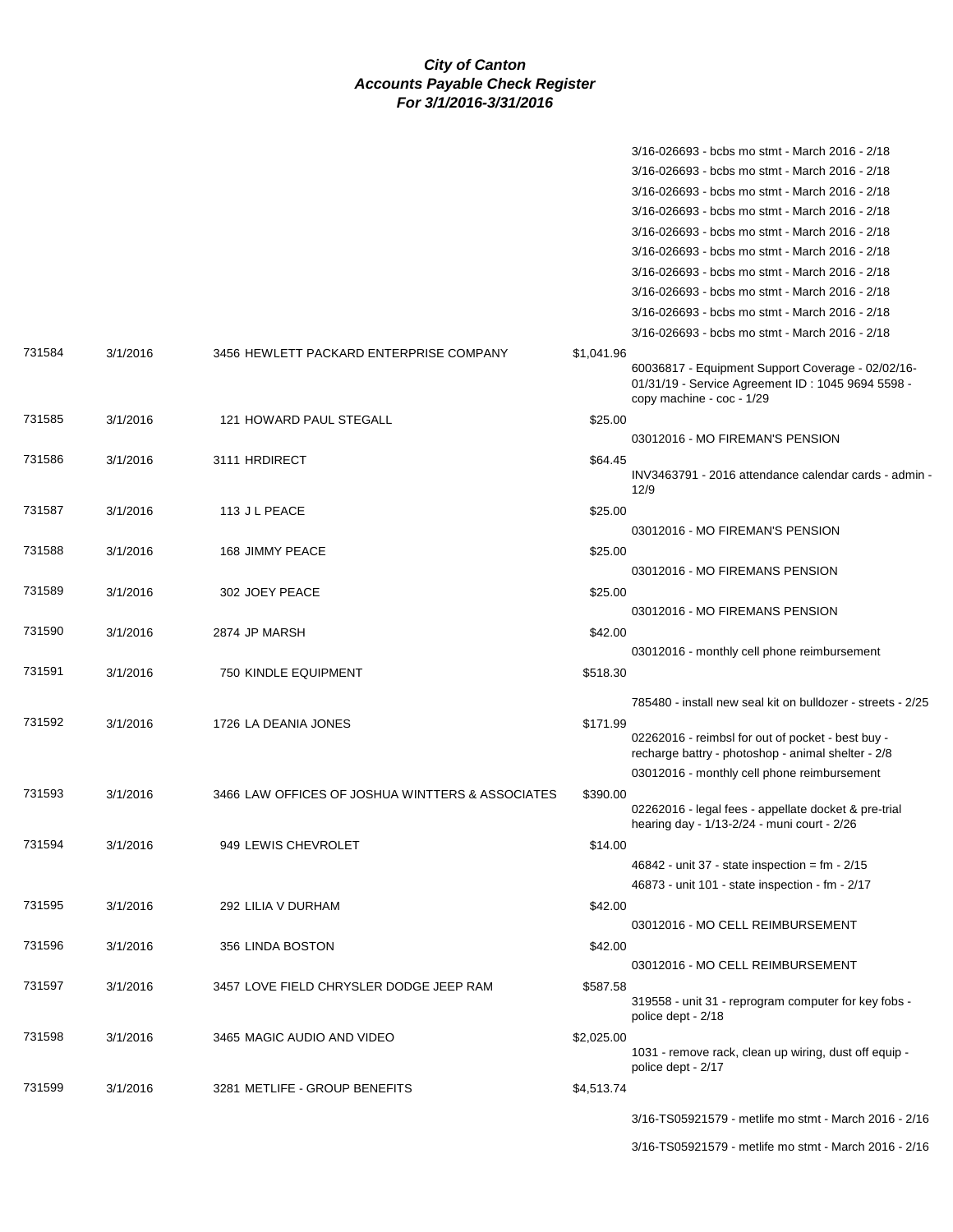|            | 3/16-TS05921579 - metlife mo stmt - March 2016 - 2/16 |
|------------|-------------------------------------------------------|
|            | 3/16-TS05921579 - metlife mo stmt - March 2016 - 2/16 |
|            | 3/16-TS05921579 - metlife mo stmt - March 2016 - 2/16 |
|            | 3/16-TS05921579 - metlife mo stmt - March 2016 - 2/16 |
|            | 3/16-TS05921579 - metlife mo stmt - March 2016 - 2/16 |
|            | 3/16-TS05921579 - metlife mo stmt - March 2016 - 2/16 |
|            | 3/16-TS05921579 - metlife mo stmt - March 2016 - 2/16 |
|            | 3/16-TS05921579 - metlife mo stmt - March 2016 - 2/16 |
|            | 3/16-TS05921579 - metlife mo stmt - March 2016 - 2/16 |
|            | 3/16-TS05921579 - metlife mo stmt - March 2016 - 2/16 |
|            | 3/16-TS05921579 - metlife mo stmt - March 2016 - 2/16 |
|            | 3/16-TS05921579 - metlife mo stmt - March 2016 - 2/16 |
|            | 3/16-TS05921579 - metlife mo stmt - March 2016 - 2/16 |
|            | 3/16-TS05921579 - metlife mo stmt - March 2016 - 2/16 |
|            | 3/16-TS05921579 - metlife mo stmt - March 2016 - 2/16 |
|            | 3/16-TS05921579 - metlife mo stmt - March 2016 - 2/16 |
|            | 3/16-TS05921579 - metlife mo stmt - March 2016 - 2/16 |
|            | 3/16-TS05921579 - metlife mo stmt - March 2016 - 2/16 |
|            | 3/16-TS05921579 - metlife mo stmt - March 2016 - 2/16 |
|            | 3/16-TS05921579 - metlife mo stmt - March 2016 - 2/16 |
|            | 3/16-TS05921579 - metlife mo stmt - March 2016 - 2/16 |
|            | 3/16-TS05921579 - metlife mo stmt - March 2016 - 2/16 |
|            | 3/16-TS05921579 - metlife mo stmt - March 2016 - 2/16 |
|            | 3/16-TS05921579 - metlife mo stmt - March 2016 - 2/16 |
|            | 3/16-TS05921579 - metlife mo stmt - March 2016 - 2/16 |
|            | 3/16-TS05921579 - metlife mo stmt - March 2016 - 2/16 |
| \$250.72   | 0573421-IN - black gloves - wwtp - 2/24               |
| \$42.00    |                                                       |
|            | 03012016 - MONTHLY CELL REIMBURSEMENT                 |
| \$100.00   | 100/3900 - unit 102 - wrenches and paint for truck -  |
| \$2,245.09 | streets - 2/4                                         |
|            | 3/16-0000104511 - fiber optic internet mo stmt - 3/1  |
|            | 3/16-0000104511 - fiber optic internet mo stmt - 3/1  |
|            | 3/16-0000104511 - fiber optic internet mo stmt - 3/1  |
|            | 3/16-0000104511 - fiber optic internet mo stmt - 3/1  |

| 731601 | 3/1/2016 | 1132 MIKE KING           | \$42.00  |
|--------|----------|--------------------------|----------|
| 731602 | 3/1/2016 | 124 MUFFLER & HITCH SHOP | \$100.00 |

731600 3/1/2016 794 MID AMERICAN RESEARCH CHEMICAL CORP

731603 3/1/2016 2936 PEOPLES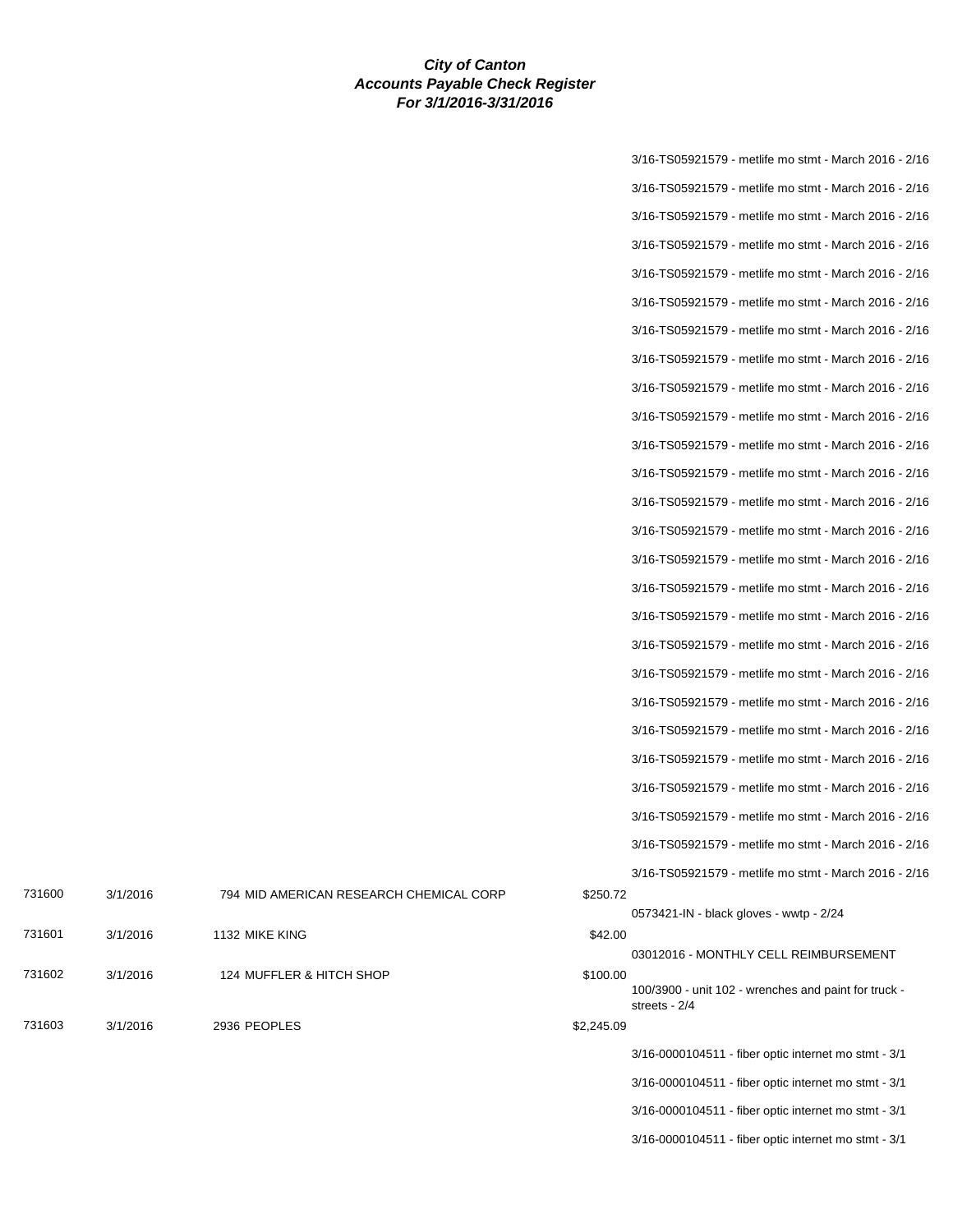|        |          |                                                   | 3/16-0000104511 - fiber optic internet mo stmt - 3/1                                                                                                                                                                                                                                                                                                                                                                                                                                                                                                                                                                                                                                                                                              |
|--------|----------|---------------------------------------------------|---------------------------------------------------------------------------------------------------------------------------------------------------------------------------------------------------------------------------------------------------------------------------------------------------------------------------------------------------------------------------------------------------------------------------------------------------------------------------------------------------------------------------------------------------------------------------------------------------------------------------------------------------------------------------------------------------------------------------------------------------|
|        |          |                                                   | 3/16-0000106726 - fiber optic internet - fire dept - 3/1                                                                                                                                                                                                                                                                                                                                                                                                                                                                                                                                                                                                                                                                                          |
|        |          |                                                   | 3/16-0000104511 - fiber optic internet mo stmt - 3/1                                                                                                                                                                                                                                                                                                                                                                                                                                                                                                                                                                                                                                                                                              |
| 731604 | 3/1/2016 | 1991 PERDUE, BRANDON, FIELDER, COLLINS & MOTT LLP | \$299.07                                                                                                                                                                                                                                                                                                                                                                                                                                                                                                                                                                                                                                                                                                                                          |
|        |          |                                                   | IVC00029658 - attorney fees for pro svc in collcting<br>fines and fees - 1/1/16-1/31/16 - muni court - 2/17                                                                                                                                                                                                                                                                                                                                                                                                                                                                                                                                                                                                                                       |
| 731605 | 3/1/2016 | 3009 PLAINSMAN TIRE CO                            | \$605.80<br>237198 - unit chief 1 - new tires - mount and bal - fire<br>dept - 2/23                                                                                                                                                                                                                                                                                                                                                                                                                                                                                                                                                                                                                                                               |
| 731606 | 3/1/2016 | 84 POSTMASTER                                     | \$573.83                                                                                                                                                                                                                                                                                                                                                                                                                                                                                                                                                                                                                                                                                                                                          |
|        |          |                                                   | 02292016 - Permit # 1 Postage Refill - utilities - 2/29                                                                                                                                                                                                                                                                                                                                                                                                                                                                                                                                                                                                                                                                                           |
| 731607 | 3/1/2016 | <b>188 PURCHASE POWER</b>                         | \$241.99<br>3/16-8000-9090-0521-1474 - postage for machine - fm -<br>2/12                                                                                                                                                                                                                                                                                                                                                                                                                                                                                                                                                                                                                                                                         |
| 731608 | 3/1/2016 | 1867 QUILL CORPORATION                            | \$407.96                                                                                                                                                                                                                                                                                                                                                                                                                                                                                                                                                                                                                                                                                                                                          |
|        |          |                                                   | 19956 - toner for chiefs printer - fire dept - 2/5<br>19955 - printer for chief - fire dept - 2/4                                                                                                                                                                                                                                                                                                                                                                                                                                                                                                                                                                                                                                                 |
| 731609 | 3/1/2016 | 3135 RICK'S MOWING SERVICE                        | \$800.00                                                                                                                                                                                                                                                                                                                                                                                                                                                                                                                                                                                                                                                                                                                                          |
|        |          |                                                   | 03012016 - Cemetery Mowing                                                                                                                                                                                                                                                                                                                                                                                                                                                                                                                                                                                                                                                                                                                        |
| 731610 | 3/1/2016 | 2751 RON HAMMACK                                  | \$19.00<br>02292016 - reimburse per diem - recruite venders -                                                                                                                                                                                                                                                                                                                                                                                                                                                                                                                                                                                                                                                                                     |
|        |          |                                                   | storage warz in Ennis - 2/27                                                                                                                                                                                                                                                                                                                                                                                                                                                                                                                                                                                                                                                                                                                      |
| 731611 | 3/1/2016 | 322 RUBY NORMAN                                   | \$16.67                                                                                                                                                                                                                                                                                                                                                                                                                                                                                                                                                                                                                                                                                                                                           |
|        |          |                                                   | 03012016 - FIREMAN'S PENSION                                                                                                                                                                                                                                                                                                                                                                                                                                                                                                                                                                                                                                                                                                                      |
| 731612 | 3/1/2016 | 2672 SAFETY CONTROL OF TEXAS                      | \$394.35<br>21158 - seni annual R-102 system insp - maint - fm -<br>2/17                                                                                                                                                                                                                                                                                                                                                                                                                                                                                                                                                                                                                                                                          |
| 731613 | 3/1/2016 | 3082 SHARE CORPORATION                            | \$148.24                                                                                                                                                                                                                                                                                                                                                                                                                                                                                                                                                                                                                                                                                                                                          |
|        |          |                                                   | 939993 - black latex gloves - utilities - 2/16                                                                                                                                                                                                                                                                                                                                                                                                                                                                                                                                                                                                                                                                                                    |
| 731614 | 3/1/2016 | 1336 STANGER SURVEYING                            | \$265.00<br>3/16-C150103 - New City Hall - Construction Staking -<br>9/15<br>C150050b - Topographic Survey - First Monday<br>Grounds - Construction Staking _ C150050b                                                                                                                                                                                                                                                                                                                                                                                                                                                                                                                                                                            |
| 731615 | 3/1/2016 | 2468 SYSLOGIC TECHNOLOGY SERVICES                 | \$2,410.23                                                                                                                                                                                                                                                                                                                                                                                                                                                                                                                                                                                                                                                                                                                                        |
|        |          |                                                   | 6387 - check connection at city hall - clean malware<br>from av syst - city hall - 2/12<br>6363 - install new motherboard and processor - refurb<br>debra laptop - admin - 2/2<br>6406 - poe injector - wireless access point like city hall -<br>$fm - 2/25$<br>6398 - samsung 240 gb ssd pro plus - cradle for kim -<br>$\text{coc} - 2/19$<br>6396 - setup logging and test firewall - set up report<br>server per lonny - coc - 2/17<br>6395 - set up pc in patrol and printer. Setup stacy pc &<br>printer - fix printing in disptch - install office 2013 in<br>disptch - police dept - 2/17<br>6392 - samsung pro 240GB SSD and mounting<br>brackets - rita computer repair - utilities - 2/16<br>6356 - computer installation - coc - 2/2 |
|        |          |                                                   | 6397 - perform wireless maint on ptp link to coc -<br>compact and test - coc - 2/19<br>6399 - downgrade in car video server to windows 7 and<br>stabilize - police dept - 2/22<br>6365 - samsung pro 240 GB SSD and mounting<br>bracket for Dwight computer - dev svc - 2/3                                                                                                                                                                                                                                                                                                                                                                                                                                                                       |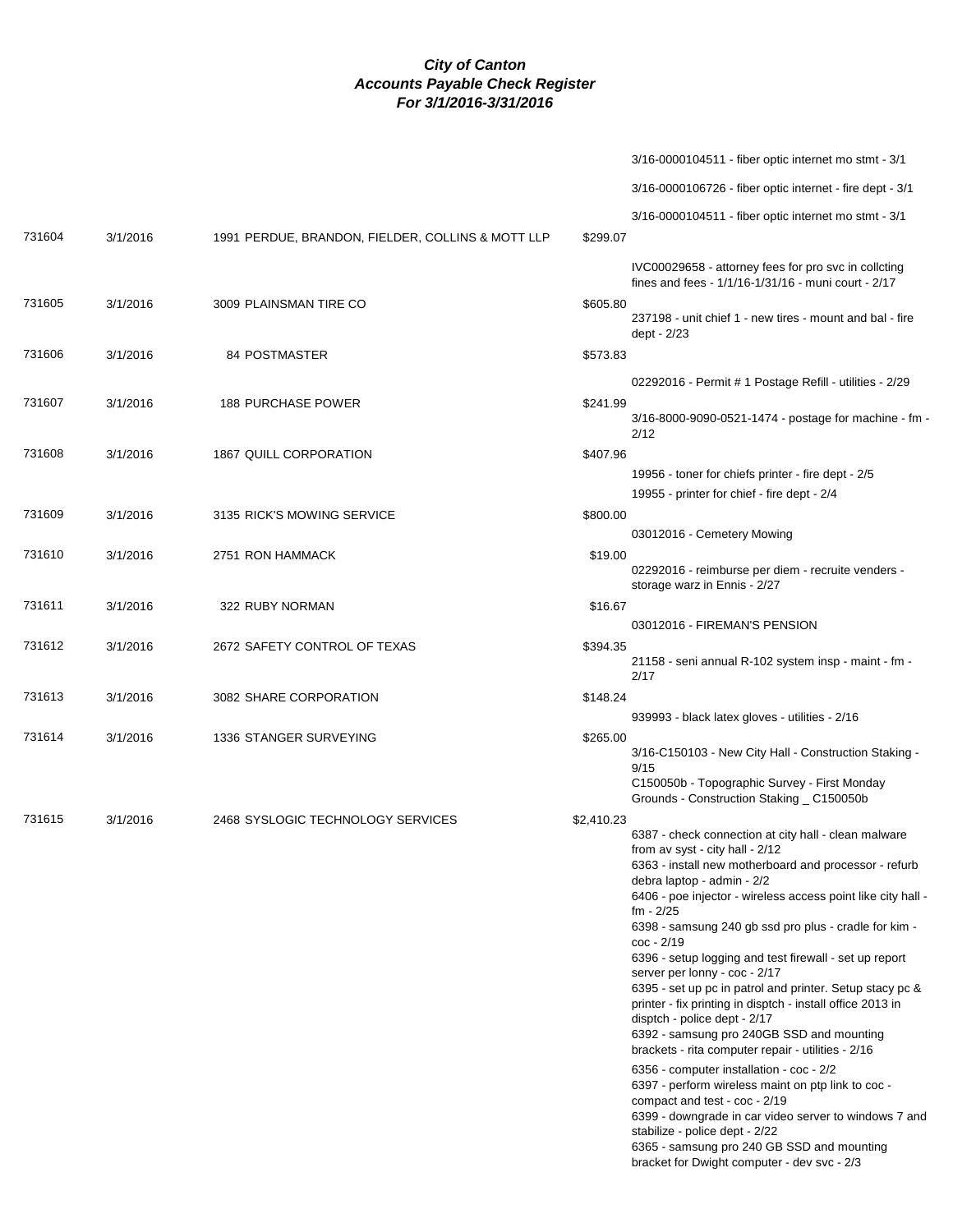|        |          |                                          | 6389 - re-image and install SSD for Dwight - set up<br>systm & apps - 2/12-2/15 - dev svc - 2/15                                                                                                                                                                                                                                                                                                                                                                                                                                                                                                                                                                                                                                                                                                                                                                                                                                             |
|--------|----------|------------------------------------------|----------------------------------------------------------------------------------------------------------------------------------------------------------------------------------------------------------------------------------------------------------------------------------------------------------------------------------------------------------------------------------------------------------------------------------------------------------------------------------------------------------------------------------------------------------------------------------------------------------------------------------------------------------------------------------------------------------------------------------------------------------------------------------------------------------------------------------------------------------------------------------------------------------------------------------------------|
| 731616 | 3/1/2016 | 2206 TERRIT ELLIS                        | \$300.00<br>03012016 - office cleaning - February 2016 - 4 days @<br>\$75 per day - police dept - 2/25                                                                                                                                                                                                                                                                                                                                                                                                                                                                                                                                                                                                                                                                                                                                                                                                                                       |
| 731617 | 3/1/2016 | 2505 TEXAS COMMISSION ON FIRE PROTECTION | \$85.00<br>02232016 - fire inspector test - wdennehy - 311-3/15 -<br>crowley - fire dept $= 2/23$                                                                                                                                                                                                                                                                                                                                                                                                                                                                                                                                                                                                                                                                                                                                                                                                                                            |
| 731618 | 3/1/2016 | 349 THE PRODUCTIVITY CENTER              | \$680.00                                                                                                                                                                                                                                                                                                                                                                                                                                                                                                                                                                                                                                                                                                                                                                                                                                                                                                                                     |
| 731619 | 3/1/2016 | <b>160 TEXAS MUNICIPAL RETIREMENT</b>    | CPD02212916 - tcledds renewal - police dept - 1/29<br>\$38,783.72                                                                                                                                                                                                                                                                                                                                                                                                                                                                                                                                                                                                                                                                                                                                                                                                                                                                            |
|        |          |                                          | 030102016 - tmrs contributions for February 2016 - 3/1                                                                                                                                                                                                                                                                                                                                                                                                                                                                                                                                                                                                                                                                                                                                                                                                                                                                                       |
|        |          |                                          | 030102016 - tmrs contributions for February 2016 - 3/1                                                                                                                                                                                                                                                                                                                                                                                                                                                                                                                                                                                                                                                                                                                                                                                                                                                                                       |
|        |          |                                          | 030102016 - tmrs contributions for February 2016 - 3/1                                                                                                                                                                                                                                                                                                                                                                                                                                                                                                                                                                                                                                                                                                                                                                                                                                                                                       |
|        |          |                                          | 030102016 - tmrs contributions for February 2016 - 3/1                                                                                                                                                                                                                                                                                                                                                                                                                                                                                                                                                                                                                                                                                                                                                                                                                                                                                       |
|        |          |                                          | 030102016 - tmrs contributions for February 2016 - 3/1                                                                                                                                                                                                                                                                                                                                                                                                                                                                                                                                                                                                                                                                                                                                                                                                                                                                                       |
|        |          |                                          | 030102016 - tmrs contributions for February 2016 - 3/1                                                                                                                                                                                                                                                                                                                                                                                                                                                                                                                                                                                                                                                                                                                                                                                                                                                                                       |
|        |          |                                          | 030102016 - tmrs contributions for February 2016 - 3/1                                                                                                                                                                                                                                                                                                                                                                                                                                                                                                                                                                                                                                                                                                                                                                                                                                                                                       |
|        |          |                                          | 030102016 - tmrs contributions for February 2016 - 3/1                                                                                                                                                                                                                                                                                                                                                                                                                                                                                                                                                                                                                                                                                                                                                                                                                                                                                       |
|        |          |                                          | 030102016 - tmrs contributions for February 2016 - 3/1                                                                                                                                                                                                                                                                                                                                                                                                                                                                                                                                                                                                                                                                                                                                                                                                                                                                                       |
|        |          |                                          | 030102016 - tmrs contributions for February 2016 - 3/1                                                                                                                                                                                                                                                                                                                                                                                                                                                                                                                                                                                                                                                                                                                                                                                                                                                                                       |
| 731620 | 3/1/2016 | 740 TOM PERRY                            | \$42.00<br>03012016 - MONTHLY CELL PHONE                                                                                                                                                                                                                                                                                                                                                                                                                                                                                                                                                                                                                                                                                                                                                                                                                                                                                                     |
|        |          |                                          | <b>REIMBURSEMENT</b>                                                                                                                                                                                                                                                                                                                                                                                                                                                                                                                                                                                                                                                                                                                                                                                                                                                                                                                         |
| 731621 | 3/1/2016 | 241 TRACTOR SUPPLY CREDIT PLAN           | \$159.86<br>300384545 - hook - to attatch chain - unit 29 - streets -<br>2/4<br>200336343 - canine spectra shots - training pads -<br>animal shelter - 1/21<br>200339066 - unit 10 - ford gm harness - triler wiring<br>harness - ww coll - 2/4                                                                                                                                                                                                                                                                                                                                                                                                                                                                                                                                                                                                                                                                                              |
| 731622 | 3/1/2016 | 117 TROYCE CASEY                         | \$25.00                                                                                                                                                                                                                                                                                                                                                                                                                                                                                                                                                                                                                                                                                                                                                                                                                                                                                                                                      |
| 731623 | 3/1/2016 | <b>89 TXU ENERGY</b>                     | 03012016 - MO FIREMAN'S PENSION<br>\$43,617.17                                                                                                                                                                                                                                                                                                                                                                                                                                                                                                                                                                                                                                                                                                                                                                                                                                                                                               |
|        |          |                                          | 05400312244 - txu energy mo stmt - fm - tranf statn -<br>civic centr - tc's - blackwell- sr cizn bldg - 2/20<br>05400312244 - txu energy mo stmt - fm - tranf statn -<br>civic centr - tc's - blackwell- sr cizn bldg - 2/20<br>054003122441 - txu energy mo stmt - animal control -<br>2/20<br>054003122448 - txu energy mo stmt - transf station -<br>2/20<br>05400312244 - txu energy mo stmt - fm - tranf statn -<br>civic centr - tc's - blackwell- sr cizn bldg - 2/20<br>05400312244 - txu energy mo stmt - fm - tranf statn -<br>civic centr - tc's - blackwell- sr cizn bldg - 2/20<br>05400312244 - txu energy mo stmt - fm - tranf statn -<br>civic centr - tc's - blackwell- sr cizn bldg - 2/20<br>05400312244 - txu energy mo stmt - fm - tranf statn -<br>civic centr - tc's - blackwell- sr cizn bldg - 2/20<br>05400312244 - txu energy mo stmt - fm - tranf statn -<br>civic centr - tc's - blackwell- sr cizn bldg - 2/20 |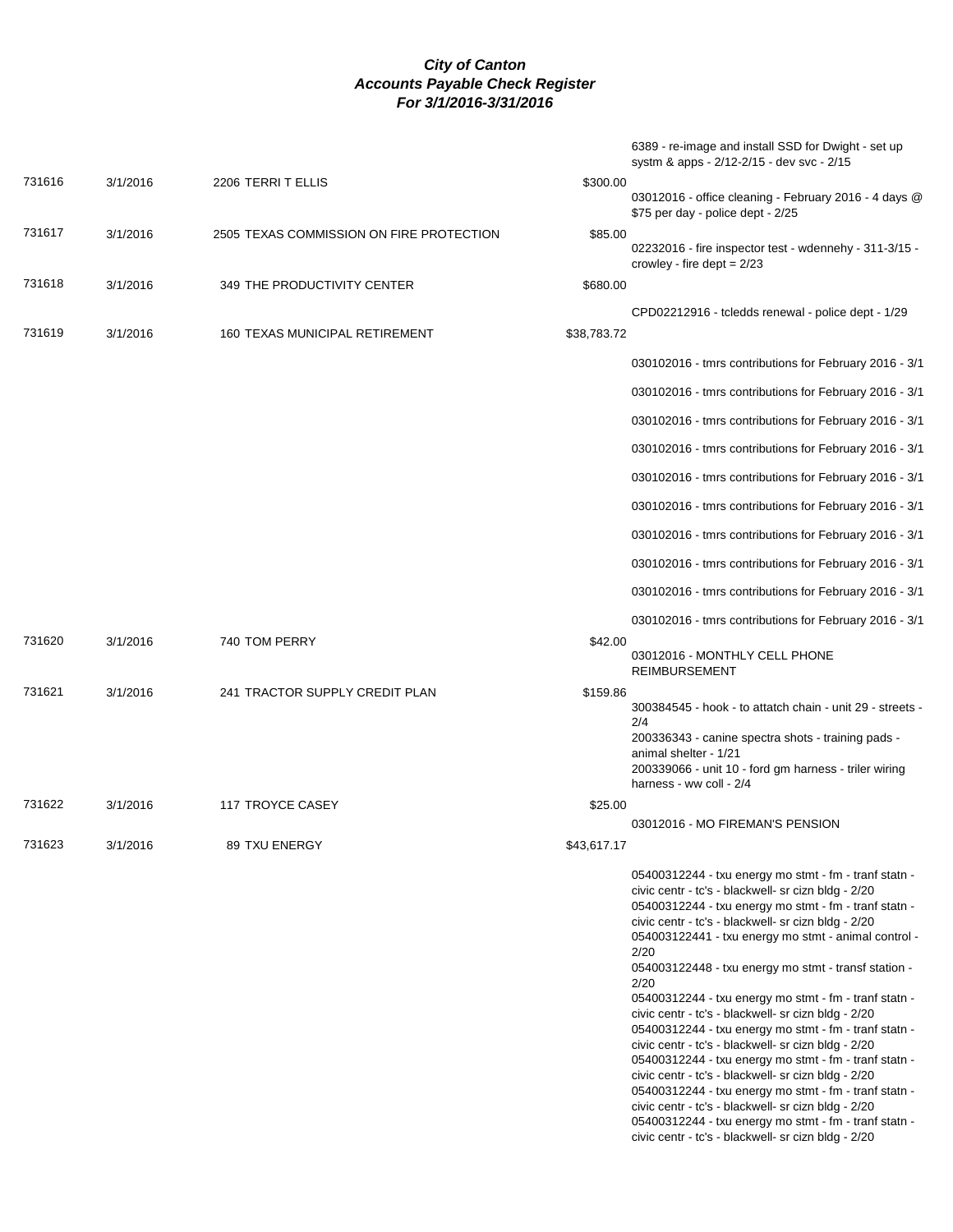|        |          |                                   |             | 05400312244 - txu energy mo stmt - fm - tranf statn -<br>civic centr - tc's - blackwell- sr cizn bldg - 2/20                                                                                                                                                                               |
|--------|----------|-----------------------------------|-------------|--------------------------------------------------------------------------------------------------------------------------------------------------------------------------------------------------------------------------------------------------------------------------------------------|
|        |          |                                   |             | 054003122449 - txu energy mo stmt - utilities - 2/20<br>05400312244 - txu energy mo stmt - fm - tranf statn -<br>civic centr - tc's - blackwell- sr cizn bldg - 2/20<br>05400312244 - txu energy mo stmt - fm - tranf statn -<br>civic centr - tc's - blackwell- sr cizn bldg - 2/20       |
|        |          |                                   |             | 054003122443 - txu energy mo stmt - fire dept - 2/20<br>054003122447 - txu energy mo stmt - parks - fm - plaza<br>museum - 2/20<br>054003122447 - txu energy mo stmt - parks - fm - plaza<br>museum $-2/20$<br>054003122447 - txu energy mo stmt - parks - fm - plaza<br>museum - 2/20     |
|        |          |                                   |             | 054003122450 - txu energy mo stmt - water plant - 2/20                                                                                                                                                                                                                                     |
|        |          |                                   |             | 054003122452 - txu energy mo stmt - wwtp - 2/20<br>054003122442 - txu energy mo stmt - fm - police dept -<br>tc III N $-2/20$<br>054003122442 - txu energy mo stmt - fm - police dept -<br>tc III N $-2/20$<br>054003122442 - txu energy mo stmt - fm - police dept -<br>tc III $N - 2/20$ |
|        |          |                                   |             | 054003122445 - txu energy mo stmt - parks - 2/20                                                                                                                                                                                                                                           |
|        |          |                                   |             | 054003122451 - txu energy mo stmt - streets - 2/20<br>054003122446 - txu energy mo stmt - coc - city hall -<br>airport $-2/20$                                                                                                                                                             |
| 731624 | 3/1/2016 | 200 UNITED SYSTEMS TECHNOLOGY INC | \$68.08     |                                                                                                                                                                                                                                                                                            |
|        |          |                                   |             | 86248 - ebills - utility billing ebills - utilities - 12/31                                                                                                                                                                                                                                |
| 731625 | 3/1/2016 | 3065 US BANK EQUIPMENT FINANCE    | \$84.50     |                                                                                                                                                                                                                                                                                            |
|        |          |                                   |             | 298888306 - mo copier lease payment - fire dept - 2/22                                                                                                                                                                                                                                     |
| 731626 | 3/1/2016 | 17 VAN ZANDT NEWSPAPER LLC        | \$56.00     |                                                                                                                                                                                                                                                                                            |
|        |          |                                   |             | 390933 - 2x3 guide display - renewal of lots - fm - 2/29                                                                                                                                                                                                                                   |
|        |          |                                   |             | 390932 - 2x5 guide display - rates & rentals - fm - 2/29                                                                                                                                                                                                                                   |
| 731627 | 3/1/2016 | 139 VERIZON SOUTHWEST             | \$611.80    | 3/16-130125 - verizon mo stmt - 903-567-2846 - coc -<br>2/16                                                                                                                                                                                                                               |
|        |          |                                   |             | 3/16-040830 - verizon mo stmt - blackwell house - 2/16                                                                                                                                                                                                                                     |
|        |          |                                   |             | 3/16-060905 - verizon mo stmt - log cabin - 2/16<br>3/16-130314 - verizon mo stmt - dry loop line - water<br>plant - 2/19                                                                                                                                                                  |
| 731628 | 3/1/2016 | 3468 VERIZON                      | \$9,535.05  |                                                                                                                                                                                                                                                                                            |
|        |          |                                   |             | CWO# 8P0A6CM - Trade Center IV Project - Remove<br>aerial lead and 4 poles - CWO# 8POA6CM                                                                                                                                                                                                  |
| 731629 | 3/1/2016 | 2966 VZCM INC                     | \$500.00    |                                                                                                                                                                                                                                                                                            |
|        |          |                                   |             | 03012016 - Monthly Maintenance                                                                                                                                                                                                                                                             |
| 731630 | 3/1/2016 | 3398 W ASHLEY PLUMBING INC        | \$34,920.00 | 02282016 - Trade Ctr IV Ext- plumbing - Pay Request<br>No 2 - 2/28                                                                                                                                                                                                                         |
| 731631 | 3/1/2016 | 105 WALMART COMMUNITY/RFCSLLC     | \$620.23    |                                                                                                                                                                                                                                                                                            |
|        |          |                                   |             | P927300D60105PSQV - 3 pk basket - mini bins - area<br>rug - shelf liner - supplies for city hall - 1/19<br>P927300D200YSWJK - surge prtctr, trash cans, equal,<br>trash bgs, dish mat, dust pan, cutlery, usb, shelf lnr,<br>papr twls - city hall - 1/15                                  |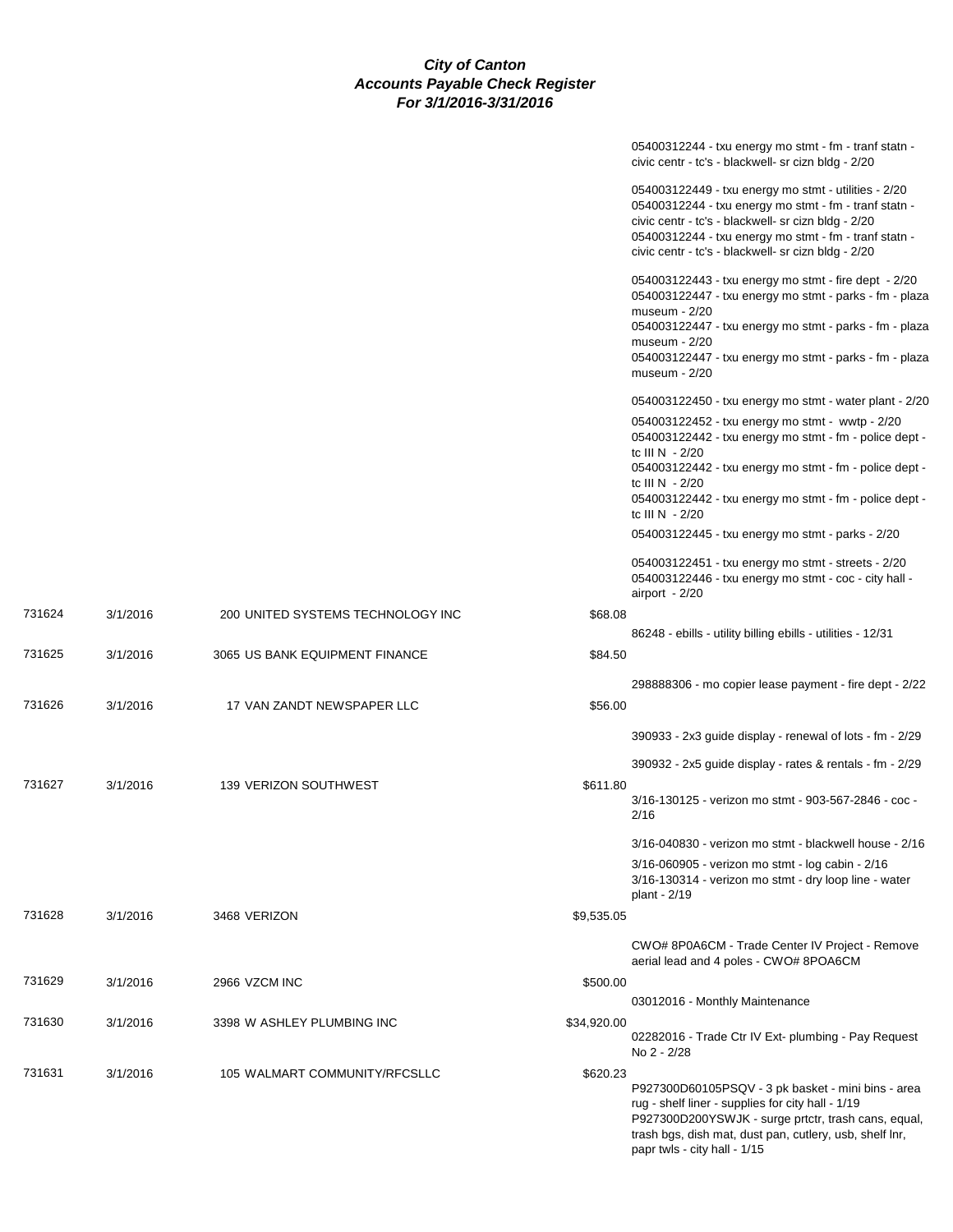P927300D200YSWJK - surge prtctr, trash cans, equal, trash bgs, dish mat, dust pan, cutlery, usb, shelf lnr, papr twls - city hall - 1/15

P927300D200YS919S - doormats, dry erase, hamper, storge box , screw anchors, magnets, sink baskt , candles,candle warmer, clips, magn tape, swiper, clothspins, mount putty, cork tiles, sympthy cards, pic frames, ad stmp kit, cork mgnts, lable makr, lables P927300D60104F2NM - mask tape, lube for shreddr asst big bag, binders for council - admin - coc - 1/19 P927300D60104F2NM - mask tape, lube for shreddr asst big bag, binders for council - admin - coc - 1/19 P927300DD012DPY88 - creamer, sugar, spoons, batteries, water, pap towls, bath tissue - coc - 1/26 P927300DK014JF3YP - sugar, shout, aerosol, z-grip, file folders - station supplies - fire dept - 2/1 P927300D200YS919S - doormats, dry erase, hamper, storge box , screw anchors, magnets, sink baskt , candles,candle warmer, clips, magn tape, swiper, clothspins, mount putty, cork tiles, sympthy cards, pic frames, ad stmp kit, cork mgnts, lable makr, lables P927300D200YS919S - doormats, dry erase, hamper, storge box , screw anchors, magnets, sink baskt , candles,candle warmer, clips, magn tape, swiper, clothspins, mount putty, cork tiles, sympthy cards, pic frames, ad stmp kit, cork mgnts, lable makr, lables P927300D200YS919S - doormats, dry erase, hamper, storge box , screw anchors, magnets, sink baskt , candles,candle warmer, clips, magn tape, swiper, clothspins, mount putty, cork tiles, sympthy cards, pic frames, ad stmp kit, cork mgnts, lable makr, lables P927300DK014JF3YP - sugar, shout, aerosol, z-grip, file folders - station supplies - fire dept - 2/1 P927300D200YS919S - doormats, dry erase, hamper, storge box , screw anchors, magnets, sink baskt , candles,candle warmer, clips, magn tape, swiper, clothspins, mount putty, cork tiles, sympthy cards, pic frames, ad stmp kit, cork monts, lable makr, lables

| 731632 | 3/1/2016 | 212 WILLIAM SUMMITT          | \$50.00  |                                                                                            |
|--------|----------|------------------------------|----------|--------------------------------------------------------------------------------------------|
|        |          |                              |          | 03012016 - MEALS ON WHEELS                                                                 |
| 731633 | 3/1/2016 | 3046 XEROX CORPORATION       | \$137.78 |                                                                                            |
|        |          |                              |          | 083586396 - mo copier billing - police dept - 3/1                                          |
| 731634 | 3/1/2016 | 3108 ZELMA TAWATER           | \$16.67  |                                                                                            |
|        |          |                              |          | 03012016 - Fireman's Pension                                                               |
| 731635 | 3/8/2016 | 1593 COLLEEN M BROWN         | \$69.23  |                                                                                            |
|        |          |                              |          | 03082016 - CAUSE-94211-COLLEEN BROWN/JOEL<br>BROWN--AG CASE#-4591592561                    |
| 731636 | 3/8/2016 | 3365 MINDY S PROCK           | \$184.62 |                                                                                            |
|        |          |                              |          | 03082016 - cause - 0012826284 - Mindy Suzanne<br>Prock / Steven Lee Prock - 0012826284FM13 |
| 731637 | 3/8/2016 | <b>134 MY CREDIT UNION</b>   | \$225.00 |                                                                                            |
|        |          |                              |          | 03082016 - EMPLOYEE DIRECT SAVINGS DEPOSIT                                                 |
|        |          |                              |          | 03082016 - EMPLOYEE DIRECT SAVINGS DEPOSIT                                                 |
|        |          |                              |          | 03082016 - EMPLOYEE DIRECT SAVINGS DEPOSIT                                                 |
|        |          |                              |          | 03082016 - EMPLOYEE DIRECT SAVINGS DEPOSIT                                                 |
| 731638 | 3/8/2016 | 1918 ROBIN MICHELLE ALLISON  | \$230.77 |                                                                                            |
|        |          |                              |          | 03082016 - CASE-09-00132-ROBIN ALLISON/BRAD<br><b>ALLISON</b>                              |
| 731639 | 3/8/2016 | 2736 State Disbursement Unit | \$138.46 |                                                                                            |
|        |          |                              |          |                                                                                            |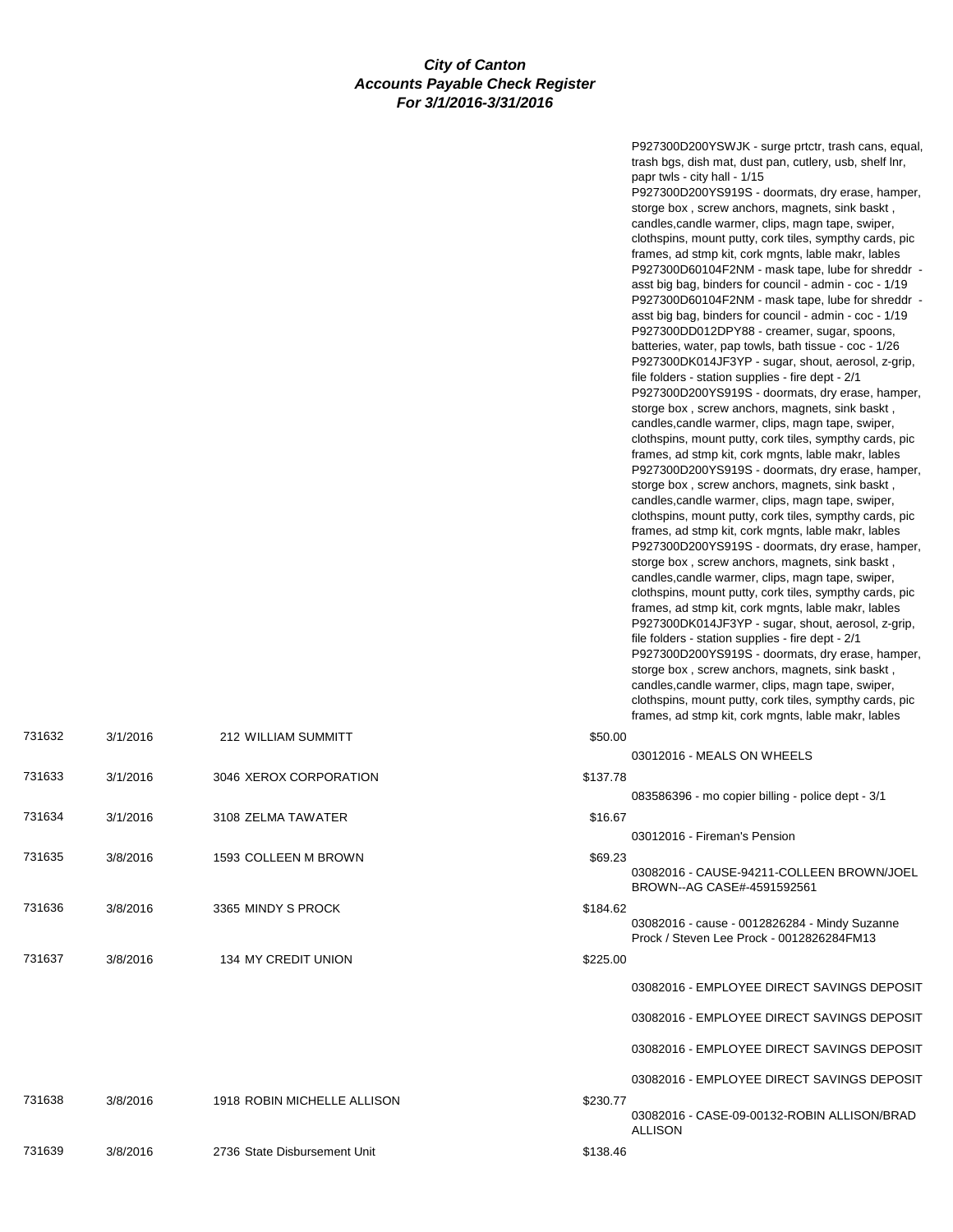|        |           |                                     |            | 03082016 - cause #CV38856/dana/j phillips                            |
|--------|-----------|-------------------------------------|------------|----------------------------------------------------------------------|
| 731640 | 3/8/2016  | 2707 United States Treasury         | \$304.60   |                                                                      |
|        |           |                                     |            | 03082016 - Dwight Lancaster- IRS Levy 1040A-12/3                     |
| 731641 | 3/9/2016  | 3235 AMY L YOUNG                    | \$65.25    |                                                                      |
|        |           |                                     |            | 03092016 - fm independent contract labor - fm - 3/9                  |
| 731642 | 3/9/2016  | 1903 CHARLES CUNNINGHAM             | \$130.50   |                                                                      |
| 731643 |           | 3092 CHARLES W BROWN                | \$130.50   | 03092016 - fm independent contract labor - fm - 3/9                  |
|        | 3/9/2016  |                                     |            |                                                                      |
| 731644 | 3/9/2016  | 3236 DENNIS W YOUNG                 | \$65.25    | 03092016 - fm independent contract labor - fm - 3/9                  |
|        |           |                                     |            | 03092016 - fm independent contract labor - fm - 3/9                  |
| 731645 | 3/9/2016  | 3001 DONALD W WHEELER               | \$130.50   |                                                                      |
|        |           |                                     |            | 03092016 - fm independent contract labor - fm - 3/9                  |
| 731646 | 3/9/2016  | 3150 ELLEN WHEELER                  | \$130.50   |                                                                      |
|        |           |                                     |            | 03092016 - fm independent contract labor - fm - 3/9                  |
| 731647 | 3/9/2016  | 2844 JERRY OSBURN                   | \$130.50   |                                                                      |
|        |           |                                     |            | 03092016 - fm independent contract labor - fm - 3/9                  |
| 731648 | 3/9/2016  | 313 LORENZO A. JOHNSON              | \$130.50   |                                                                      |
|        |           |                                     |            | 03092016 - fm independent contract labor - fm - 3/9                  |
| 731649 | 3/9/2016  | 3163 LINDA ANN WHEELER              | \$130.50   |                                                                      |
| 731650 | 3/9/2016  |                                     |            | 03092016 - fm independent contract labor - fm - 3/9                  |
|        |           | 3459 NANCY WILLIAMS                 | \$65.25    |                                                                      |
| 731651 | 3/9/2016  | 374 SANDRA HOWARD                   | \$130.50   | 03092016 - fm independent contract labor - fm - 3/9                  |
|        |           |                                     |            | 03092016 - fm independent contract labor - fm - 3/9                  |
| 731652 | 3/9/2016  | 3214 SHELLEY MUNNS                  | \$130.50   |                                                                      |
|        |           |                                     |            | 03092016 - fm independent contract labor - fm - 3/9                  |
| 731654 | 3/9/2016  | 2827 TIM JOHNSON                    | \$126.88   |                                                                      |
|        |           |                                     |            | 03092016 - fm independent contract labor - fm - 3/9                  |
| 731655 | 3/10/2016 | 2654 4M CONSTRUCTION SERVICES INC.  | \$1,947.50 |                                                                      |
|        |           |                                     |            | 1064 - Emergency Sewer Main Repair - 1303 Forrest -<br>WW Coll - 3/2 |
| 731656 | 3/10/2016 | 1363 ALAN HEINRICH                  | \$1.52     |                                                                      |
| 731657 | 3/10/2016 | 1479 ALL CANTON FLORAL & GIFTS      | \$73.00    | 2-021870-01 Refund - Utility Billing Refund                          |
|        |           |                                     |            | 525 - funeral flowers - paula meile - admin - 2/29                   |
| 731658 | 3/10/2016 | 422 AMERICAN HERITAGE LIFE INS CO   | \$106.20   |                                                                      |
|        |           |                                     |            | M0189687053 - cancer policy billing - March 2016 -<br>2/22           |
|        |           |                                     |            | M0189687053 - cancer policy billing - March 2016 -<br>2/22           |
|        |           |                                     |            | M0189687053 - cancer policy billing - March 2016 -                   |
|        |           |                                     |            | 2/22<br>M0189687053 - cancer policy billing - March 2016 -           |
|        |           |                                     |            | 2/22<br>M0189687053 - cancer policy billing - March 2016 -           |
|        |           |                                     |            | 2/22                                                                 |
| 731659 | 3/10/2016 | 3469 AMERICAN LEGAL PUBLISHING CORP | \$495.00   |                                                                      |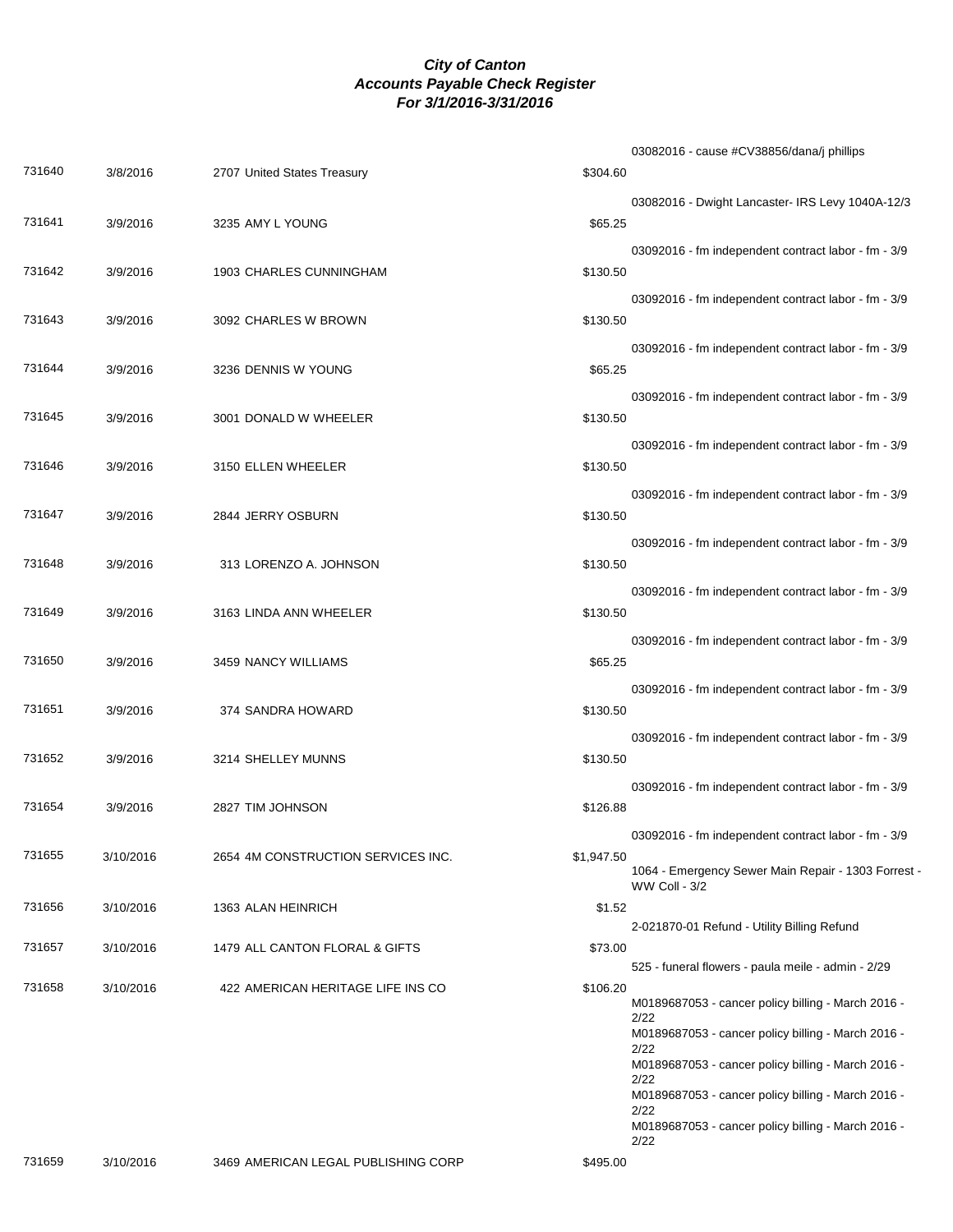|        |           |                                       | 0108940 - code of ordinances - canton tx - internet<br>renewal - 3/16/16-3/16/17 - 2/17                                                                                                                                                                                                                                                                                                                                                                                                                                                                                                                                                                          |
|--------|-----------|---------------------------------------|------------------------------------------------------------------------------------------------------------------------------------------------------------------------------------------------------------------------------------------------------------------------------------------------------------------------------------------------------------------------------------------------------------------------------------------------------------------------------------------------------------------------------------------------------------------------------------------------------------------------------------------------------------------|
| 731660 | 3/10/2016 | 3 ANA-LAB CORP.                       | \$213.00                                                                                                                                                                                                                                                                                                                                                                                                                                                                                                                                                                                                                                                         |
|        |           |                                       | A0364125 - samples for water testing - water plant - 2/3                                                                                                                                                                                                                                                                                                                                                                                                                                                                                                                                                                                                         |
| 731661 | 3/10/2016 | 3052 ASCO                             | \$77.96<br>C00163 - unit 77 - cap for hydraulic valves - streets -<br>3/2                                                                                                                                                                                                                                                                                                                                                                                                                                                                                                                                                                                        |
| 731662 | 3/10/2016 | 1363 Austin Cantor                    | \$42.81                                                                                                                                                                                                                                                                                                                                                                                                                                                                                                                                                                                                                                                          |
|        |           |                                       | 1-011920-014 Refund - Utility Billing Refund                                                                                                                                                                                                                                                                                                                                                                                                                                                                                                                                                                                                                     |
| 731663 | 3/10/2016 | 1320 BOY SCOUT TROOP #378             | \$538.11<br>03042016 - fm independent parking contractor - fm -<br>3/4                                                                                                                                                                                                                                                                                                                                                                                                                                                                                                                                                                                           |
| 731664 | 3/10/2016 | <b>1454 BUDGET BUSINESS SYSTEMS</b>   | \$91.97                                                                                                                                                                                                                                                                                                                                                                                                                                                                                                                                                                                                                                                          |
|        |           |                                       | 016512 - mo copier billing - 2/1/16-2/219/16 - fm - 3/1                                                                                                                                                                                                                                                                                                                                                                                                                                                                                                                                                                                                          |
|        |           |                                       | 016511 - mo copier billing - fire dept - 3/1                                                                                                                                                                                                                                                                                                                                                                                                                                                                                                                                                                                                                     |
|        |           |                                       | 016515 - mo copier billing - muni court - 3/1                                                                                                                                                                                                                                                                                                                                                                                                                                                                                                                                                                                                                    |
| 731665 | 3/10/2016 | 2909 CANTON FFA BOOSTER CLUB          | \$1,990.31<br>03052016 - fm independent parking contractor - fm -<br>3/5<br>03062016 - fm independent parking contractor - fm -                                                                                                                                                                                                                                                                                                                                                                                                                                                                                                                                  |
|        |           |                                       | 3/6                                                                                                                                                                                                                                                                                                                                                                                                                                                                                                                                                                                                                                                              |
| 731666 | 3/10/2016 | <b>16 CANTON AUTO PARTS</b>           | \$934.84<br>148445 - unit 74 tractor - hydraulic hose and fittings -<br>transf station - 2/25<br>148417 - quick connect lines and fittings for backhoe<br>and grapplers - streets - 2/24<br>148013 - unit 103 bull dozer - motor oil and filter - fm -<br>2/18<br>147835 - unit 74 tractor - hydraulic hose and fittings -<br>transf station - 2/16<br>147000 - impact adapter for brush hog blades - fm - 2/9<br>146910 - unit 119 fm trctr - unit 28 utilities - motor oil -<br>$fm - utilities - 2/4$<br>146910 - unit 119 fm trctr - unit 28 utilities - motor oil -<br>$fm - utilities - 2/4$<br>146779 - unit pd 21 - front brake pads - police dept - 2/2 |
|        |           |                                       | 146751 - unit 116 - batter for door handle - fm - 2/4<br>146669 - units tahoe and silverado - motor oil and filters                                                                                                                                                                                                                                                                                                                                                                                                                                                                                                                                              |
| 731667 |           | 2488 CANTON HIGH SCHOOL BAND BOOSTERS | - fm - 2/1                                                                                                                                                                                                                                                                                                                                                                                                                                                                                                                                                                                                                                                       |
|        | 3/10/2016 |                                       | \$235.11<br>03032016 - fm independent parking contractor - fm -<br>3/3                                                                                                                                                                                                                                                                                                                                                                                                                                                                                                                                                                                           |
| 731668 | 3/10/2016 | 311 CANTON LUMBER COMPANY             | \$417.60<br>135485 - combo bolts - washers & nuts - lumber - fm<br>picnic tables - fm - 2/24<br>135565 - base boards - finishing nails - muni court room<br>- muni court - 2/25<br>135332 - lumber - base boards - finishing nails - blade -<br>muni court room - muni court - 2/22                                                                                                                                                                                                                                                                                                                                                                              |
| 731669 | 3/10/2016 | <b>19 CANTON VETERINARY CLINIC</b>    | \$106.63                                                                                                                                                                                                                                                                                                                                                                                                                                                                                                                                                                                                                                                         |
|        |           |                                       | 418678 - dog food for dino - police dept - 2/12<br>418458 - rabies vaccinations - jk hope - animal shelter -<br>2/9                                                                                                                                                                                                                                                                                                                                                                                                                                                                                                                                              |
| 731670 | 3/10/2016 | 92 CARQUEST AUTO PARTS                | \$158.61<br>7979-154675 - manual 6/2 charger - for any auto or<br>equip battery - wwtp - 2/8<br>7979-154675 - manual 6/2 charger - for any auto or<br>equip battery - wwtp - 2/8                                                                                                                                                                                                                                                                                                                                                                                                                                                                                 |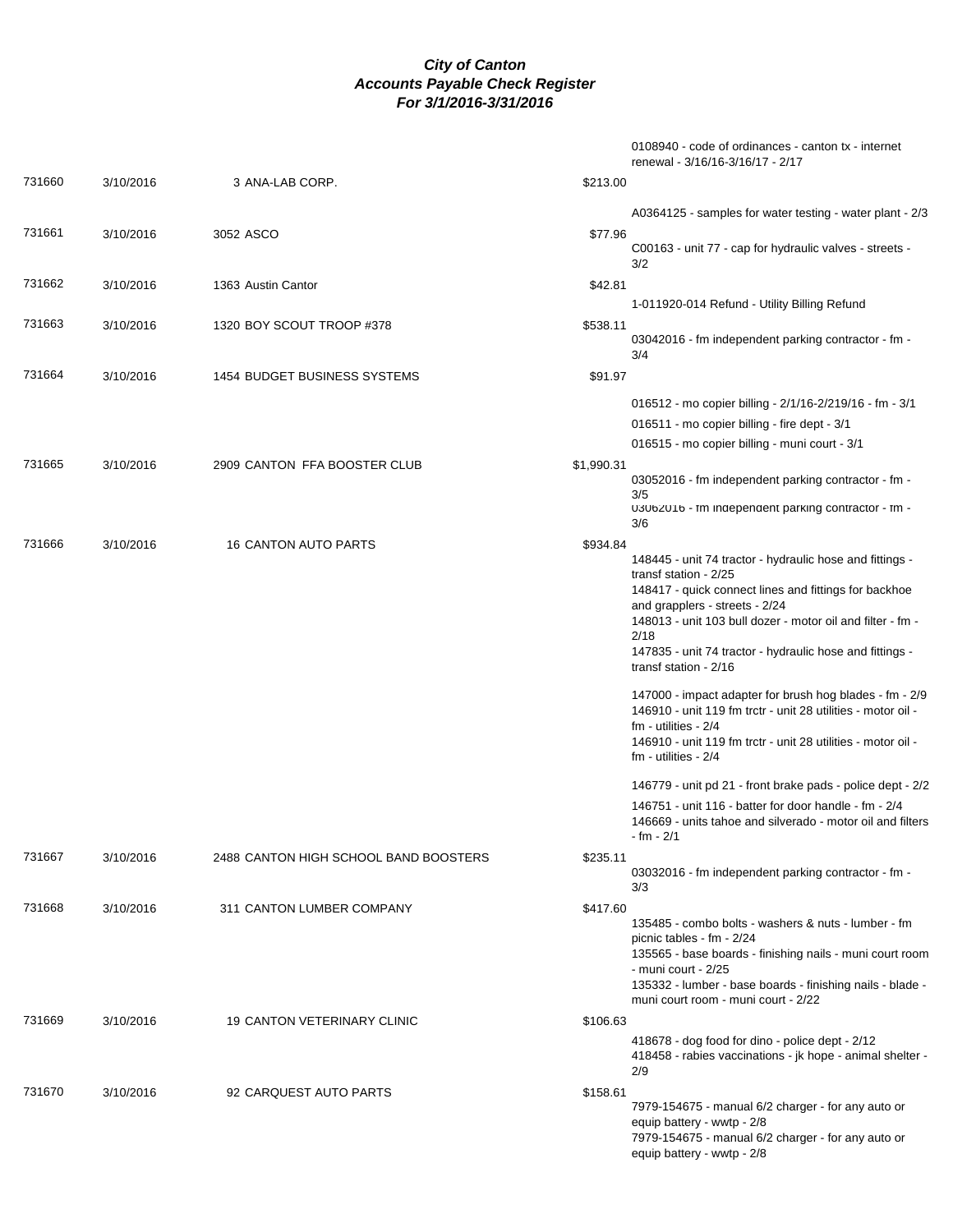|        |           |                                   | 7979-154946 - unit 37 - led lamps - fm - 2/15                                                                                                                                                                            |
|--------|-----------|-----------------------------------|--------------------------------------------------------------------------------------------------------------------------------------------------------------------------------------------------------------------------|
|        |           |                                   | 7979-155473 - mower bearings - fm - 2/26                                                                                                                                                                                 |
|        |           |                                   | 7979-155482 - mower bearings - fm - 2/27                                                                                                                                                                                 |
| 731671 | 3/10/2016 | 875 CEDC                          | \$40,000.00                                                                                                                                                                                                              |
|        |           |                                   | 20160308 - 2016 First Monday Marketing - 3/8                                                                                                                                                                             |
| 731672 | 3/10/2016 | 115 CLYDE THOMAS                  | \$25.00                                                                                                                                                                                                                  |
|        |           |                                   | 03102016 - FIREMAN'S PENSION - Replacement<br>check for 727814 stale dated 12/1/14                                                                                                                                       |
| 731673 | 3/10/2016 | 3471 COMMUNITY INTERNET PROVIDERS | \$287.99                                                                                                                                                                                                                 |
|        |           |                                   | 12497 - internet for old city hall - admin - 1/11                                                                                                                                                                        |
|        |           |                                   | 12497 - internet for old city hall - admin - 1/11                                                                                                                                                                        |
| 731674 | 3/10/2016 | 33 CRANDALL TRUCKING CO., INC.    | \$572.18                                                                                                                                                                                                                 |
|        |           |                                   | C-4474 - delivered 21.39 tons of pea gravel - fm<br>stockpile - fm - 2/29                                                                                                                                                |
| 731675 | 3/10/2016 | 3181 CYRA                         | \$200.00                                                                                                                                                                                                                 |
|        |           |                                   | 03082016 - sponsorship for CYRA from police golf<br>funds - $3/8$                                                                                                                                                        |
| 731676 | 3/10/2016 | 2868 DAY TIRE PROS OF CANTON      | \$81.00                                                                                                                                                                                                                  |
|        |           |                                   | 9197 - unit 1021 pd - rotate & balance tires - police dept<br>$= 2/23$                                                                                                                                                   |
|        |           |                                   | 9188 - unit chief 1 fd - mount and balance tires - fire<br>dept - 2/23                                                                                                                                                   |
| 731677 | 3/10/2016 | 2937 DFW COMMUNICATIONS INC       | \$159.23                                                                                                                                                                                                                 |
|        |           |                                   | 141000644-1 - headsets for new console - police dept -<br>2/23                                                                                                                                                           |
|        |           |                                   | 141000618-1 - 7.5w external speaker - trunk groove<br>bracket - unit 1020 - police dept - 2/29                                                                                                                           |
| 731678 | 3/10/2016 | 1363 DIRT ROAD DIVAS              | \$62.52                                                                                                                                                                                                                  |
|        |           |                                   | 4-041710-04 Refund - Utility Billing Refund                                                                                                                                                                              |
| 731679 | 3/10/2016 | 1038 DOUGLAS BELZER               | \$1,000.00                                                                                                                                                                                                               |
|        |           |                                   | 125 - health inspections - city - fm - 3/5                                                                                                                                                                               |
|        |           |                                   | 125 - health inspections - city - fm - 3/5                                                                                                                                                                               |
| 731680 | 3/10/2016 | 716 EGL ELECTRIC COMPANY          | \$513.80                                                                                                                                                                                                                 |
|        |           |                                   | 02222016 - ran new service to jail cell a/c unit - police<br>dept - 2/22                                                                                                                                                 |
| 731681 | 3/10/2016 | 3276 FERGUSON WATERWORKS          | \$885.22                                                                                                                                                                                                                 |
|        |           |                                   | 0768732 - concrete meter boxes and lids - utilities -<br>2/16                                                                                                                                                            |
|        |           |                                   | 0768889 - plastic drain tile for arnold paul rd trail -<br>streets - 2/16                                                                                                                                                |
| 731682 | 3/10/2016 | <b>36 FERRELLGAS</b>              | \$54.13                                                                                                                                                                                                                  |
|        |           |                                   | RNT6328626 - rental of propane tank - $2/19/16 - 2/18/17$ .<br>animal shelter - 2/24                                                                                                                                     |
| 731683 | 3/10/2016 | 1269 FORTENBERRY PIPE & SUPPLY CO | \$260.00                                                                                                                                                                                                                 |
|        |           |                                   | 14606 - steel to build plat form form and steps for swat<br>truck - police dept - 2/18                                                                                                                                   |
| 731684 | 3/10/2016 | 3474 FR GIRLS OF TEXAS            | \$813.25                                                                                                                                                                                                                 |
|        |           |                                   | 049889 - police uniforms - police dept - 2/23                                                                                                                                                                            |
| 731685 | 3/10/2016 | 1363 Gardner Telecom              | \$1,487.40                                                                                                                                                                                                               |
|        |           |                                   | 99-99020-03 Refund - Utility Billing Refund                                                                                                                                                                              |
| 731686 | 3/10/2016 | 891 GT DISTRIBUTORS INC.          | \$160.20                                                                                                                                                                                                                 |
|        |           |                                   | INV0565472 - qualification ammo - police dept - 2/29                                                                                                                                                                     |
|        |           |                                   |                                                                                                                                                                                                                          |
| 731687 | 3/10/2016 | 2768 TIFFANY HALL                 | \$136.36<br>03022016 - reimb per diem & mileage - traffic safety<br>conf - dallas - 3/20-3/22 - muni court - 3/2<br>03022016 - reimb per diem & mileage - traffic safety<br>conf - dallas - 3/20-3/22 - muni court - 3/2 |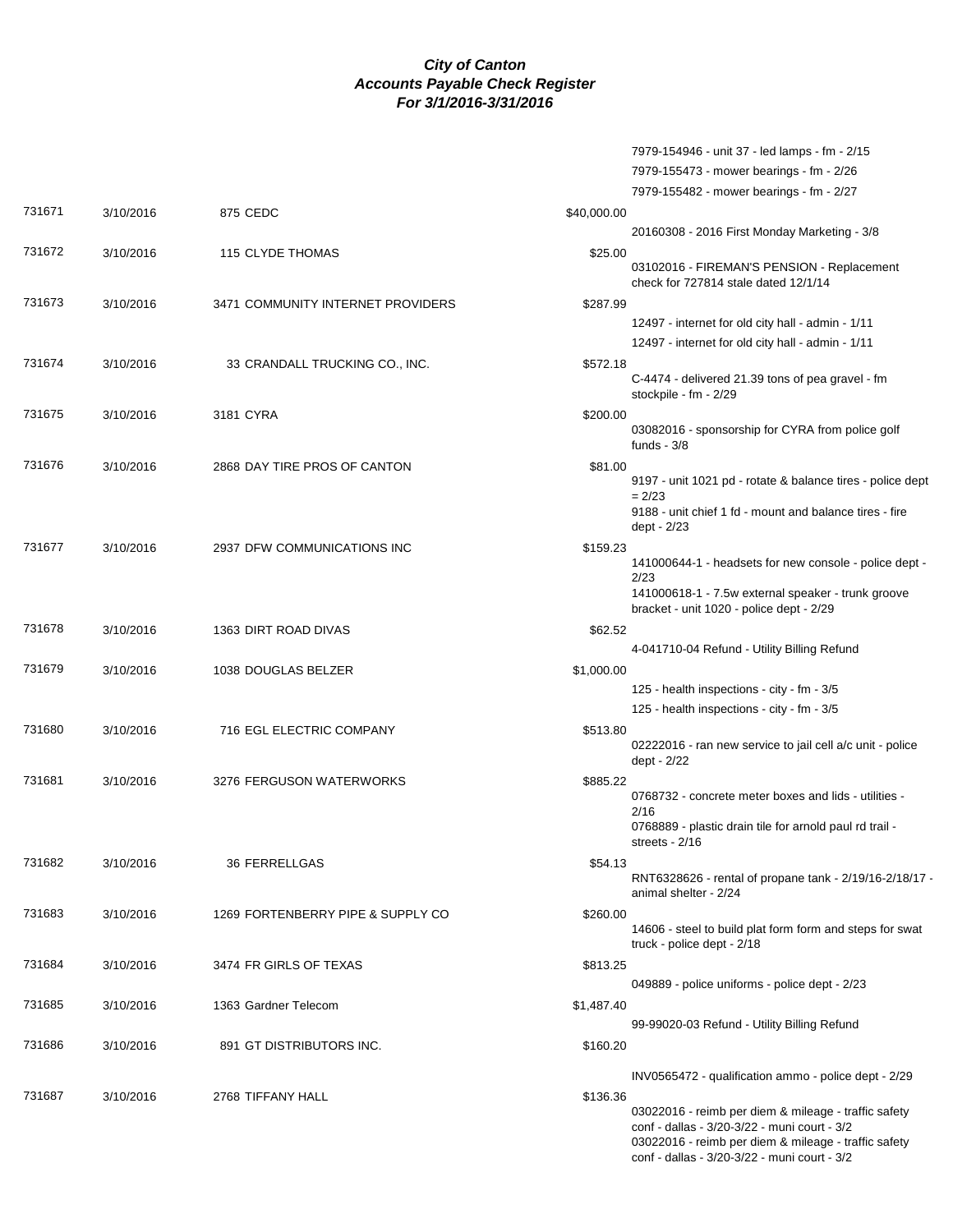| 731688 | 3/10/2016 | 3385 HAYES PIPE SUPPLY, INC. | \$613.50                                                                                                                                                                                                                                                                                                                                 |
|--------|-----------|------------------------------|------------------------------------------------------------------------------------------------------------------------------------------------------------------------------------------------------------------------------------------------------------------------------------------------------------------------------------------|
|        |           |                              | 618378 - pvc comp adapter - ww coll - 2/15                                                                                                                                                                                                                                                                                               |
|        |           |                              | 618327 - 4" clean outs for sewer lines - ww coll - 2/15<br>617151 - couplngs - comp adapters - sewer tees -<br>raised plugs - utilities - 2/5                                                                                                                                                                                            |
|        |           |                              | 619764 - pvc sewer tee - ww coll - 2/24                                                                                                                                                                                                                                                                                                  |
| 731689 | 3/10/2016 | 2709 HBC BUILDING CENTER     | \$2,438.65<br>22676 - unit 102 - screwdrivers - ratchets - tools for<br>truck - streets - 2/19                                                                                                                                                                                                                                           |
|        |           |                              | 22781 - ultra oil - fm - 2/25                                                                                                                                                                                                                                                                                                            |
|        |           |                              | 22796 - couplings - cap - fm plumbing - fm - 2/25                                                                                                                                                                                                                                                                                        |
|        |           |                              | 22710 - flex caulk - bath plug - fm - 2/22<br>22810 - 5" disc 3m 8-hole hook it - wood filler - wall<br>scraper - $fm - 2/26$                                                                                                                                                                                                            |
|        |           |                              | 22726 - drill bit - parks tools - 2/22                                                                                                                                                                                                                                                                                                   |
|        |           |                              | 22765 - 2" drill bit - screws -fm - 2/24<br>22741 - 6" square - screws - bolts - lumber - for fm<br>picnic tables - 2/23                                                                                                                                                                                                                 |
|        |           |                              | 22750 - bolts and lumber for fm picnic tables - fm - 2/23                                                                                                                                                                                                                                                                                |
|        |           |                              | 22646 - paint and paint brush - $fm - 2/17$                                                                                                                                                                                                                                                                                              |
|        |           |                              | 22618 - plastc anchors - fm - 2/16<br>22799 - 2" elbows & caps - for sewer tap to be installed<br>at 133 Etheridge Ln - ww Coll - 2/25<br>22785 - 2" elbows - for sewer tap to be installed at 133                                                                                                                                       |
|        |           |                              | Etheridge Ln - ww Coll - 2/25<br>22762 - keys for city hall - sand blast sand for swat<br>truck plat form - admin - police dept - 2/24<br>22762 - keys for city hall - sand blast sand for swat<br>truck plat form - admin - police dept - 2/24<br>22743 - paint for muni court and jail cell doors - police<br>dept - muni court - 2/23 |
|        |           |                              | 22743 - paint for muni court and jail cell doors - police<br>dept - muni court - 2/23                                                                                                                                                                                                                                                    |
|        |           |                              | 22734 - cd - safety hasp - fm - 2/23                                                                                                                                                                                                                                                                                                     |
|        |           |                              | 22789 - lumber for fm picnic table - fm - 2/25                                                                                                                                                                                                                                                                                           |
|        |           |                              | 22612 - shwr drain strainer - drill bit - fm - 2/16                                                                                                                                                                                                                                                                                      |
|        |           |                              | $22719$ - fruit punch - drill bit - wwtp = $2/22$                                                                                                                                                                                                                                                                                        |
|        |           |                              | 22719 - fruit punch - drill bit - wwtp = $2/22$                                                                                                                                                                                                                                                                                          |
|        |           |                              | 22773 - pvc caps - pvc plugs - wwtp - 2/24                                                                                                                                                                                                                                                                                               |
|        |           |                              | 22727 - liq tite - couplngs - pvc pipe - wwtp - 2/22<br>22824 - screws - drill bit - picket cedar dogear = gate<br>repair at duke lift station = ww coll - 2/29                                                                                                                                                                          |
|        |           |                              | 22500 - reutrned exhaust fan = animal shelter - 2/9<br>22756 - 30 bags sand blast sand - for the swat truck<br>plat form - police dept - 2/24                                                                                                                                                                                            |
|        |           |                              | 22583 - paint brushes - fm - 2/12                                                                                                                                                                                                                                                                                                        |
|        |           |                              | 22621 - shower drain - fm - 2/16                                                                                                                                                                                                                                                                                                         |
|        |           |                              | 22553 - hillman hardware - cemetery - 2/11                                                                                                                                                                                                                                                                                               |
|        |           |                              | 22718 - hillman hardware - fm - 2/22                                                                                                                                                                                                                                                                                                     |
|        |           |                              | 22701 - paint - muni court - 2/19                                                                                                                                                                                                                                                                                                        |
|        |           |                              | 22624 - return shower drain - fm - 2/16                                                                                                                                                                                                                                                                                                  |
|        |           |                              | 22649 - deadbolts - fm - 2/17                                                                                                                                                                                                                                                                                                            |
|        |           |                              | 22669 - striping paint - cyra parks - 2/18                                                                                                                                                                                                                                                                                               |
|        |           |                              | 22675 - joint washers - fm - 2/18                                                                                                                                                                                                                                                                                                        |
|        |           |                              | 22696 - clear sealant - fm - 2/19                                                                                                                                                                                                                                                                                                        |
|        |           |                              |                                                                                                                                                                                                                                                                                                                                          |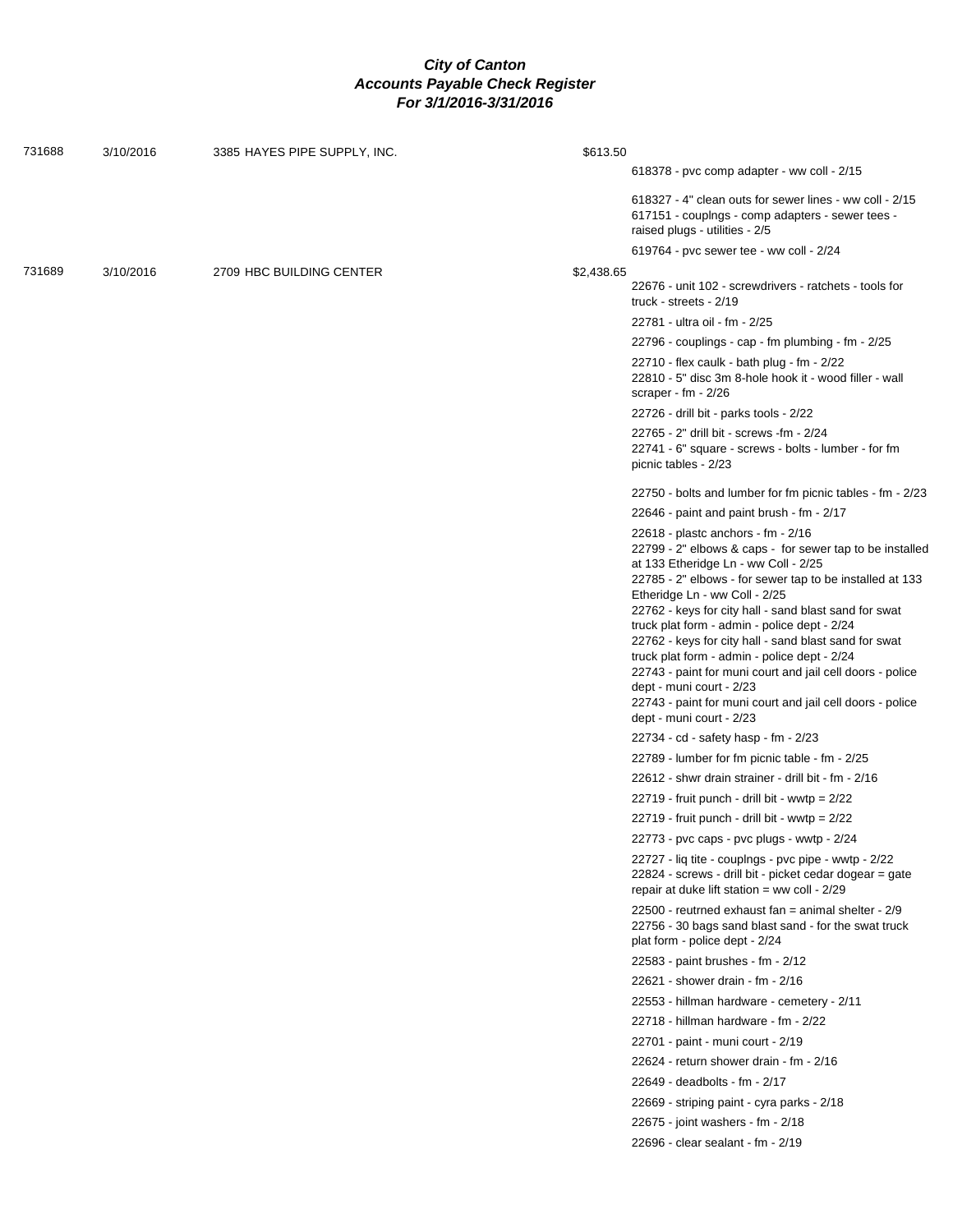22689 - hillman hardware - pull hammercraft - parks maint- 2/19

22720 - drill bit - hillman hardware - parks maint - 2/22

22611 - hillman hardware - fm - 2/16

22395 - closet split ring rep flge - fm - 2/2

22700 - bolts for hydraulic mani fold - unit 77 bulldozer streets - 2/19

22467 - spray paint for hydrants - hillman hardware and conn butt ins for trucks - fire dept - 2/6

22568 - motting soil = library =  $2/12$ 

 $22446$  - deadbolt lock - rr doors = fm -  $2/4$ 

22442 - hillman hardware for civic center - fm - 2/4 22440 - grease, 120 grit flap wheel, grit wh card - fm - 2/4

22448 - white paint - fm - 2/4

22472 - rake - fm tools - 2/8

22393 - 10 lag bolts for the safety rail at the shop utilities - 2/2

22467 - spray paint for hydrants - hillman hardware and conn butt ins for trucks - fire dept - 2/6

22386 - 1" pipe for I-20 water repair - utilities - 2/1 22372 - marking paint for water line locates - utilities ww coll - 2/1

22372 - marking paint for water line locates - utilities ww coll - 2/1

22382 - dual cut 32" lopper - parks tools - 2/1

22384 - toilt gaskt waxls sansl - toilet maint - fm - 2/1 22459 - bushings - nipples - tees - pvc caps - cement primer - pipe - library - 2/515005307

22435 - sand paper - varnish - stain = police dept - 2/4

22385 - delux trip lever for toilet - coc - 2/1

22417 - acrylic for the soccer field concession - parks - 2/3

22544 - c-clamps - emory cloths - mtl cutoff whl - wwtp - 2/11

22642 - drylok protector - bond-lok cleaner - garden sprayer - animal shelter - 2/17

 $22670$  - clear shoe box = wwtp -  $2/18$ 

22671 - plug paint for hydrants - fire dept - 2/18

2259 - galv nipples , elbows,couplngs - wwtp - 2/15

22604 - gloves - loppers - machete - knife blade hillman hardware - to clean fense rows behind pd & coc - 2/15

22441 - unit 102 - paint for tools - streets - 2/4

22567 - lawn fert = library - 2/12

22483 - drill bit - fm tools - 2/8

22556 - paint - stain- joint compound - for back offices police dept - 2/11

22523 - bronze caulk for hydrants - fm - 2/10

22532 - hillman hardwaire - fm rail repair - fm - 2/10

22524 - hillman hardwaire - fm rail repair - fm - 2/10

22531 - hillman hardware = parks - 2/10

22519 - mop & glo - joint compoud - back offices police dept - 2/10

22510 - paint brush - restroom paint - fm - 2/9

22484 - 2 chains for the chainsaw - streets - 2/8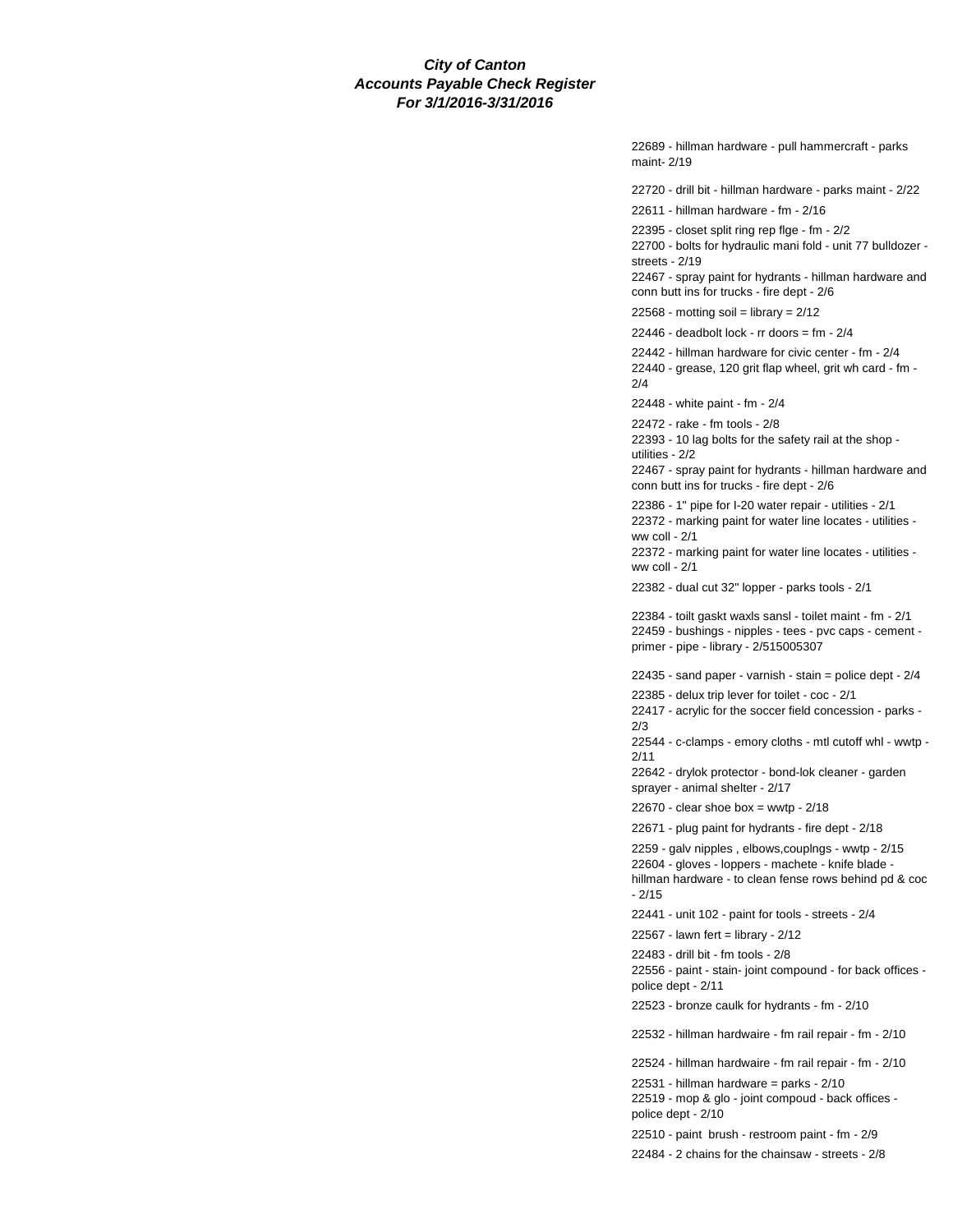|        |           |                                         | 22478 - paint brush and varnish - joint compound - back<br>offices - police dept - 2/8                                                                                                                                                                                                                                                                                                                                                                                                                                                              |
|--------|-----------|-----------------------------------------|-----------------------------------------------------------------------------------------------------------------------------------------------------------------------------------------------------------------------------------------------------------------------------------------------------------------------------------------------------------------------------------------------------------------------------------------------------------------------------------------------------------------------------------------------------|
|        |           |                                         | 22489 - paint for fm restrooms - fm - 2/8<br>22605 - all purpose cleaner - pvc cement - for sewer<br>line repair - ww coll - 2/15                                                                                                                                                                                                                                                                                                                                                                                                                   |
| 731694 | 3/10/2016 | 2682 HOOTENS LLC                        | \$658.00                                                                                                                                                                                                                                                                                                                                                                                                                                                                                                                                            |
|        |           |                                         | 1392449 - sheet metal - fm - 2/26                                                                                                                                                                                                                                                                                                                                                                                                                                                                                                                   |
|        |           |                                         | 1392451 - sheet metal - fm - 2/26                                                                                                                                                                                                                                                                                                                                                                                                                                                                                                                   |
| 731695 | 3/10/2016 | 3455 ICS JAIL SUPPLIES INC              | \$153.40                                                                                                                                                                                                                                                                                                                                                                                                                                                                                                                                            |
|        |           |                                         | 133442W - inmate clothes - police dept - 2/26                                                                                                                                                                                                                                                                                                                                                                                                                                                                                                       |
| 731696 | 3/10/2016 | 1363 Jayme Brundridge                   | \$82.57                                                                                                                                                                                                                                                                                                                                                                                                                                                                                                                                             |
|        |           |                                         | 5-051700-011 Refund - Utility Billing Refund                                                                                                                                                                                                                                                                                                                                                                                                                                                                                                        |
| 731697 | 3/10/2016 | 3470 JEFF DURHAM                        | \$300.00                                                                                                                                                                                                                                                                                                                                                                                                                                                                                                                                            |
|        |           |                                         | 03082016 - benevolence to jeff durham with sick child -<br>3/8                                                                                                                                                                                                                                                                                                                                                                                                                                                                                      |
| 731698 | 3/10/2016 | 1363 Jerry Burns                        | \$83.83                                                                                                                                                                                                                                                                                                                                                                                                                                                                                                                                             |
|        |           |                                         | 5-051760-07 Refund - Utility Billing Refund                                                                                                                                                                                                                                                                                                                                                                                                                                                                                                         |
| 731699 | 3/10/2016 | 2874 JP MARSH                           | \$86.59<br>03082016 - catchers gear for CYRA from police golf<br>funds (from academy) - 3/8                                                                                                                                                                                                                                                                                                                                                                                                                                                         |
| 731700 | 3/10/2016 | <b>141 KILGORE COLLEGE</b>              | \$15.00                                                                                                                                                                                                                                                                                                                                                                                                                                                                                                                                             |
|        |           |                                         | 28174 - east texas gang familiarzation class - deville -<br>police dept - 2/26                                                                                                                                                                                                                                                                                                                                                                                                                                                                      |
| 731701 | 3/10/2016 | 1726 LA DEANIA JONES                    | \$705.32                                                                                                                                                                                                                                                                                                                                                                                                                                                                                                                                            |
|        |           |                                         | 03092016 - reimbursal- per diem - hotel - mileage -<br>new brausfel 2/20-2/23 - cont ed - animal shelter - 3/9<br>03092016 - reimbursal- per diem - hotel - mileage -<br>new brausfel 2/20-2/23 - cont ed - animal shelter - 3/9<br>03092016 - reimbursal- per diem - hotel - mileage -<br>new brausfel 2/20-2/23 - cont ed - animal shelter - 3/9                                                                                                                                                                                                  |
| 731702 | 3/10/2016 | 292 LILIA V DURHAM                      | \$166.60<br>03022016 - reimb per diem & mileage - traffic safety<br>conf - dallas - 3/20-3/22 - muni court - 3/2<br>03022016 - reimb per diem & mileage - traffic safety<br>conf - dallas - 3/20-3/22 - muni court - 3/2                                                                                                                                                                                                                                                                                                                            |
| 731703 | 3/10/2016 | 1635 LLOYD GOSSENLINK, ATTORNEYS AT LAW | \$1,159.42                                                                                                                                                                                                                                                                                                                                                                                                                                                                                                                                          |
|        |           |                                         | 97470722 - water rights - prof servs and disbursment<br>through Jan 31, 2016 - coc - 2/26                                                                                                                                                                                                                                                                                                                                                                                                                                                           |
| 731704 | 3/10/2016 | 1363 Mary and George Pitts              | \$58.76                                                                                                                                                                                                                                                                                                                                                                                                                                                                                                                                             |
|        |           |                                         | 7-071880-01 Refund - Utility Billing Refund                                                                                                                                                                                                                                                                                                                                                                                                                                                                                                         |
| 731705 | 3/10/2016 | 1363 MARY'S ATTIC                       | \$209.38                                                                                                                                                                                                                                                                                                                                                                                                                                                                                                                                            |
|        |           |                                         | 10-109490-01 Refund - Utility Billing Refund                                                                                                                                                                                                                                                                                                                                                                                                                                                                                                        |
| 731706 | 3/10/2016 | 2641 MICHELLE RICHARD                   | \$64.00<br>03032016 - reimb per diem - traffic safety conf - dallas -<br>3/20-3/22 - muni court - 3/2                                                                                                                                                                                                                                                                                                                                                                                                                                               |
| 731707 | 3/10/2016 | 3472 MID-AMERICA GLOVE COMPANY LLC      | \$48.00                                                                                                                                                                                                                                                                                                                                                                                                                                                                                                                                             |
|        |           |                                         | $003020 - 24$ safety vests for fm pickers - fm - $2/23$                                                                                                                                                                                                                                                                                                                                                                                                                                                                                             |
| 731708 | 3/10/2016 | 59 MITCHELL WELDING SUPPLY              | \$108.15<br>R207 - rental on Large Oxygen cylendars and Small<br>Acetylene Cylendars - utilities - ww coll - 1/25<br>R207 - rental on Large Oxygen cylendars and Small<br>Acetylene Cylendars - utilities - ww coll - 1/25<br>R300 - rental on Large Oxygen cylendars and Small<br>Acetylene Cylendars - utilities - ww coll - 2/25<br>R300 - rental on Large Oxygen cylendars and Small<br>Acetylene Cylendars - utilities - ww coll - 2/25<br>FC 4081 - finance charge for inv R207 - no statement<br>received in Feb - utilities - wwcoll - 2/29 |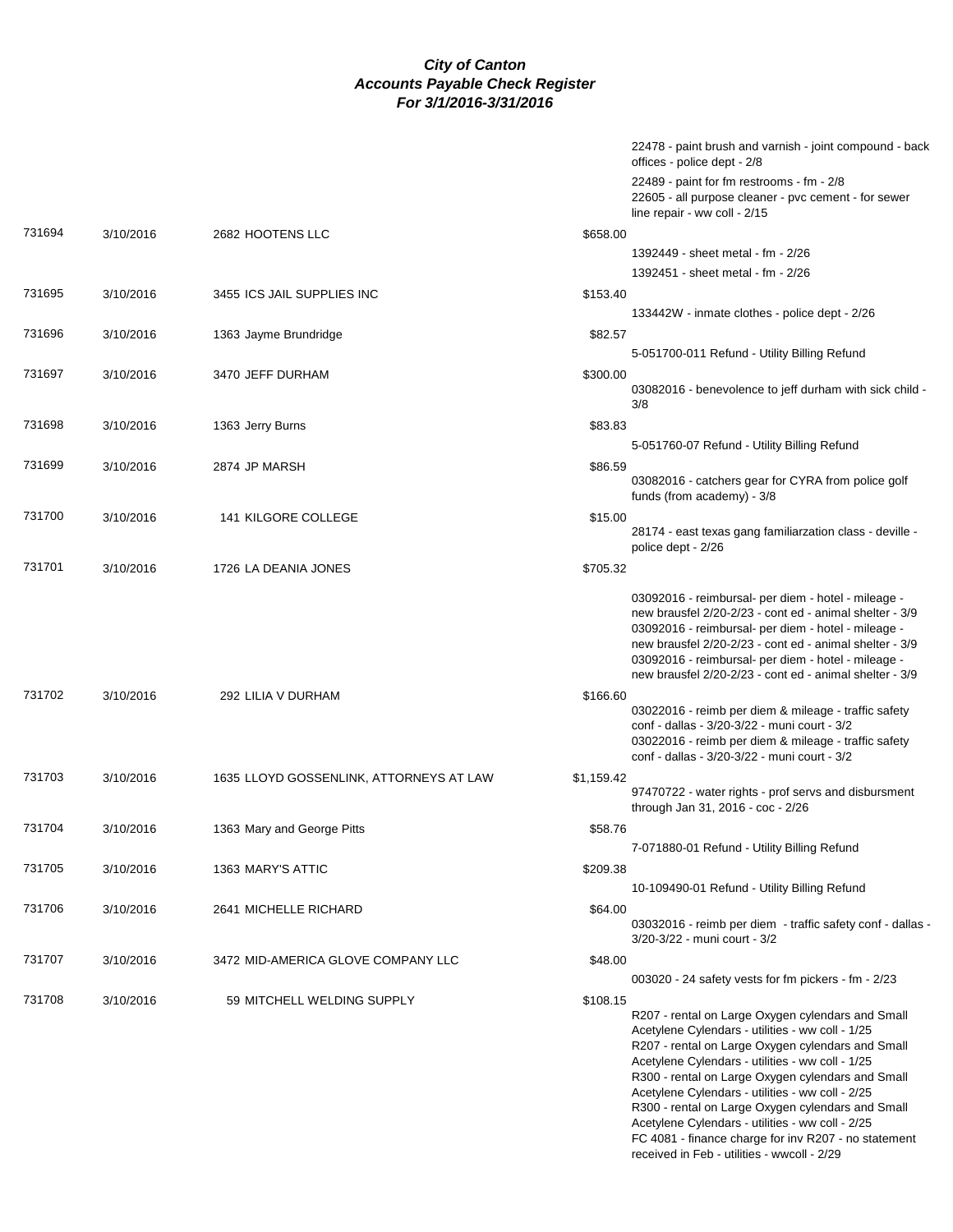|        |           |                                    |            | FC 4081 - finance charge for inv R207 - no statement<br>received in Feb - utilities - wwcoll - 2/29                                                                                                                                                                                  |
|--------|-----------|------------------------------------|------------|--------------------------------------------------------------------------------------------------------------------------------------------------------------------------------------------------------------------------------------------------------------------------------------|
| 731709 | 3/10/2016 | 1068 MR D'S #1                     | \$15.56    |                                                                                                                                                                                                                                                                                      |
|        |           |                                    |            | 714008 - fuel for gas cans - fire dept - 2/27                                                                                                                                                                                                                                        |
| 731710 | 3/10/2016 | 2796 MR D'S 10 MINUTE OIL CHANGE   | \$7.00     |                                                                                                                                                                                                                                                                                      |
|        |           |                                    |            | 42150 - unit 5 - state inspection - streets - 3/4                                                                                                                                                                                                                                    |
| 731711 | 3/10/2016 | 3005 NEOFUNDS BY DEPOSIT           | \$600.00   | 3/16-7900 0440 5116 5367 - postage meter refill - coc -<br>2/28                                                                                                                                                                                                                      |
| 731712 | 3/10/2016 | 3240 NETWORK BILLING SYSTEMS LLC   | \$61.62    |                                                                                                                                                                                                                                                                                      |
|        |           |                                    |            | 160610185 - phone service - fire dept - 3/1                                                                                                                                                                                                                                          |
| 731713 | 3/10/2016 | 1349 NORTHEAST TEXAS FARMERS CO-OP | \$68.00    | 450151 - unit 13 - rotate and balance tires - fire dept -<br>2/11                                                                                                                                                                                                                    |
|        |           |                                    |            | 451877 - unit 55 trailer - tire repair - fm - 2/25                                                                                                                                                                                                                                   |
|        |           |                                    |            | 451044 - unit 55 trailer - replace tire - fm - 2/18                                                                                                                                                                                                                                  |
| 731714 | 3/10/2016 | 294 O'REILLY AUTOMOTIVE INC.       | \$1,106.99 | 0891-204166 - unit 44 jet machine - tractr fluid - utilities -<br>2/16<br>0891-201513 - shop stock - fuel treatment - streets -<br>utilities - ww coll - 2/3<br>0891-201497 - returned brk caliper cores - unit pd 21 -                                                              |
|        |           |                                    |            | police dept - 2/3<br>0891-201476 - unit pd 21 - brake calipers - disc<br>hardware - police dept - 2/3                                                                                                                                                                                |
|        |           |                                    |            | 0891-202966 - unit pd 12 - motor oil - police dept - 2/11<br>0891-202781 - unit 44 tractor - ground wire - battery<br>cable - streets - 2/10                                                                                                                                         |
|        |           |                                    |            | 0891-201769 - unit 44 - connector - streets - 2/4                                                                                                                                                                                                                                    |
|        |           |                                    |            | 0891-202967 - unit 30 - motor oil - fm - 2/11                                                                                                                                                                                                                                        |
|        |           |                                    |            | 0891-204064 - unit 10 - wheel seal - utilities - 2/16<br>0891-204096 - returned - unit 10 - wheel seal - utilities -<br>2/16                                                                                                                                                         |
|        |           |                                    |            | 0891-204192 - unit 44 jet machine - hyd fluid filter -<br>utilities - 2/16<br>0891-201513 - shop stock - fuel treatment - streets -                                                                                                                                                  |
|        |           |                                    |            | utilities - ww coll - 2/3                                                                                                                                                                                                                                                            |
|        |           |                                    |            | 0891-201768 - unit 30 - lucas oil stabilizer - fm - 2/4<br>0891-204639 - unit pd 65 - adhesive for weather strip -<br>police dept - 2/18                                                                                                                                             |
|        |           |                                    |            | 0891-204741 - shop stock - motor oil - streets - utilities -<br>ww coll - 2/19                                                                                                                                                                                                       |
|        |           |                                    |            | 0891-204741 - shop stock - motor oil - streets - utilities -<br>ww coll - 2/19<br>0891-204741 - shop stock - motor oil - streets - utilities -                                                                                                                                       |
|        |           |                                    |            | ww coll - 2/19<br>0891-205560 - unit pd 1020 - stabilizer - police dept -                                                                                                                                                                                                            |
|        |           |                                    |            | 2/23<br>0891-205522 - unit pd 31 - wiper blades - police dept -<br>2/23                                                                                                                                                                                                              |
|        |           |                                    |            | 0891-201337 - unit 36 - oil filter - fm - 2/2<br>0891-204169 - shop stock - mini fuses for equipment -<br>streets - $2/16$                                                                                                                                                           |
|        |           |                                    |            | 0891-201141 - unit 127 - air filter - fm - 2/1<br>0891-201513 - shop stock - fuel treatment - streets -<br>utilities - ww coll - 2/3<br>0891-201167 - motor oil and filter - unit 12 Lonny -<br>admin - 2/1<br>0891-201870 - unit 17 - tail light circuit board - utilities -<br>2/5 |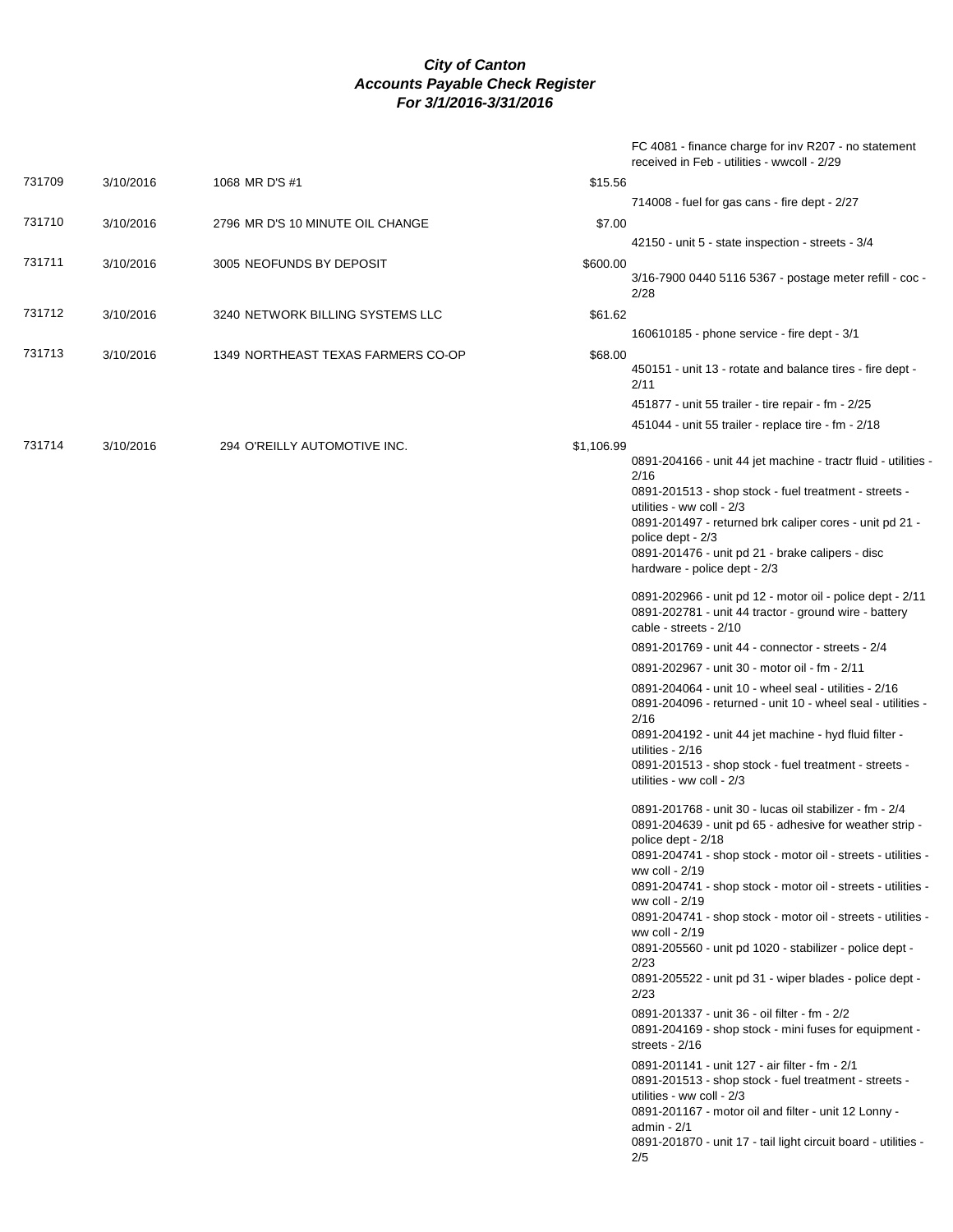|        |           |                                      |            | 0891-202485 - unit 14 - starter - water plant - 2/8                                                                                                                               |
|--------|-----------|--------------------------------------|------------|-----------------------------------------------------------------------------------------------------------------------------------------------------------------------------------|
|        |           |                                      |            | 0891-202446 - car wash soap - fire dept - 2/8                                                                                                                                     |
|        |           |                                      |            | 0891-202490 - unit 14 - starter bolts - water plant - 2/8<br>0891-202602 - unit 13 - dist cap - rotors - spk plugs -<br>wires - fuel filter - fire dept - 2/9                     |
|        |           |                                      |            | 0891-202765 - returned gauge - fire dept - 2/10                                                                                                                                   |
|        |           |                                      |            | 0891-202626 - gauge - fire dept - 2/9                                                                                                                                             |
|        |           |                                      |            | 0891-200457 - unit 17 - thread lock - ww coll - 1/29<br>0891-201204 - unit 36 and shop stock - motor oil - fm -<br>2/1<br>0891-201204 - unit 36 and shop stock - motor oil - fm - |
|        |           |                                      |            | 2/1                                                                                                                                                                               |
|        |           |                                      |            | 0891-200605 - unit 104 - wiper blades - utilities - 1/29                                                                                                                          |
|        |           |                                      |            | 0891-200582 - unit 21 - hood supports - dev serv - 1/29                                                                                                                           |
|        |           |                                      |            | 0891-200597 - serpintine belt - unit 31 - coc - 1/29                                                                                                                              |
|        |           |                                      |            | 0891-205805 - unit E-1 - blue def - fire dept - 2/24                                                                                                                              |
|        |           |                                      |            | 0891-201379 - unit pd 21 - scraper - police dept - 2/2<br>0891-206009 - unit 1020 - returned abs ctrl - police dept<br>$-2/25$                                                    |
|        |           |                                      |            | 0891-201214 - shop stock - window washer fluid -<br>utilities - 2/1                                                                                                               |
|        |           |                                      |            | 0891-201694 - unit 2 - brake light switch - utilities - 2/4<br>0891-200610 - serpintine belt tool - shop tool - utilities -<br>1/29                                               |
| 731717 | 3/10/2016 | 3036 ORKIN PEST CONTROL              | \$266.62   |                                                                                                                                                                                   |
|        |           |                                      |            | 107664530 - orkin pest control mo stmt - blackwell<br>house - 2/10                                                                                                                |
|        |           |                                      |            | 107664534 - orkin pest control mo stmt - sr citzn bldg -                                                                                                                          |
|        |           |                                      |            | 2/10<br>107664527 - orkin pest control mo stmt - police dept -                                                                                                                    |
|        |           |                                      |            | 2/10<br>107664533 - orkin pest control mo stmt - civic center -                                                                                                                   |
|        |           |                                      |            | 2/10<br>10/664529 - orkin pest control mo stmt - log cabin -                                                                                                                      |
|        |           |                                      |            | 2/10                                                                                                                                                                              |
|        |           |                                      |            | 107664535 - orkin pest control mo stmt - plaza museum<br>$-2/10$                                                                                                                  |
|        |           |                                      |            | 107664531 - orkin pest control mo stmt - fire dept - 2/10                                                                                                                         |
| 731718 | 3/10/2016 | 2979 PATTERSON VETERINARY SUPPLY INC | \$201.72   |                                                                                                                                                                                   |
|        |           |                                      |            | 02031452 - controlled substance log book - vet drug<br>handbook - animal shelter - 2/3                                                                                            |
|        |           |                                      |            | 02041472 - controlled substance log book - animal                                                                                                                                 |
|        |           |                                      |            | shelter - $2/4$<br>885/2938752 - corneal repair gel drops - animal shelter -<br>2/3                                                                                               |
| 731719 | 3/10/2016 | 3473 PAULA BATES                     | \$149.00   |                                                                                                                                                                                   |
|        |           |                                      |            | 03102016 - reimbursal for per diem - new brausfel 2/20-<br>2/23 - cont ed - animal shelter - 3/9                                                                                  |
| 731720 | 3/10/2016 | 2938 POTTER MINTON PC                | \$3,462.12 |                                                                                                                                                                                   |
|        |           |                                      |            | 09233-0001 - legal fees mo stmt - 2/29                                                                                                                                            |
|        |           |                                      |            | 09233-0001 - legal fees mo stmt - 2/29                                                                                                                                            |
|        |           |                                      |            | 09233-0001 - legal fees mo stmt - 2/29                                                                                                                                            |
|        |           |                                      |            | 09233-0001 - legal fees mo stmt - 2/29                                                                                                                                            |
| 731721 | 3/10/2016 | 1867 QUILL CORPORATION               | \$117.90   |                                                                                                                                                                                   |
|        |           |                                      |            | 2199990 - ink cartridges for ron - water plant - 1/11                                                                                                                             |
| 731722 | 3/10/2016 | 1363 Rachelle Espindola              | \$58.93    |                                                                                                                                                                                   |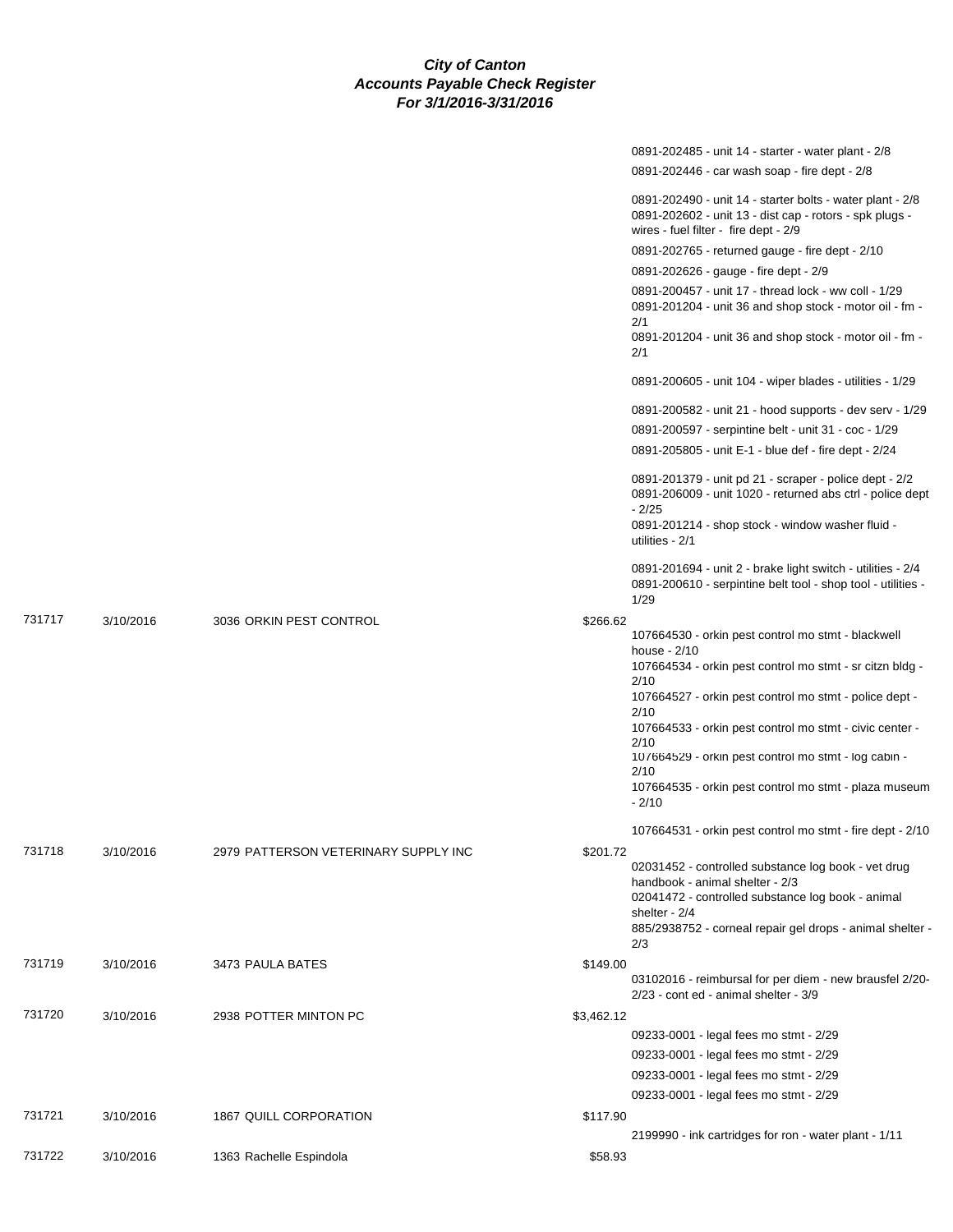|        |           |                                  |             | 6-061150-03 Refund - Utility Billing Refund                                                                                                                                    |
|--------|-----------|----------------------------------|-------------|--------------------------------------------------------------------------------------------------------------------------------------------------------------------------------|
| 731723 | 3/10/2016 | 3076 REFRIGERATED SPECIALIST INC | \$675.00    | M161352 - semi-annual ice machine prevent maint -<br>utilities - fire dept - cyra - sr citzn bldg - civic center -<br>3/1<br>M161352 - semi-annual ice machine prevent maint - |
|        |           |                                  |             | utilities - fire dept - cyra - sr citzn bldg - civic center -<br>3/1                                                                                                           |
|        |           |                                  |             | M161352 - semi-annual ice machine prevent maint -<br>utilities - fire dept - cyra - sr citzn bldg - civic center -<br>3/1                                                      |
|        |           |                                  |             | M161352 - semi-annual ice machine prevent maint -<br>utilities - fire dept - cyra - sr citzn bldg - civic center -<br>3/1                                                      |
|        |           |                                  |             | M161352 - semi-annual ice machine prevent maint -<br>utilities - fire dept - cyra - sr citzn bldg - civic center -<br>3/1                                                      |
| 731724 | 3/10/2016 | 1363 Richard Holt                | \$66.52     |                                                                                                                                                                                |
| 731725 |           | 1363 ROY PIERCE                  | \$61.47     | 1-012090-02 Refund - Utility Billing Refund                                                                                                                                    |
|        | 3/10/2016 |                                  |             | 4-042860-06 Refund - Utility Billing Refund                                                                                                                                    |
| 731726 | 3/10/2016 | 2157 SANITATION SOLUTIONS        | \$42,617.55 |                                                                                                                                                                                |
|        |           |                                  |             | 62X-SUB - Sanitation Solution Trash Removal Stmt -<br>2/29                                                                                                                     |
|        |           |                                  |             | 62X-SUB - Sanitation Solution Trash Removal Stmt -                                                                                                                             |
|        |           |                                  |             | 2/29<br>62X-SUB - Sanitation Solution Trash Removal Stmt -                                                                                                                     |
|        |           |                                  |             | 2/29                                                                                                                                                                           |
|        |           |                                  |             | 62X-SUB - Sanitation Solution Trash Removal Stmt -<br>2/29                                                                                                                     |
|        |           |                                  |             | 62X-SUB - Sanitation Solution Trash Removal Stmt -<br>2/29                                                                                                                     |
|        |           |                                  |             | 62X-SUB - Sanitation Solution Trash Removal Stmt -                                                                                                                             |
|        |           |                                  |             | 2/29<br>62X-SUB - Sanitation Solution Trash Removal Stmt -<br>2/29                                                                                                             |
|        |           |                                  |             | 62X-SUB - Sanitation Solution Trash Removal Stmt -<br>2/29                                                                                                                     |
|        |           |                                  |             | 62X-SUB - Sanitation Solution Trash Removal Stmt -<br>2/29                                                                                                                     |
|        |           |                                  |             | 62X-SUB - Sanitation Solution Trash Removal Stmt -<br>2/29                                                                                                                     |
|        |           |                                  |             | 62X-SUB - Sanitation Solution Trash Removal Stmt -<br>2/29                                                                                                                     |
|        |           |                                  |             | 62X-SUB - Sanitation Solution Trash Removal Stmt -<br>2/29                                                                                                                     |
|        |           |                                  |             | 62X-SUB - Sanitation Solution Trash Removal Stmt -<br>2/29                                                                                                                     |
|        |           |                                  |             | 62X-SUB - Sanitation Solution Trash Removal Stmt -<br>2/29                                                                                                                     |
|        |           |                                  |             | 62X-SUB - Sanitation Solution Trash Removal Stmt -<br>2/29                                                                                                                     |
|        |           |                                  |             | 62X-SUB - Sanitation Solution Trash Removal Stmt -<br>2/29                                                                                                                     |
|        |           |                                  |             | 62X-SUB - Sanitation Solution Trash Removal Stmt -<br>2/29                                                                                                                     |
| 731727 | 3/10/2016 | 795 SNAP ON TOOLS                | \$999.00    |                                                                                                                                                                                |
|        |           |                                  |             | 03081637097 - code scanner upgrade for vehicles - all<br>dept - 3/8                                                                                                            |
|        |           |                                  |             | 03081637097 - code scanner upgrade for vehicles - all                                                                                                                          |
|        |           |                                  |             | dept - 3/8<br>03081637097 - code scanner upgrade for vehicles - all                                                                                                            |
|        |           |                                  |             | dept - 3/8                                                                                                                                                                     |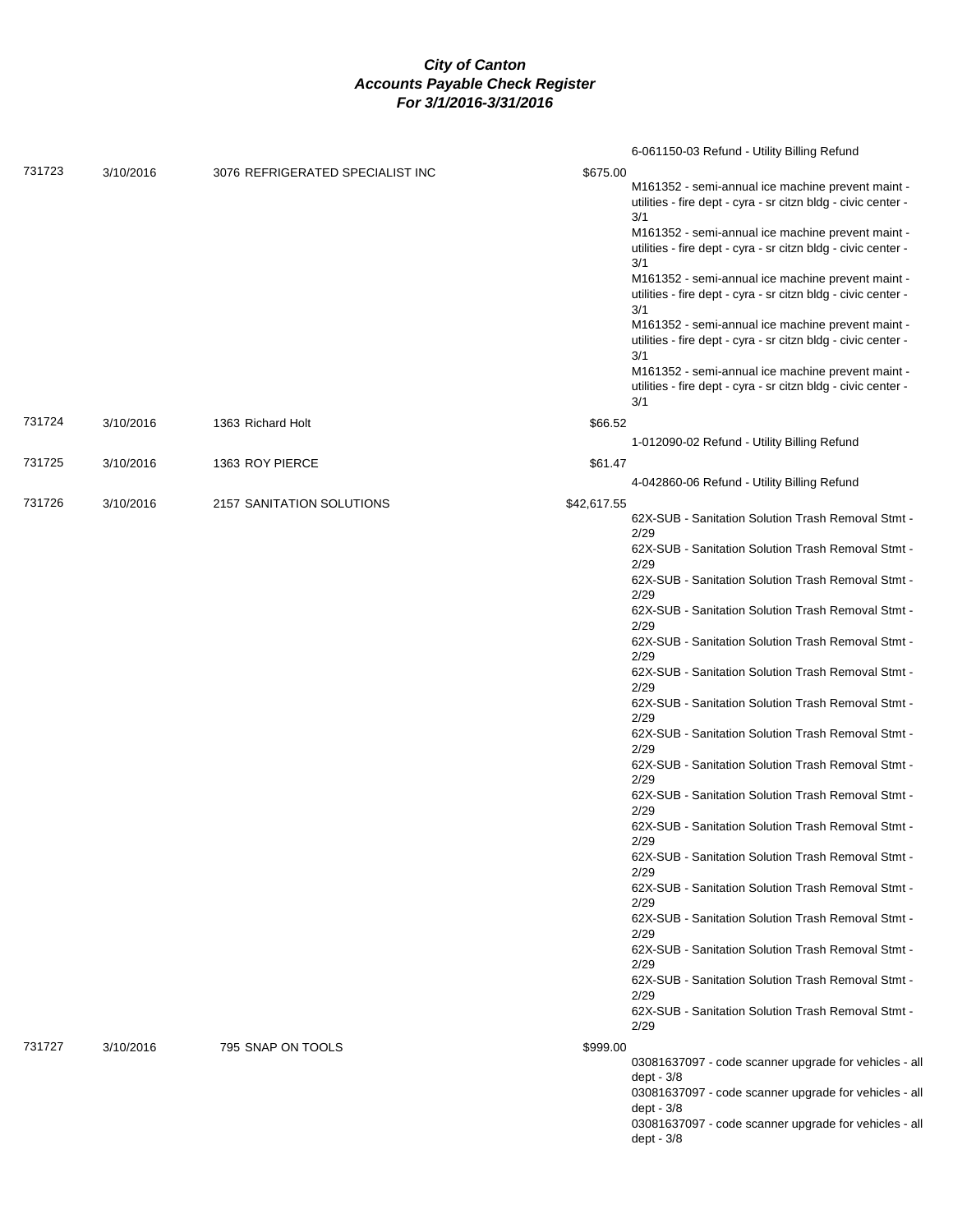|        |           |                                   | 03081637097 - code scanner upgrade for vehicles - all<br>dept - $3/8$<br>03081637097 - code scanner upgrade for vehicles - all             |  |
|--------|-----------|-----------------------------------|--------------------------------------------------------------------------------------------------------------------------------------------|--|
|        |           |                                   | dept - $3/8$                                                                                                                               |  |
|        |           |                                   | 03081637097 - code scanner upgrade for vehicles - all<br>dept - 3/8                                                                        |  |
|        |           |                                   | 03081637097 - code scanner upgrade for vehicles - all                                                                                      |  |
|        |           |                                   | dept - 3/8<br>03081637097 - code scanner upgrade for vehicles - all                                                                        |  |
|        |           |                                   | dept - $3/8$<br>03081637097 - code scanner upgrade for vehicles - all                                                                      |  |
|        |           |                                   | dept - $3/8$                                                                                                                               |  |
|        |           |                                   | 03081637097 - code scanner upgrade for vehicles - all<br>dept - $3/8$                                                                      |  |
|        |           |                                   | 03081637097 - code scanner upgrade for vehicles - all                                                                                      |  |
|        |           |                                   | dept - $3/8$                                                                                                                               |  |
| 731728 | 3/10/2016 | 1363 Terry Keane                  | \$42.09                                                                                                                                    |  |
| 731729 |           |                                   | 1-013210-09 Refund - Utility Billing Refund                                                                                                |  |
|        | 3/10/2016 | 1363 THRIFTY ENCOUNTERS           | \$80.56<br>5-051200-01 Refund - Utility Billing Refund                                                                                     |  |
| 731730 | 3/10/2016 | 2475 UNDERGROUND UTILITY SUPPLY   | \$4,251.89                                                                                                                                 |  |
|        |           |                                   | 103907 - pvc couplings - steel couplings - brass nipples<br>marking paint - gaskets - eyebolts - plain nuts - utilities -<br>2/3           |  |
|        |           |                                   | 104540 - ball valves - gate valves - for water line repair -<br>utilities - 2/24                                                           |  |
|        |           |                                   | 104544 - 6" gate valves for water mains - utilities - 2/24<br>104600 - gate valves for water line repair - utilities -                     |  |
|        |           |                                   | 2/24<br>104543 - 6" mj gate valve - for water mains - utilities -<br>2/24                                                                  |  |
|        |           |                                   | 104542 - steel couplngs - for water line repair - utilities -<br>2/24                                                                      |  |
|        |           |                                   | 104541 - brass gate valves - steel couplings - for water<br>line repair - utlities- 2/24                                                   |  |
|        |           |                                   | 104538 - couplings - bal valves - 90's - brass nipples -<br>for water line repair - utilities - 2/24                                       |  |
|        |           |                                   | 103985 - returned gate valve - utilities - 2/1                                                                                             |  |
|        |           |                                   | 104118 - bushings and water meters - utilities - 2/9                                                                                       |  |
|        |           |                                   | 103906 - pvc coupling - no lead - utilities - 2/3                                                                                          |  |
|        |           |                                   | 104120 - couplings for water line repair - utilities - 2/9<br>104539 - ball valves and sleeves for water line repair -<br>utilities - 2/24 |  |
|        |           |                                   | 104118 - bushings and water meters - utilities - 2/9                                                                                       |  |
| 731731 | 3/10/2016 | 200 UNITED SYSTEMS TECHNOLOGY INC | \$44.08                                                                                                                                    |  |
|        |           |                                   | 86982 - ebills - utility billing - utilities - 2/29                                                                                        |  |
| 731732 | 3/10/2016 | 3065 US BANK EQUIPMENT FINANCE    | \$84.50<br>298888033 - mo copier lease payment - muni court -<br>2/22                                                                      |  |
| 731733 | 3/10/2016 | 17 VAN ZANDT NEWSPAPER LLC        | \$174.00<br>388305 - herald 2x3 disp - citizen of the year - admin -<br>2/25                                                               |  |
|        |           |                                   | 388304 - herald 2x3 disp - citizen of the year - admin -<br>2/18                                                                           |  |
|        |           |                                   | 388188 - herald 2x3 disp - citizen of the year - admin -<br>2/4                                                                            |  |
|        |           |                                   | 388303 - herald 2x3 disp - citizen of the year - admin -<br>2/11                                                                           |  |
| 731734 | 3/10/2016 | 139 VERIZON SOUTHWEST             | \$1,238.55                                                                                                                                 |  |
|        |           |                                   | 3/16-130709 - verizon mo stmt - fire dept - 2/28                                                                                           |  |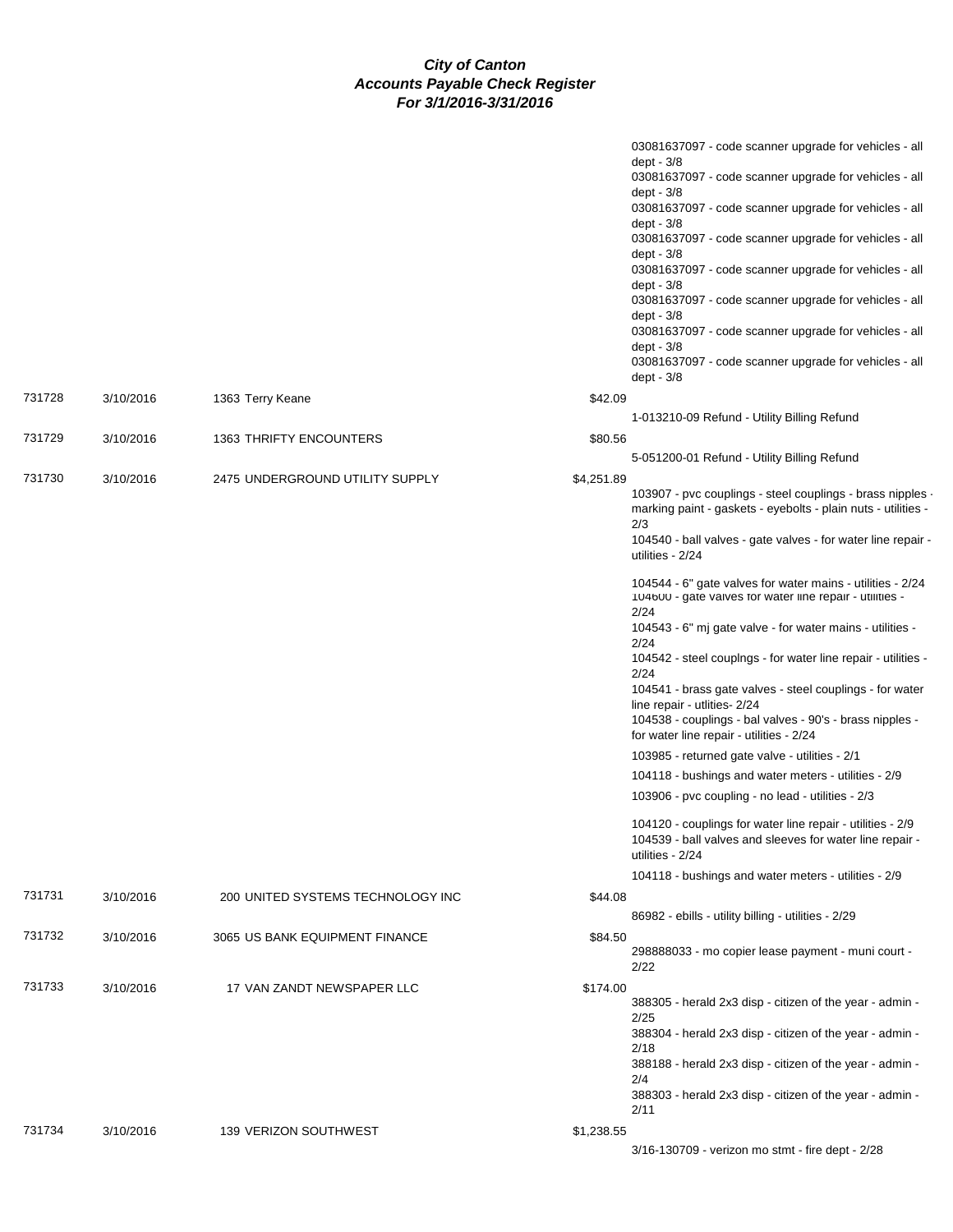|        |           |                                        | 3/16-060621 - verizon mo stmt - plaza museum - 2/25                                                                                                                                                                                                                               |
|--------|-----------|----------------------------------------|-----------------------------------------------------------------------------------------------------------------------------------------------------------------------------------------------------------------------------------------------------------------------------------|
|        |           |                                        | 3/16-960906 - verizon mo stmt - data line - fm - 2/25                                                                                                                                                                                                                             |
|        |           |                                        | 3/16-950823 - verizon mo stmt - city hall line 7 - 2/25                                                                                                                                                                                                                           |
|        |           |                                        | 3/16-840126 - verizon mo stmt - sr citzn bldg - 2/25<br>3/16-090213 - verizon mo stmt - 903-567-1841 - coc -<br>2/28                                                                                                                                                              |
|        |           |                                        | 3/16-040113 - verizon mo stmt - 903-567-0478 - coc -<br>2/22                                                                                                                                                                                                                      |
|        |           |                                        | $3/16 - 800602$ - verizon mo stmt - data line - fm - 2/25                                                                                                                                                                                                                         |
|        |           |                                        | 3/16-061211 - verizon mo stmt - animal shelter - 2/28<br>$3/16 - 2832014992 -$ verizon mo stmt = fm emergency<br>alert - fm - 2/25<br>3/16-060530 - verizon mo stmt - city hall line 4 - coc -                                                                                    |
|        |           |                                        | 2/28                                                                                                                                                                                                                                                                              |
|        |           |                                        | 3/16-030109 - verizon mo stmt -muni court - 2/28                                                                                                                                                                                                                                  |
|        |           |                                        | $3/16 - 140129$ - verizon mo stmt - transfer station - $2/28$<br>3/16-2889384048 - verizon mo stmt - fm - cc machine -<br>$fm - 2/28$                                                                                                                                             |
| 731735 | 3/10/2016 | 2820 WINFIELD SOLUTIONS LLC            | \$3,231.43                                                                                                                                                                                                                                                                        |
|        |           |                                        | 000060641385 - Chemicals - Cornerstone Plus<br>(Pesticide) - parks - 3/2<br>000060641382 - Chemicals - Extinguish Plus<br>(Pesticide) - parks - 3/2                                                                                                                               |
| 731736 | 3/16/2016 | 3189 SHERYL WHITE                      | \$130.50                                                                                                                                                                                                                                                                          |
|        |           |                                        | 03092016 - fm independent contract labor -replacement<br>check - $fm - 3/9$                                                                                                                                                                                                       |
| 731737 | 3/21/2016 | 2654 4M CONSTRUCTION SERVICES INC.     | \$7,590.00<br>1060 - connect stub from tower on FM 859 to existing<br>line on Homemade Way<br>1060 - connect stub from tower on FM 859 to existing<br>line on Homemade Way                                                                                                        |
| 731738 | 3/21/2016 | 3380 AGAPE ELECTRICAL SERVICES LLC     | \$2,000.00                                                                                                                                                                                                                                                                        |
|        |           |                                        | BH021 - Set 1 new telephone pole & overhead power -<br>install lighting brackets and led lights - CYRA - 3/8                                                                                                                                                                      |
| 731739 | 3/21/2016 | 367 BROWN & HOFMEISTER, LLP            | \$687.00<br>0120-000 - prof serv rendrd - zoning - lewis lawsuit -<br>ordinances - admin - 2/29                                                                                                                                                                                   |
| 731740 | 3/21/2016 | 884 C & S COMMCO, INC.                 | \$89.00                                                                                                                                                                                                                                                                           |
|        |           |                                        | 21934 - change phone lines around at log cabin - fm -<br>3/8                                                                                                                                                                                                                      |
| 731741 | 3/21/2016 | 173 CANTON LIONS CLUB                  | \$210.00<br>15-262 - Quarterly Dues for Oct/Nov/Dec - Lonny Cluck -<br>$\text{coc} - 10/1$                                                                                                                                                                                        |
|        |           |                                        | 15-471 - Quarterly Dues for Jan/Feb/Mar - Lonny Cluck -<br>$\text{coc} - \frac{1}{23}$                                                                                                                                                                                            |
| 731742 | 3/21/2016 | 1496 CARD SERVICES-CITY OF CANTON-0093 | \$8,672.25                                                                                                                                                                                                                                                                        |
|        |           |                                        | 7514051dts66fm81s - east texas tobacco - tobacco for<br>trustees - police dept - 2/10<br>0514048E93FRB2XDV - mr d's - courtroom reno -<br>trustee lunch - police dept - 2/25<br>7514051E8S66GZZ8X - east texas tobacco - courtroom<br>reno - trustee tobacco - police dept - 2/25 |
|        |           |                                        | 7530637E74N75LMK9 - backwood bar b que - trustee<br>meals - police dept - 2/23<br>7541823DK0MA24SDF - drop box - more space - coc -<br>2/4                                                                                                                                        |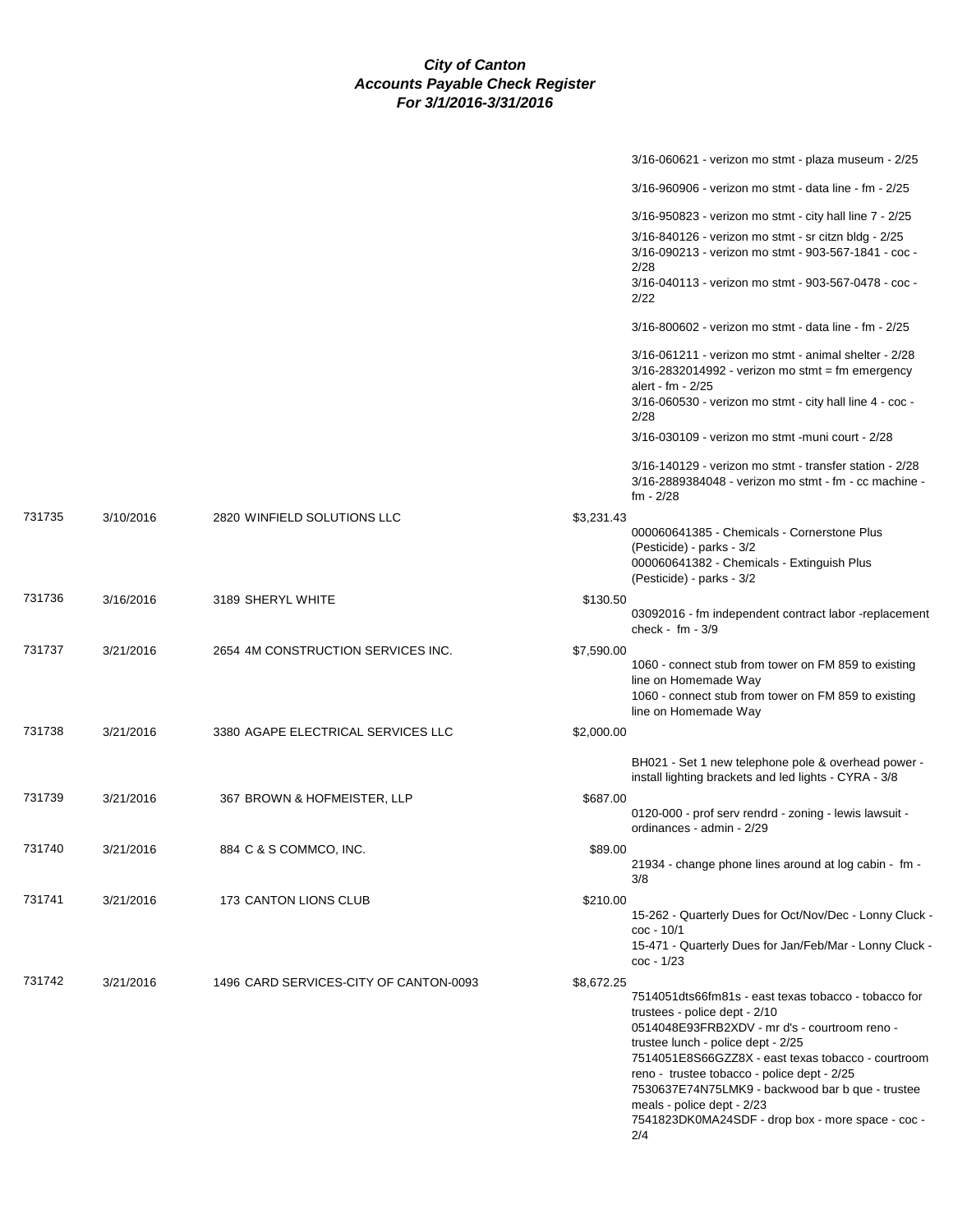5554186DX03RT91XQ - best western canton - asst city mangr candidate andy wolfe - admin - 2/12 2553606DW2Y2RVY66 - brookshires - lonny bday cake - coc - 2/12 8542814DSWGNRREBF - starr turf & stone - 1 pallet bermuda grass - library - 2/11 7530637DS4WHS19G0 - donut shop - asst city mngr interviews - admin - 2/10 05436847E9BLJ9JSYX - walmart - 2 coffee makers fm - 2/25 7542817EERWF03FPO - lockmasters - enter key numbers - fm - 3/1 2553606E12Y2J0Z20 - brookshires - food for inmates police dept - 2/17 5548077DX61FZMH3X - show daily - special placing facing map - full page - 1/2 page general - fm - 2/4 0543684DWBLJK7ZW3 - walmart - pepsi - mt dew coke - sprite - kid fish - parks - 2/12 8514051DVS66M683Z - waqg-aero - runway light sheilds,rings, sockets, and lens - air port - 2/10 5548872E760N2BEQE - chicken express - courtroom remo - trustees lunches - police dept - 2/24 0543684DTBLJ8GL4N - walmart - exec chair - bottled water - coffee - salt - pepper- batteries - dish soap forks - sugar - fm - 2/9 7526359DKJ8QZ0HH57 - buttermilks - trustee meals police dept - 2/3 0543684DTBLJ8GL4N - walmart - exec chair - bottled water - coffee - salt - pepper- batteries - dish soap forks - sugar - fm - 2/9 7514051DYS66G1EKW - east texas tobacco - tobacco for trustees - police dept - 2/15 5548872DL30N2BEG4 - chicken express - meals for trustees - back office work - police dept - 2/4 0514048DN3FRASRRM - mr d =tobacco for trustees back office work - police dept - 2/6 5526352DN60YNB7WQ - dairy queen - meals for trustees - police dept - 2/6 5526352DM8B2Z3KPS - taco bell - trustee meals back office - police dept - 2/5 5526352DZ60YNB7LQ - dairy queen - trustee meals police dept - 2/15 7547069DTKYG - ochoas - trustees lunch - police dept - 2/9 7514051E5S66GNS71 - east texas tobacco - courtroom remo - trustees tobacco - police dept - 2/22 2553606DR2Y2GQHZY - brookshires - trustees meals working in back office - police dept - 2/8 5548382E62LR3V2KY - walmart - golf fund - gas grill wire brush - tool set - gas for grill - police dept - 2/22 2553606E62Y2J4D96 - brookshires - food for inmates police dept - 2/22 5526352E18B2Z3KTJ - taco bell - trustees lunch police dept - 2/17 0548680E3RBGJKNJ6 - exxon mobil - longhorn snuff for trustees - police dept - 2/19 5526352E360YNB7P0 - dairy queen - trustee lunches police dept - 2/19 5548382DS2LR20LXZ - walmart - food for inmates freezer bags - police dept - 2/10 0541019EQQ5EL5ALJ - USPS - letters - code enfrcment - 2/29 2526508E8000HEH2T - van zandt co gov fee - veh reg unit pd22, fm37 - parks 101 - utilties 100 - 2/24 2526508E8000HEH2T - van zandt co gov fee - veh reg unit pd22, fm37 - parks 101 - utilties 100 - 2/24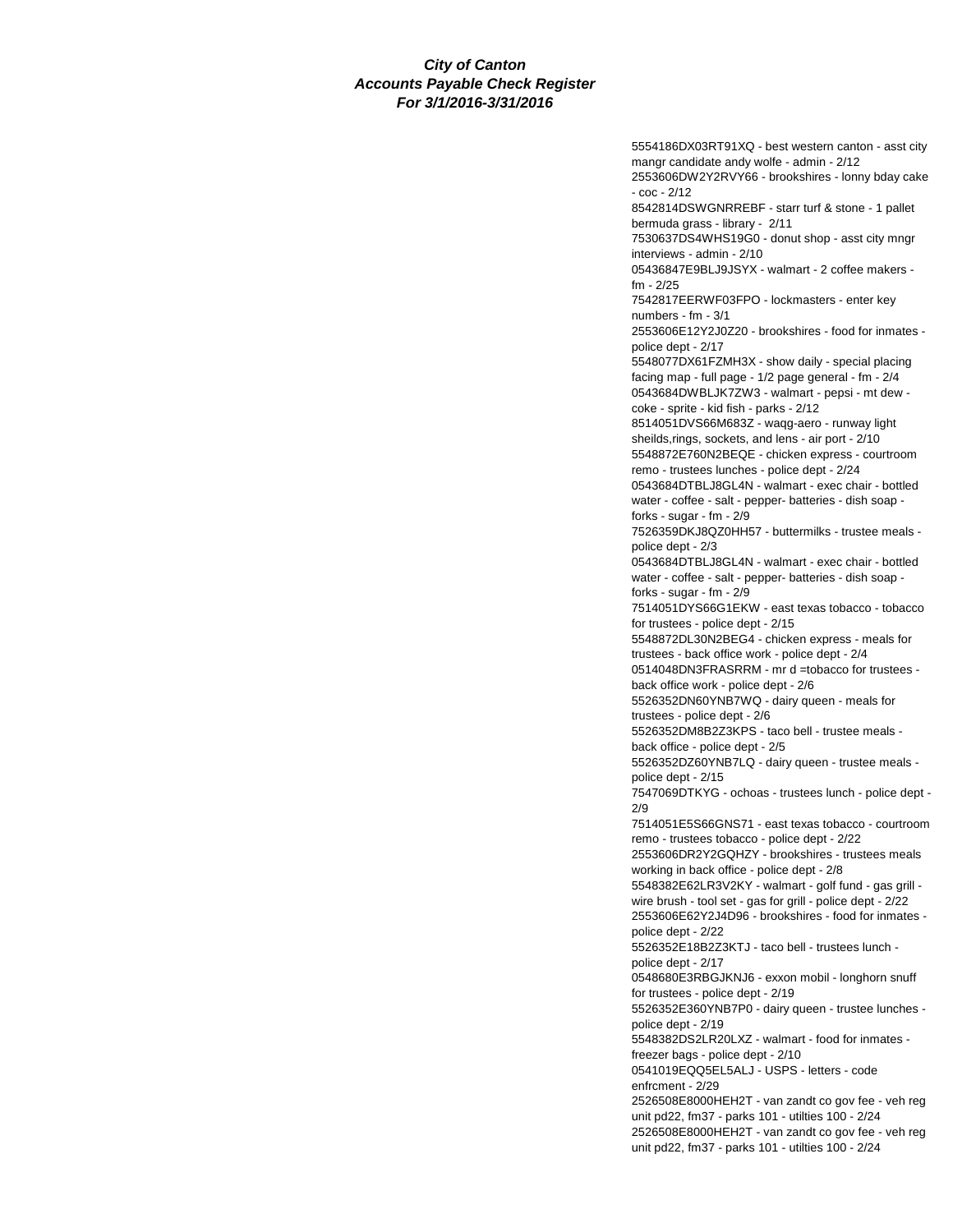2526508E8000AN2M7 - van zandt co tax - veh reg units pd22, 37,101,100 - pd - fm - parks - utilities - 2/24 2526508E8000AN2M7 - van zandt co tax - veh reg units pd22, 37,101,100 - pd - fm - parks - utilities - 2/24 2526508E8000AN2M7 - van zandt co tax - veh reg units pd22, 37,101,100 - pd - fm - parks - utilities - 2/24 2526508E8000AN2M7 - van zandt co tax - veh reg units pd22, 37,101,100 - pd - fm - parks - utilities - 2/24 2526508E8000HEH2T - van zandt co gov fee - veh reg unit pd22, fm37 - parks 101 - utilties 100 - 2/24 5554750DR104BTXJ7 - lone star safety - unit calibration on gas monitor - fire dept - 2/8 0541019DKQ5FGT1NE - USPS - letters - code enforcmt - 2/4 5542950E2S100B7D8 - stuntcams.com - wireless mini cameras - code enfcmt - 2/19 0541019E2Q5FGRSLM - USPS - letters - code enforcmt - 2/19 0514019EOQ5FS9ZZ5 - USPS - letters - code enforcmt - 2/17 5550629EFBLLWJ36T - four brothers outdoor - unit 120 - blades - fm - 3/2 8536387DSWGN9FZMW - vals italian restaurant lunch for interviewees - asst city mangr - admin - 2/10 5548077EF61DY4ZAT - group mobile - docking stations for lap tops in golf carts - fm - 3/2 2524780DP00NLZ263 - howard johnson express hotel oklahoma city - r hammack - affair of the heart - 2/5-2/7 recruit vendors - fm - 2/6 5543286DL00R4FVYQ - texas municipal league - lonny cluck - city mangmt clinic - granbury - 2/25/16 - admin - 2/4 8542814DZWGNTX782 - art printing of texas envelopes - muni court - 2/16 2526508E8000HEH2T - van zandt co gov fee - veh reg unit pd22, fm37 - parks 101 - utilties 100 - 2/24 5543286E50034X8XK - amazon.com - primera black ink - police dept - 2/22 5543286DT00P5LFHT - amazon.com - newest baofeng programming - police dept - 2/10 5543273DY2DF1ZZWS - shoplet - copy paper - coc - 2/15 5543687EA4MHPAP48 - hilton gardon inn granbury lonny cluck - texas city manager meating - 2/4 5543273E22DGNXNZ - shoplet - bathroom tissue mulit purpose paper - muni court - 2/19 2526508DL000JZF3R - van zandt co tax - veh reg units pd 21 & pd 72 - police dept - 2/4 8514051E9001NW3FQ - stop painting.com - road reflectors for hydrant maint - utilities - 2/25 0543684EDBJ6WMP - sams club - pap twls - clorox spry away - pine-sol - lysol - tide - bounce - simple green - fire dept - 2/29 0543684EDBJ6WMP - sams club - pap twls - clorox spry away - pine-sol - lysol - tide - bounce - simple green - fire dept - 2/29 0543684EDBLJB6WK4 - walmart - car wash - push broom - fire dept - 2/29 0543684EDBLJB6WK4 - walmart - car wash - push broom - fire dept - 2/29 2526508DL000FLM76 - van zandt co gov pay fee - veh reg units pd 21 & pd 72 - police dept - 2/4 5554655E7D492ZYMJ - texas muni courts - l durham traffic safety sem, dallas - 3/20-3/22 - muni court - 2/12 5554655E7D492ZYL8 - texas muni courts -m richard -

traffic safety sem, dallas - 3/20-3/22 - muni court - 2/12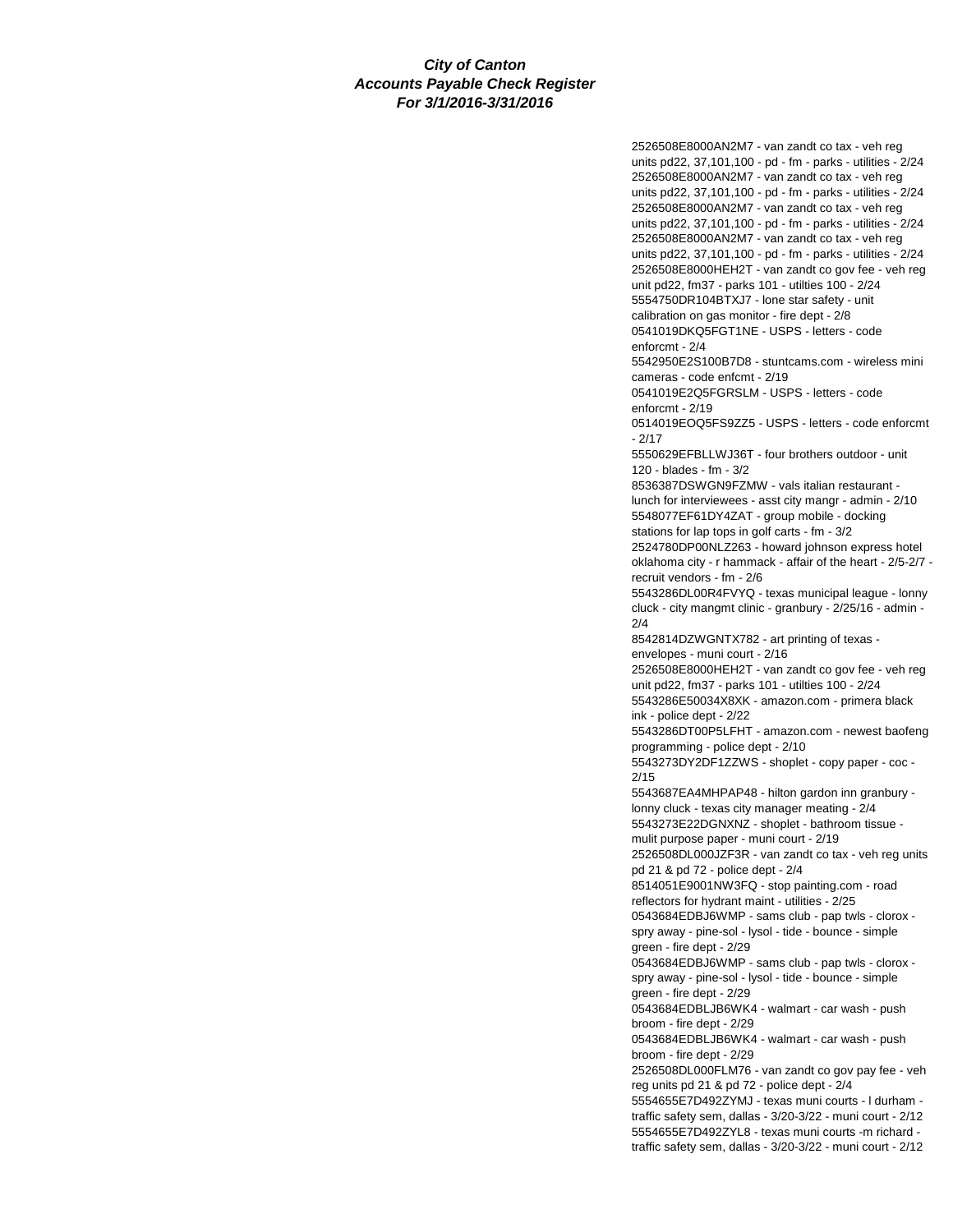|        |           |                                         | 2/12<br>fm - 2/6                                                                                               | 5554655E7D4922YH5 - texas muni courts austin - t hall<br>- traffic safety seminar, dallas - 3/20-3/22 - muni court -<br>5530876DNFXSDQ3SG - shell oil oklahoma city - r<br>hammack - affair of the heart - 2/5-2/7 - recruit vendors                                                                                                                                                                                                                                                                                                                  |
|--------|-----------|-----------------------------------------|----------------------------------------------------------------------------------------------------------------|-------------------------------------------------------------------------------------------------------------------------------------------------------------------------------------------------------------------------------------------------------------------------------------------------------------------------------------------------------------------------------------------------------------------------------------------------------------------------------------------------------------------------------------------------------|
| 731746 | 3/21/2016 | 3471 COMMUNITY INTERNET PROVIDERS       | \$370.04                                                                                                       |                                                                                                                                                                                                                                                                                                                                                                                                                                                                                                                                                       |
|        |           |                                         |                                                                                                                | 12612 - wifi for old city hall - admin - 3/1                                                                                                                                                                                                                                                                                                                                                                                                                                                                                                          |
| 731747 | 3/21/2016 | 189 COMPLETE BUSINESS SYSTEMS           | \$400.81                                                                                                       |                                                                                                                                                                                                                                                                                                                                                                                                                                                                                                                                                       |
|        |           |                                         |                                                                                                                | 509917 - copier lease contract - coc - 3/7                                                                                                                                                                                                                                                                                                                                                                                                                                                                                                            |
|        |           |                                         |                                                                                                                | 509917 - copier lease contract - coc - 3/7                                                                                                                                                                                                                                                                                                                                                                                                                                                                                                            |
| 731748 | 3/21/2016 | 156 CONTINENTAL RESEARCH CORP.          | \$456.49<br>ww coll - $3/8$<br>coll - 3/11<br>coll - 3/11<br>ww coll - $3/8$<br>coll - 3/11<br>ww coll - $3/8$ | 432608-CRC-1 - patch 3x6-material to patch holes on<br>lines - uv activatr replacment bulbs - streets - utilities -<br>432607-CRC-1 - tefla pent oil - streets - utilities - ww<br>432607-CRC-1 - tefla pent oil - streets - utilities - ww<br>432608-CRC-1 - patch 3x6-material to patch holes on<br>lines - uv activatr replacment bulbs - streets - utilities -<br>432607-CRC-1 - tefla pent oil - streets - utilities - ww<br>432608-CRC-1 - patch 3x6-material to patch holes on<br>lines - uv activatr replacment bulbs - streets - utilities - |
| 731749 | 3/21/2016 | 2538 CUMMINS-ALLISON CORP               | \$515.00                                                                                                       | 1262929 - 1 year contract - annual maint - jetscan<br>currency counter $\text{-}fm = 3/7$                                                                                                                                                                                                                                                                                                                                                                                                                                                             |
| 731750 | 3/21/2016 | 348 EAGLE SECURITY SYSTEMS, INC.        | \$240.00                                                                                                       |                                                                                                                                                                                                                                                                                                                                                                                                                                                                                                                                                       |
| 731751 | 3/21/2016 | 826 EAST TEXAS CABLE                    | \$37.25                                                                                                        | 30886 - yearly security monitoring - animal shelter - 3/7                                                                                                                                                                                                                                                                                                                                                                                                                                                                                             |
|        |           |                                         |                                                                                                                | 3/16-003-005299 - mo cable stmt - fire dept - 3/10                                                                                                                                                                                                                                                                                                                                                                                                                                                                                                    |
| 731752 | 3/21/2016 | 2098 ETHERIDGE PLUMBING                 | \$275.00                                                                                                       | 03072016 - emergency repair - line locate with camera -<br>513 buffalo - utilities - 3/7                                                                                                                                                                                                                                                                                                                                                                                                                                                              |
| 731753 | 3/21/2016 | 1994 GODDARD ENTERPRISES                | \$2,800.00                                                                                                     | 7132-16-030 - repair on sirens located at the Lake and<br>Tower St - fire dept - 3/9                                                                                                                                                                                                                                                                                                                                                                                                                                                                  |
| 731754 | 3/21/2016 | 891 GT DISTRIBUTORS INC.                | \$80.85<br>$-3/7$                                                                                              | INV0566556 - nik test u methamphetamine - police dept                                                                                                                                                                                                                                                                                                                                                                                                                                                                                                 |
| 731755 | 3/21/2016 | 3412 HENDERSON CONCRETE, INC.           | \$36,136.80<br>Req No. 4 - 3/17                                                                                | 03172016 - City Hall Foundation and Area Paving - Pay                                                                                                                                                                                                                                                                                                                                                                                                                                                                                                 |
| 731756 | 3/21/2016 | 3475 JOEL REED                          | \$1,845.00<br><b>WWTP - 3/8</b>                                                                                | 046301 - Electrical Wireing on New UV Lighting -                                                                                                                                                                                                                                                                                                                                                                                                                                                                                                      |
| 731757 | 3/21/2016 | 1635 LLOYD GOSSENLINK, ATTORNEYS AT LAW | \$354.00                                                                                                       | 97471434 - prof serv and disbsmt rendered through feb<br>29,2016 - coc - 3/15                                                                                                                                                                                                                                                                                                                                                                                                                                                                         |
| 731758 | 3/21/2016 | 2837 MR D'S #2                          | \$233.59<br>utilities - 3/10                                                                                   | 813938 - 23.86 gal gas @ 1.39 - fuel for fuel cell -<br>814047 - 98.3 gal gas @ 1.359 - unit 10 portable tank                                                                                                                                                                                                                                                                                                                                                                                                                                         |
|        |           |                                         |                                                                                                                | for equip - streets - 2/12                                                                                                                                                                                                                                                                                                                                                                                                                                                                                                                            |
| 731759 | 3/21/2016 | 2052 MUNICIPAL EMERGENCY SERVICES       | \$900.96                                                                                                       | IN1009143 - uniform pants - code enfmt - 3/9<br>IN1002697 - uniform pants - fire dept - 2/18                                                                                                                                                                                                                                                                                                                                                                                                                                                          |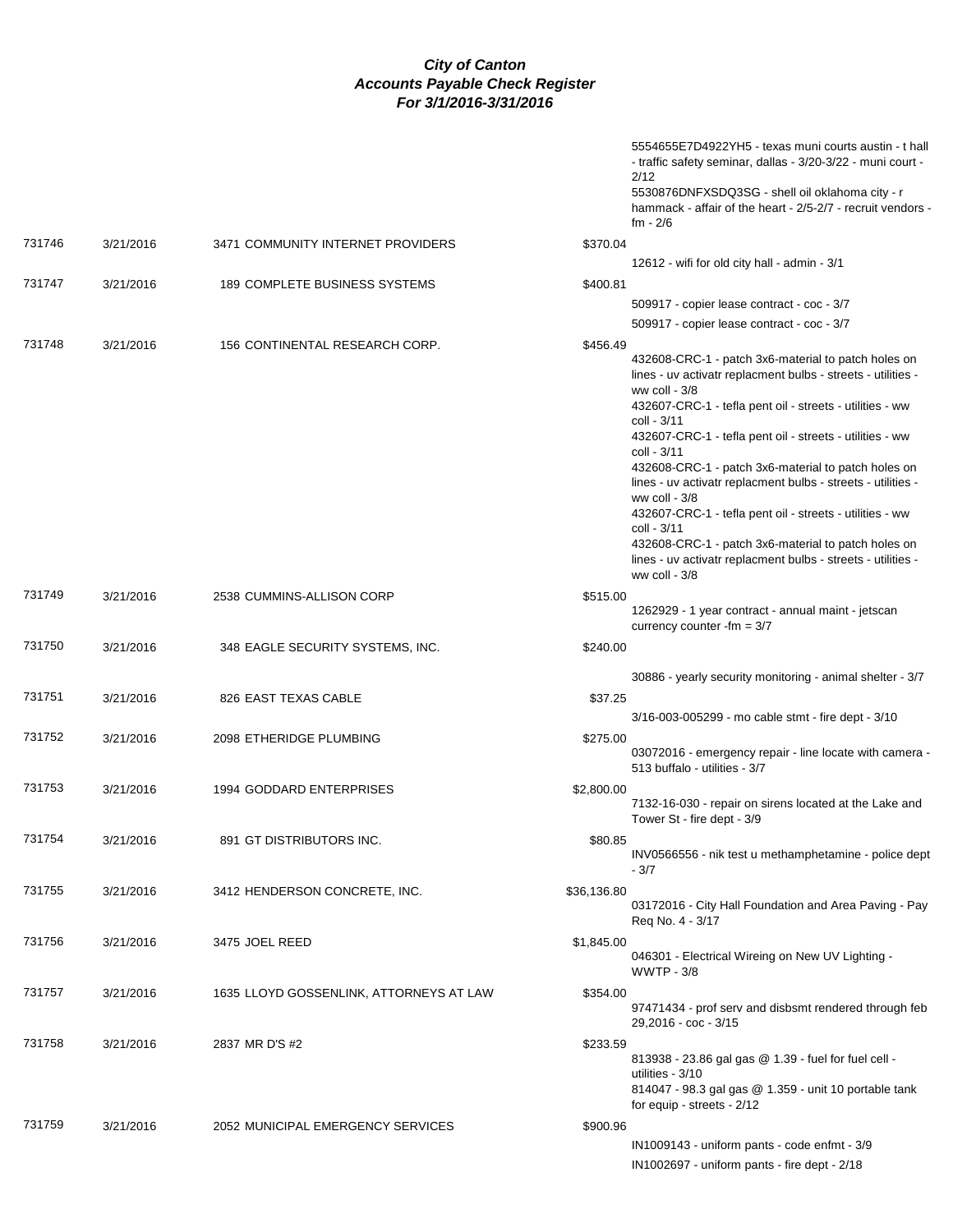| \$2.00 - fire dept - 3/14<br>731761<br>3/21/2016<br>3291 P & A ADMINISTRATIVE SERVICES INC<br>\$85.00<br>F72890209325 - flex fees for the month of April 2016 -<br>admin - 3/16<br>731762<br>3/21/2016<br>216 PAETEC COMMUNICATIONS INC<br>\$1,310.21<br>59241599 - paetec mo phone service stmt - 3/10<br>59241599 - paetec mo phone service stmt - 3/10<br>59241599 - paetec mo phone service stmt - 3/10<br>59241599 - paetec mo phone service stmt - 3/10<br>59241599 - paetec mo phone service stmt - 3/10<br>59241599 - paetec mo phone service stmt - 3/10<br>59241599 - paetec mo phone service stmt - 3/10<br>59241599 - paetec mo phone service stmt - 3/10<br>731763<br>3/21/2016<br>2979 PATTERSON VETERINARY SUPPLY INC<br>\$312.21<br>869/1503265 - cefa drops - cephalexin caps - braveco<br>chew - animal shelter - 2/3<br>869/1503265 - cefa drops - cephalexin caps - braveco<br>chew - animal shelter - 2/3<br>731764<br>3/21/2016<br>\$423.74<br>108 PETTY CASH-CITY OF CANTON<br>03182016 - replenish petty cash - coc - 3/18<br>03182016 - replenish petty cash - coc - 3/18<br>03182016 - replenish petty cash - coc - 3/18<br>03182016 - replenish petty cash - coc - 3/18<br>731765<br>3/21/2016<br>3404 PETTY CASH-POLICE DEPT<br>\$172.53<br>03142016 - replenish petty cash - police dept - 3/14<br>03142016 - replenish petty cash - police dept - 3/14<br>03142016 - replenish petty cash - police dept - 3/14<br>03142016 - replenish petty cash - police dept - 3/14<br>03142016 - replenish petty cash - police dept - 3/14<br>03142016 - replenish petty cash - police dept - 3/14<br>03142016 - replenish petty cash - police dept - 3/14<br>03142016 - replenish petty cash - police dept - 3/14<br>03142016 - replenish petty cash - police dept - 3/14<br>03142016 - replenish petty cash - police dept - 3/14<br>03142016 - replenish petty cash - police dept - 3/14<br>03142016 - replenish petty cash - police dept - 3/14 |  |
|----------------------------------------------------------------------------------------------------------------------------------------------------------------------------------------------------------------------------------------------------------------------------------------------------------------------------------------------------------------------------------------------------------------------------------------------------------------------------------------------------------------------------------------------------------------------------------------------------------------------------------------------------------------------------------------------------------------------------------------------------------------------------------------------------------------------------------------------------------------------------------------------------------------------------------------------------------------------------------------------------------------------------------------------------------------------------------------------------------------------------------------------------------------------------------------------------------------------------------------------------------------------------------------------------------------------------------------------------------------------------------------------------------------------------------------------------------------------------------------------------------------------------------------------------------------------------------------------------------------------------------------------------------------------------------------------------------------------------------------------------------------------------------------------------------------------------------------------------------------------------------------------------------------------------------------------------------------------|--|
|                                                                                                                                                                                                                                                                                                                                                                                                                                                                                                                                                                                                                                                                                                                                                                                                                                                                                                                                                                                                                                                                                                                                                                                                                                                                                                                                                                                                                                                                                                                                                                                                                                                                                                                                                                                                                                                                                                                                                                      |  |
|                                                                                                                                                                                                                                                                                                                                                                                                                                                                                                                                                                                                                                                                                                                                                                                                                                                                                                                                                                                                                                                                                                                                                                                                                                                                                                                                                                                                                                                                                                                                                                                                                                                                                                                                                                                                                                                                                                                                                                      |  |
|                                                                                                                                                                                                                                                                                                                                                                                                                                                                                                                                                                                                                                                                                                                                                                                                                                                                                                                                                                                                                                                                                                                                                                                                                                                                                                                                                                                                                                                                                                                                                                                                                                                                                                                                                                                                                                                                                                                                                                      |  |
|                                                                                                                                                                                                                                                                                                                                                                                                                                                                                                                                                                                                                                                                                                                                                                                                                                                                                                                                                                                                                                                                                                                                                                                                                                                                                                                                                                                                                                                                                                                                                                                                                                                                                                                                                                                                                                                                                                                                                                      |  |
|                                                                                                                                                                                                                                                                                                                                                                                                                                                                                                                                                                                                                                                                                                                                                                                                                                                                                                                                                                                                                                                                                                                                                                                                                                                                                                                                                                                                                                                                                                                                                                                                                                                                                                                                                                                                                                                                                                                                                                      |  |
|                                                                                                                                                                                                                                                                                                                                                                                                                                                                                                                                                                                                                                                                                                                                                                                                                                                                                                                                                                                                                                                                                                                                                                                                                                                                                                                                                                                                                                                                                                                                                                                                                                                                                                                                                                                                                                                                                                                                                                      |  |
|                                                                                                                                                                                                                                                                                                                                                                                                                                                                                                                                                                                                                                                                                                                                                                                                                                                                                                                                                                                                                                                                                                                                                                                                                                                                                                                                                                                                                                                                                                                                                                                                                                                                                                                                                                                                                                                                                                                                                                      |  |
|                                                                                                                                                                                                                                                                                                                                                                                                                                                                                                                                                                                                                                                                                                                                                                                                                                                                                                                                                                                                                                                                                                                                                                                                                                                                                                                                                                                                                                                                                                                                                                                                                                                                                                                                                                                                                                                                                                                                                                      |  |
|                                                                                                                                                                                                                                                                                                                                                                                                                                                                                                                                                                                                                                                                                                                                                                                                                                                                                                                                                                                                                                                                                                                                                                                                                                                                                                                                                                                                                                                                                                                                                                                                                                                                                                                                                                                                                                                                                                                                                                      |  |
|                                                                                                                                                                                                                                                                                                                                                                                                                                                                                                                                                                                                                                                                                                                                                                                                                                                                                                                                                                                                                                                                                                                                                                                                                                                                                                                                                                                                                                                                                                                                                                                                                                                                                                                                                                                                                                                                                                                                                                      |  |
|                                                                                                                                                                                                                                                                                                                                                                                                                                                                                                                                                                                                                                                                                                                                                                                                                                                                                                                                                                                                                                                                                                                                                                                                                                                                                                                                                                                                                                                                                                                                                                                                                                                                                                                                                                                                                                                                                                                                                                      |  |
|                                                                                                                                                                                                                                                                                                                                                                                                                                                                                                                                                                                                                                                                                                                                                                                                                                                                                                                                                                                                                                                                                                                                                                                                                                                                                                                                                                                                                                                                                                                                                                                                                                                                                                                                                                                                                                                                                                                                                                      |  |
|                                                                                                                                                                                                                                                                                                                                                                                                                                                                                                                                                                                                                                                                                                                                                                                                                                                                                                                                                                                                                                                                                                                                                                                                                                                                                                                                                                                                                                                                                                                                                                                                                                                                                                                                                                                                                                                                                                                                                                      |  |
|                                                                                                                                                                                                                                                                                                                                                                                                                                                                                                                                                                                                                                                                                                                                                                                                                                                                                                                                                                                                                                                                                                                                                                                                                                                                                                                                                                                                                                                                                                                                                                                                                                                                                                                                                                                                                                                                                                                                                                      |  |
|                                                                                                                                                                                                                                                                                                                                                                                                                                                                                                                                                                                                                                                                                                                                                                                                                                                                                                                                                                                                                                                                                                                                                                                                                                                                                                                                                                                                                                                                                                                                                                                                                                                                                                                                                                                                                                                                                                                                                                      |  |
|                                                                                                                                                                                                                                                                                                                                                                                                                                                                                                                                                                                                                                                                                                                                                                                                                                                                                                                                                                                                                                                                                                                                                                                                                                                                                                                                                                                                                                                                                                                                                                                                                                                                                                                                                                                                                                                                                                                                                                      |  |
|                                                                                                                                                                                                                                                                                                                                                                                                                                                                                                                                                                                                                                                                                                                                                                                                                                                                                                                                                                                                                                                                                                                                                                                                                                                                                                                                                                                                                                                                                                                                                                                                                                                                                                                                                                                                                                                                                                                                                                      |  |
|                                                                                                                                                                                                                                                                                                                                                                                                                                                                                                                                                                                                                                                                                                                                                                                                                                                                                                                                                                                                                                                                                                                                                                                                                                                                                                                                                                                                                                                                                                                                                                                                                                                                                                                                                                                                                                                                                                                                                                      |  |
|                                                                                                                                                                                                                                                                                                                                                                                                                                                                                                                                                                                                                                                                                                                                                                                                                                                                                                                                                                                                                                                                                                                                                                                                                                                                                                                                                                                                                                                                                                                                                                                                                                                                                                                                                                                                                                                                                                                                                                      |  |
|                                                                                                                                                                                                                                                                                                                                                                                                                                                                                                                                                                                                                                                                                                                                                                                                                                                                                                                                                                                                                                                                                                                                                                                                                                                                                                                                                                                                                                                                                                                                                                                                                                                                                                                                                                                                                                                                                                                                                                      |  |
|                                                                                                                                                                                                                                                                                                                                                                                                                                                                                                                                                                                                                                                                                                                                                                                                                                                                                                                                                                                                                                                                                                                                                                                                                                                                                                                                                                                                                                                                                                                                                                                                                                                                                                                                                                                                                                                                                                                                                                      |  |
|                                                                                                                                                                                                                                                                                                                                                                                                                                                                                                                                                                                                                                                                                                                                                                                                                                                                                                                                                                                                                                                                                                                                                                                                                                                                                                                                                                                                                                                                                                                                                                                                                                                                                                                                                                                                                                                                                                                                                                      |  |
|                                                                                                                                                                                                                                                                                                                                                                                                                                                                                                                                                                                                                                                                                                                                                                                                                                                                                                                                                                                                                                                                                                                                                                                                                                                                                                                                                                                                                                                                                                                                                                                                                                                                                                                                                                                                                                                                                                                                                                      |  |
|                                                                                                                                                                                                                                                                                                                                                                                                                                                                                                                                                                                                                                                                                                                                                                                                                                                                                                                                                                                                                                                                                                                                                                                                                                                                                                                                                                                                                                                                                                                                                                                                                                                                                                                                                                                                                                                                                                                                                                      |  |
|                                                                                                                                                                                                                                                                                                                                                                                                                                                                                                                                                                                                                                                                                                                                                                                                                                                                                                                                                                                                                                                                                                                                                                                                                                                                                                                                                                                                                                                                                                                                                                                                                                                                                                                                                                                                                                                                                                                                                                      |  |
|                                                                                                                                                                                                                                                                                                                                                                                                                                                                                                                                                                                                                                                                                                                                                                                                                                                                                                                                                                                                                                                                                                                                                                                                                                                                                                                                                                                                                                                                                                                                                                                                                                                                                                                                                                                                                                                                                                                                                                      |  |
|                                                                                                                                                                                                                                                                                                                                                                                                                                                                                                                                                                                                                                                                                                                                                                                                                                                                                                                                                                                                                                                                                                                                                                                                                                                                                                                                                                                                                                                                                                                                                                                                                                                                                                                                                                                                                                                                                                                                                                      |  |
|                                                                                                                                                                                                                                                                                                                                                                                                                                                                                                                                                                                                                                                                                                                                                                                                                                                                                                                                                                                                                                                                                                                                                                                                                                                                                                                                                                                                                                                                                                                                                                                                                                                                                                                                                                                                                                                                                                                                                                      |  |
|                                                                                                                                                                                                                                                                                                                                                                                                                                                                                                                                                                                                                                                                                                                                                                                                                                                                                                                                                                                                                                                                                                                                                                                                                                                                                                                                                                                                                                                                                                                                                                                                                                                                                                                                                                                                                                                                                                                                                                      |  |
|                                                                                                                                                                                                                                                                                                                                                                                                                                                                                                                                                                                                                                                                                                                                                                                                                                                                                                                                                                                                                                                                                                                                                                                                                                                                                                                                                                                                                                                                                                                                                                                                                                                                                                                                                                                                                                                                                                                                                                      |  |
| 731766<br>3/21/2016<br>2795 PITNEY BOWES<br>\$440.88<br>2293547-MR16 - quarterly postage machine rental - fm -<br>3/13                                                                                                                                                                                                                                                                                                                                                                                                                                                                                                                                                                                                                                                                                                                                                                                                                                                                                                                                                                                                                                                                                                                                                                                                                                                                                                                                                                                                                                                                                                                                                                                                                                                                                                                                                                                                                                               |  |
| 731767<br>3/21/2016<br>3121 PRESTON SEPTIC SERVICE<br>\$750.00<br>10057 - emergency repair - forest st pump out sewer                                                                                                                                                                                                                                                                                                                                                                                                                                                                                                                                                                                                                                                                                                                                                                                                                                                                                                                                                                                                                                                                                                                                                                                                                                                                                                                                                                                                                                                                                                                                                                                                                                                                                                                                                                                                                                                |  |
| line - ww coll - 3/7                                                                                                                                                                                                                                                                                                                                                                                                                                                                                                                                                                                                                                                                                                                                                                                                                                                                                                                                                                                                                                                                                                                                                                                                                                                                                                                                                                                                                                                                                                                                                                                                                                                                                                                                                                                                                                                                                                                                                 |  |
| 731768<br>3/21/2016<br>\$28,789.74<br>2738 QUALITY CONSTRUCTION<br>03172016 - fm trade ctr IV ext-foundation & paving- Pay<br>Req No. 2 - 3/17                                                                                                                                                                                                                                                                                                                                                                                                                                                                                                                                                                                                                                                                                                                                                                                                                                                                                                                                                                                                                                                                                                                                                                                                                                                                                                                                                                                                                                                                                                                                                                                                                                                                                                                                                                                                                       |  |
| 731769<br>3/21/2016<br>3202 RODGER L WEBB SR<br>\$50.00<br>03122016 - reimbursement for purchase of safety boots<br>- parks - 3/12                                                                                                                                                                                                                                                                                                                                                                                                                                                                                                                                                                                                                                                                                                                                                                                                                                                                                                                                                                                                                                                                                                                                                                                                                                                                                                                                                                                                                                                                                                                                                                                                                                                                                                                                                                                                                                   |  |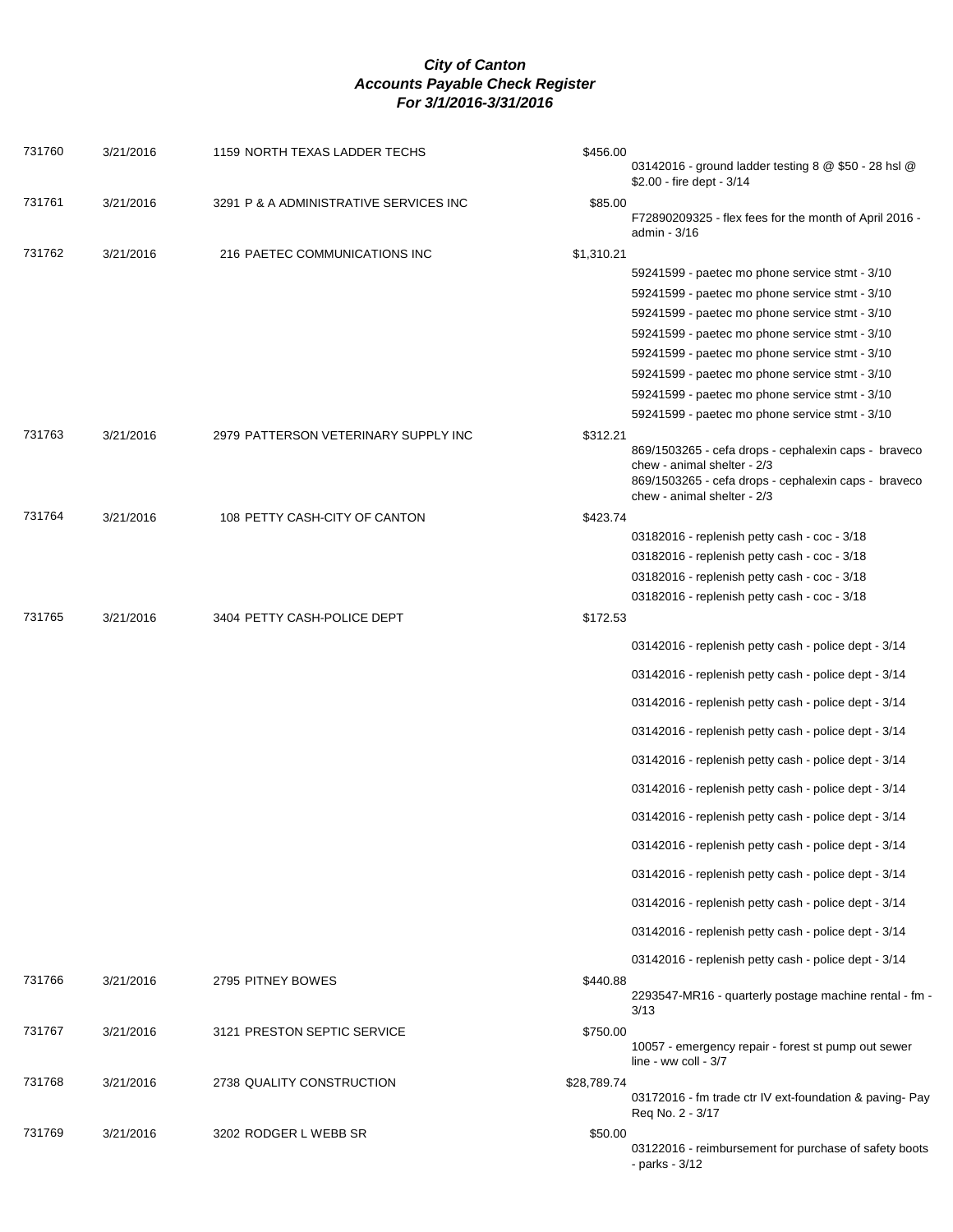| 731770 | 3/21/2016 | 66 SITE SANITATION SERVICE  | \$630.00   |                                                                                                                              |
|--------|-----------|-----------------------------|------------|------------------------------------------------------------------------------------------------------------------------------|
|        |           |                             |            | 3/16-100-3 - portable toilets - March service - parks - fm                                                                   |
|        |           |                             |            | - city hall - 3/13<br>3/16-100-3 - portable toilets - March service - parks - fm                                             |
|        |           |                             |            | - city hall - 3/13                                                                                                           |
|        |           |                             |            | 3/16-100-3 - portable toilets - March service - parks - fm                                                                   |
|        |           |                             |            | - city hall - 3/13                                                                                                           |
| 731771 | 3/21/2016 | 79 TRINITY VALLEY ELEC COOP | \$88.76    | 3/16-30043297002 - tvec mo stmt - artesian well - water                                                                      |
|        |           |                             |            | plant - $3/9$                                                                                                                |
|        |           |                             |            | 3/16-30043297004 - tyec mo stmt - burnet trl - water<br>plant - $3/9$                                                        |
| 731772 | 3/21/2016 | 3070 UNIFIRST               | \$1,768.52 |                                                                                                                              |
|        |           |                             |            | 828 3356810 - unifirst mo stmt - water plant - utilities -<br>2/11                                                           |
|        |           |                             |            | 828 3356810 - unifirst mo stmt - water plant - utilities -                                                                   |
|        |           |                             |            | 2/11                                                                                                                         |
|        |           |                             |            | 828 3356810 - unifirst mo stmt - water plant - utilities -<br>2/11                                                           |
|        |           |                             |            | 828 3356808 - unifirst mo stmt -civic center - 2/11                                                                          |
|        |           |                             |            | 828 3361516 - unifirst mo stmt - water plant - utilities -<br>2/25                                                           |
|        |           |                             |            | 828 3361512 - unifirst mo stmt - streets - utilities - 2/25                                                                  |
|        |           |                             |            | 828 3354481 - unifirst mo stmt - water plant - utilities -                                                                   |
|        |           |                             |            | 2/4<br>828 3354481 - unifirst mo stmt - water plant - utilities -                                                            |
|        |           |                             |            | 2/4                                                                                                                          |
|        |           |                             |            | 828 3354478 - unifirst mo uniform stmt - fm - parks - 2/4                                                                    |
|        |           |                             |            | 828 3354478 - unifirst mo uniform stmt - fm - parks - 2/4                                                                    |
|        |           |                             |            | 828 3361512 - unifirst mo stmt - streets - utilities - 2/25<br>828 3352099 - unifirst mo uniform stmt - fm - parks -<br>1/28 |
|        |           |                             |            | 828 3361512 - unifirst mo stmt - streets - utilities - 2/25<br>828 3361516 - unifirst mo stmt - water plant - utilities -    |
|        |           |                             |            | 2/25                                                                                                                         |
|        |           |                             |            | 828 3354481 - unifirst mo stmt - water plant - utilities -<br>2/4                                                            |
|        |           |                             |            | 828 3361512 - unifirst mo stmt - streets - utilities - 2/25                                                                  |
|        |           |                             |            | 828 3361514 - unifirst mo stmt - civic center - 2/25<br>828 3361516 - unifirst mo stmt - water plant - utilities -<br>2/25   |
|        |           |                             |            | 828 3359165 - unifirst mo stmt - utilities - streets - 2/18<br>828 3352102 - unifirst mo uniform stmt - water plant -        |
|        |           |                             |            | utilitites - 1/28                                                                                                            |
|        |           |                             |            | 828 3352102 - unifirst mo uniform stmt - water plant -<br>utilitites - 1/28                                                  |
|        |           |                             |            | 828 3352101 - unifirst mo uniform stmt - city hall - 1/28                                                                    |
|        |           |                             |            | 828 3361515 - unifirst mo stmt - city hall - 2/25                                                                            |
|        |           |                             |            | 828 3352102 - unifirst mo uniform stmt - water plant -<br>utilitites - 1/28                                                  |
|        |           |                             |            | 828 3361513 - unifirst mo stmt - parks - fm - 2/25                                                                           |
|        |           |                             |            | 828 3356809 - unifirst mo stmt - city hall - 2/11                                                                            |
|        |           |                             |            | 828 3354480 - unifirst mo stmt -city hall - 2/4                                                                              |
|        |           |                             |            | 828 3354482 - unifirst mo stmt - wwtp - 2/4                                                                                  |
|        |           |                             |            | 828 3354482 - unifirst mo stmt - wwtp - 2/4                                                                                  |
|        |           |                             |            | 828 3356811 - unifirst mo stmt - wwtp - 2/11                                                                                 |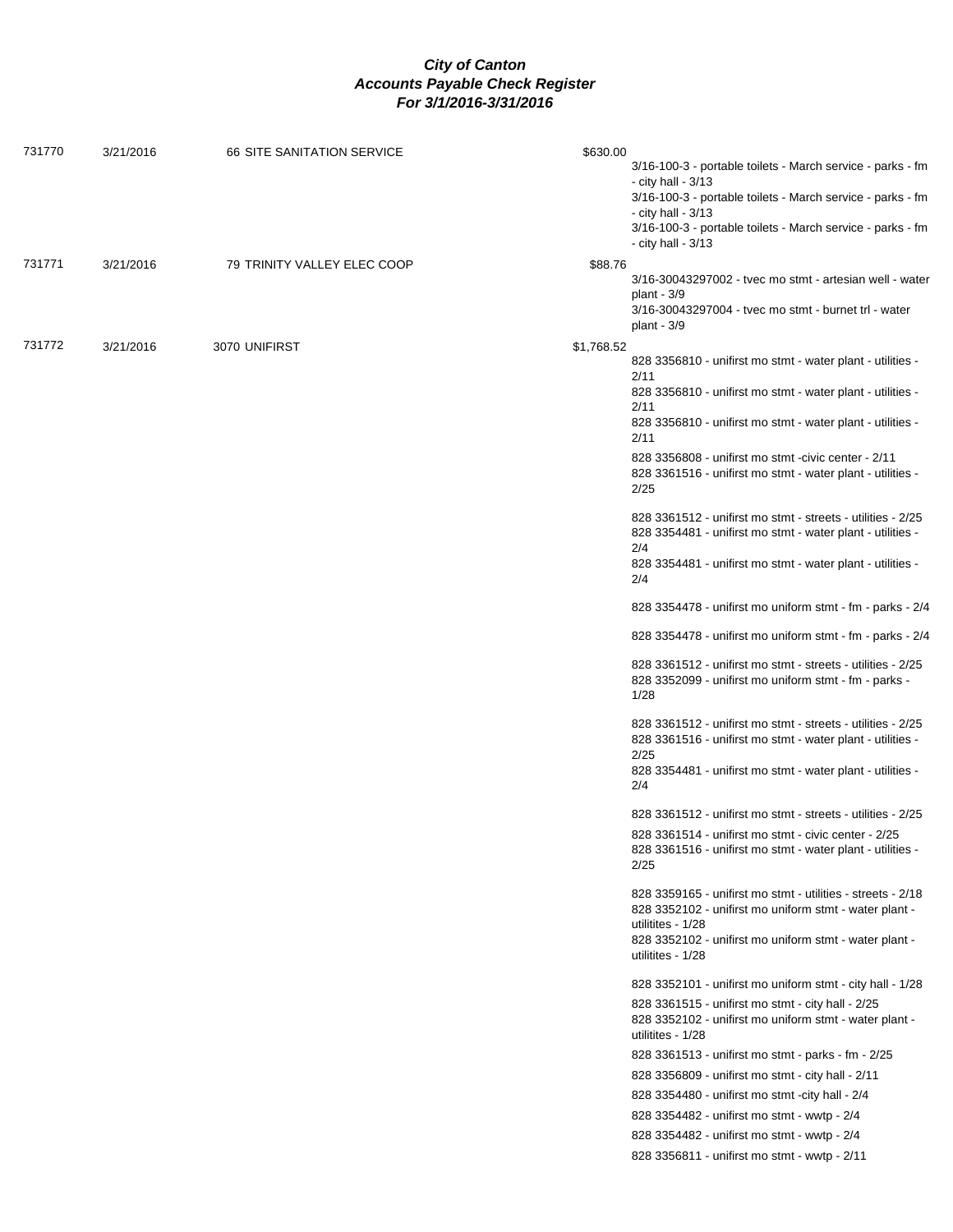828 3356811 - unifirst mo stmt - wwtp - 2/11 828 3352099 - unifirst mo uniform stmt - fm - parks - 1/28 828 3361513 - unifirst mo stmt - parks - fm - 2/25 828 3352100 - unifirst mo stmt - civic center - 1/28 828 3359165 - unifirst mo stmt - utilities - streets - 2/18 828 3359165 - unifirst mo stmt - utilities - streets - 2/18 828 3354477 - unifirst mo stmt - utilities - streets - 2/4 828 3354477 - unifirst mo stmt - utilities - streets - 2/4 828 3354477 - unifirst mo stmt - utilities - streets - 2/4 828 3359170 - unifirst mo stmt - wwtp - 2/18 828 3354479 - unifirst mo uniform stmt - civic center - 2/4 828 3352098 - unifirst mo uniform stmt - utilities streets - 1/28 828 3352098 - unifirst mo uniform stmt - utilities streets - 1/28 828 3352098 - unifirst mo uniform stmt - utilities streets - 1/28 828 3352103 - unifirst mo uniform stmt - wwtp - 1/28 828 3352103 - unifirst mo uniform stmt - wwtp - 1/28 828 3361517 - unifirst mo stmt - wwtp - 2/25 828 3359165 - unifirst mo stmt - utilities - streets - 2/18 828 3354477 - unifirst mo stmt - utilities - streets - 2/4 828 3356806 - unifirst mo stmt - utilities - streets - 2/11 828 3352098 - unifirst mo uniform stmt - utilities streets - 1/28 828 3356807 - unifirst mo stmt - fm - parks - 2/11 828 3356806 - unifirst mo stmt - utilities - streets - 2/11 828 3356807 - unifirst mo stmt - fm - parks - 2/11 828 3356806 - unifirst mo stmt - utilities - streets - 2/11 828 3359170 - unifirst mo stmt - wwtp - 2/18 828 3356806 - unifirst mo stmt - utilities - streets - 2/11 828 3359168 - unifirst mo stmt - city hall - 2/18 828 3359167 - unifirst mo stmt - civic center - 2/18 828 3359166 - unifirst mo stmt - fm - parks - 2/18 828 3359166 - unifirst mo stmt - fm - parks - 2/18 828 3359169 - unifirst mo stmt - utilities - water plant - 2/18 828 3359169 - unifirst mo stmt - utilities - water plant - 2/18 828 3359169 - unifirst mo stmt - utilities - water plant - 2/18 828 3361517 - unifirst mo stmt - wwtp - 2/25 87252 - cash drawers for bristal - new city hall - 2/23

731774 3/21/2016 200 UNITED SYSTEMS TECHNOLOGY INC \$1,187.95

87252 - cash drawers for bristal - new city hall - 2/23 87252 - cash drawers for bristal - new city hall - 2/23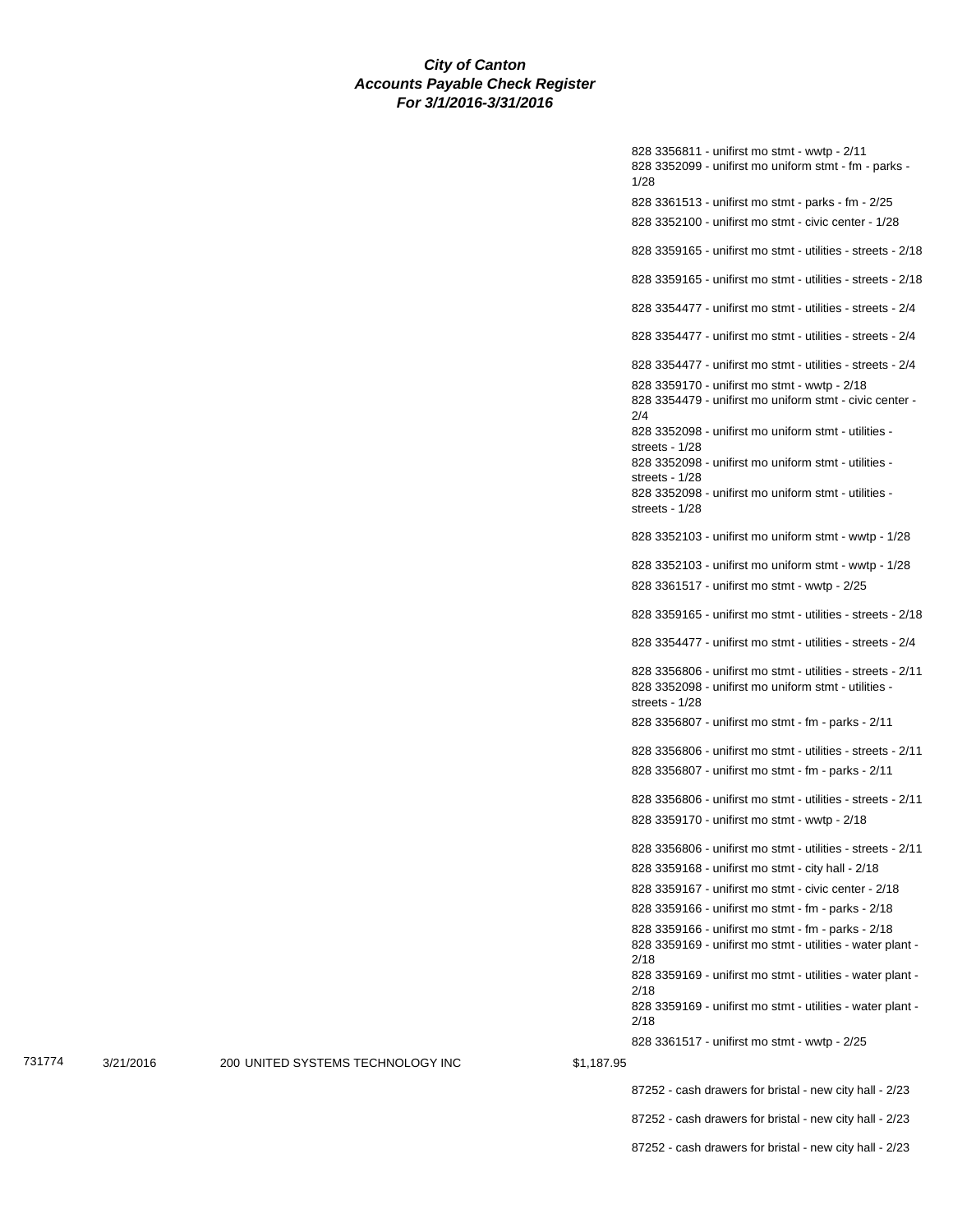|        |           |                                         |             | 87252 - cash drawers for bristal - new city hall - 2/23                                                                                                                                            |
|--------|-----------|-----------------------------------------|-------------|----------------------------------------------------------------------------------------------------------------------------------------------------------------------------------------------------|
| 731775 | 3/21/2016 | 1035 VAN ZANDT GLASS AND MIRROR         | \$305.00    |                                                                                                                                                                                                    |
|        |           |                                         |             | 007882 - replaced glass at the chamber of commerce -<br>plaza museum - 3/14                                                                                                                        |
| 731776 | 3/21/2016 | 702 VAN ZANDT COUNTY APPRAISAL DISTRICT | \$8,218.38  | 03012016 - 2016 appraisal district & collection district<br>2nd quarter budget allocation - 3/1<br>03012016 - 2016 appraisal district & collection district<br>2nd quarter budget allocation - 3/1 |
| 731777 | 3/21/2016 | 932 VAN ZANDT STEEL INC                 | \$73,225.60 |                                                                                                                                                                                                    |
|        |           |                                         |             | 6320 - City of Canton - City Hall - Metal Building - Pay<br>Request No. 7 - 3/17                                                                                                                   |
|        |           |                                         |             | 6371 - City of Canton - City Hall - Metal Building - Pay<br>Request No. 8 - 3/17<br>6372 - City of Canton - City Hall - Metal Building - Pay                                                       |
|        |           |                                         |             | Request No. 9 - 3/17                                                                                                                                                                               |
| 731778 | 3/21/2016 | 3241 VERIZON WIRELESS                   | \$1,437.98  |                                                                                                                                                                                                    |
|        |           |                                         |             | 9761334316 - verizon wireless mo stmt - 3/1                                                                                                                                                        |
|        |           |                                         |             | 9761334316 - verizon wireless mo stmt - 3/1                                                                                                                                                        |
|        |           |                                         |             | 9761334316 - verizon wireless mo stmt - 3/1                                                                                                                                                        |
|        |           |                                         |             | 9761334316 - verizon wireless mo stmt - 3/1                                                                                                                                                        |
|        |           |                                         |             | 9761334316 - verizon wireless mo stmt - 3/1                                                                                                                                                        |
|        |           |                                         |             | 9761334316 - verizon wireless mo stmt - 3/1                                                                                                                                                        |
|        |           |                                         |             | 9761334316 - verizon wireless mo stmt - 3/1                                                                                                                                                        |
|        |           |                                         |             | 9761334316 - verizon wireless mo stmt - 3/1                                                                                                                                                        |
|        |           |                                         |             | 9761334316 - verizon wireless mo stmt - 3/1                                                                                                                                                        |
|        |           |                                         |             | 9761334316 - verizon wireless mo stmt - 3/1                                                                                                                                                        |
|        |           |                                         |             | 9761334316 - verizon wireless mo stmt - 3/1                                                                                                                                                        |
|        |           |                                         |             | 9761334316 - verizon wireless mo stmt - 3/1                                                                                                                                                        |
|        |           |                                         |             | 9761334316 - verizon wireless mo stmt - 3/1                                                                                                                                                        |
|        |           |                                         |             | 9761334316 - verizon wireless mo stmt - 3/1                                                                                                                                                        |
|        |           |                                         |             | 9761334316 - verizon wireless mo stmt - 3/1                                                                                                                                                        |
|        |           |                                         |             | 9761334316 - verizon wireless mo stmt - 3/1                                                                                                                                                        |
|        |           |                                         |             | 9761334316 - verizon wireless mo stmt - 3/1                                                                                                                                                        |
|        |           |                                         |             | 9761334316 - verizon wireless mo stmt - 3/1                                                                                                                                                        |
|        |           |                                         |             | 9761334316 - verizon wireless mo stmt - 3/1                                                                                                                                                        |
|        |           |                                         |             | 9761334316 - verizon wireless mo stmt - 3/1                                                                                                                                                        |
|        |           |                                         |             | 9761334316 - verizon wireless mo stmt - 3/1                                                                                                                                                        |
|        |           |                                         |             | 9761334316 - verizon wireless mo stmt - 3/1                                                                                                                                                        |
|        |           |                                         |             | 9761334316 - verizon wireless mo stmt - 3/1                                                                                                                                                        |
|        |           |                                         |             | 9761334316 - verizon wireless mo stmt - 3/1                                                                                                                                                        |
|        |           |                                         |             | 9761334316 - verizon wireless mo stmt - 3/1                                                                                                                                                        |
|        |           |                                         |             |                                                                                                                                                                                                    |
| 731779 | 3/22/2016 | 1593 COLLEEN M BROWN                    | \$69.23     | 03222016 - CAUSE-94211-COLLEEN BROWN/JOEL<br>BROWN--AG CASE#-4591592561                                                                                                                            |
| 731780 | 3/22/2016 | 3365 MINDY S PROCK                      | \$184.62    |                                                                                                                                                                                                    |
|        |           |                                         |             | 03222016 - cause - 0012826284 - Mindy Suzanne<br>Prock / Steven Lee Prock - 0012826284FM13                                                                                                         |
| 731781 | 3/22/2016 | 134 MY CREDIT UNION                     | \$225.00    |                                                                                                                                                                                                    |
|        |           |                                         |             | 03222016 - EMPLOYEE DIRECT SAVINGS DEPOSIT                                                                                                                                                         |
|        |           |                                         |             | 03222016 - EMPLOYEE DIRECT SAVINGS DEPOSIT                                                                                                                                                         |
|        |           |                                         |             | 03222016 - EMPLOYEE DIRECT SAVINGS DEPOSIT                                                                                                                                                         |